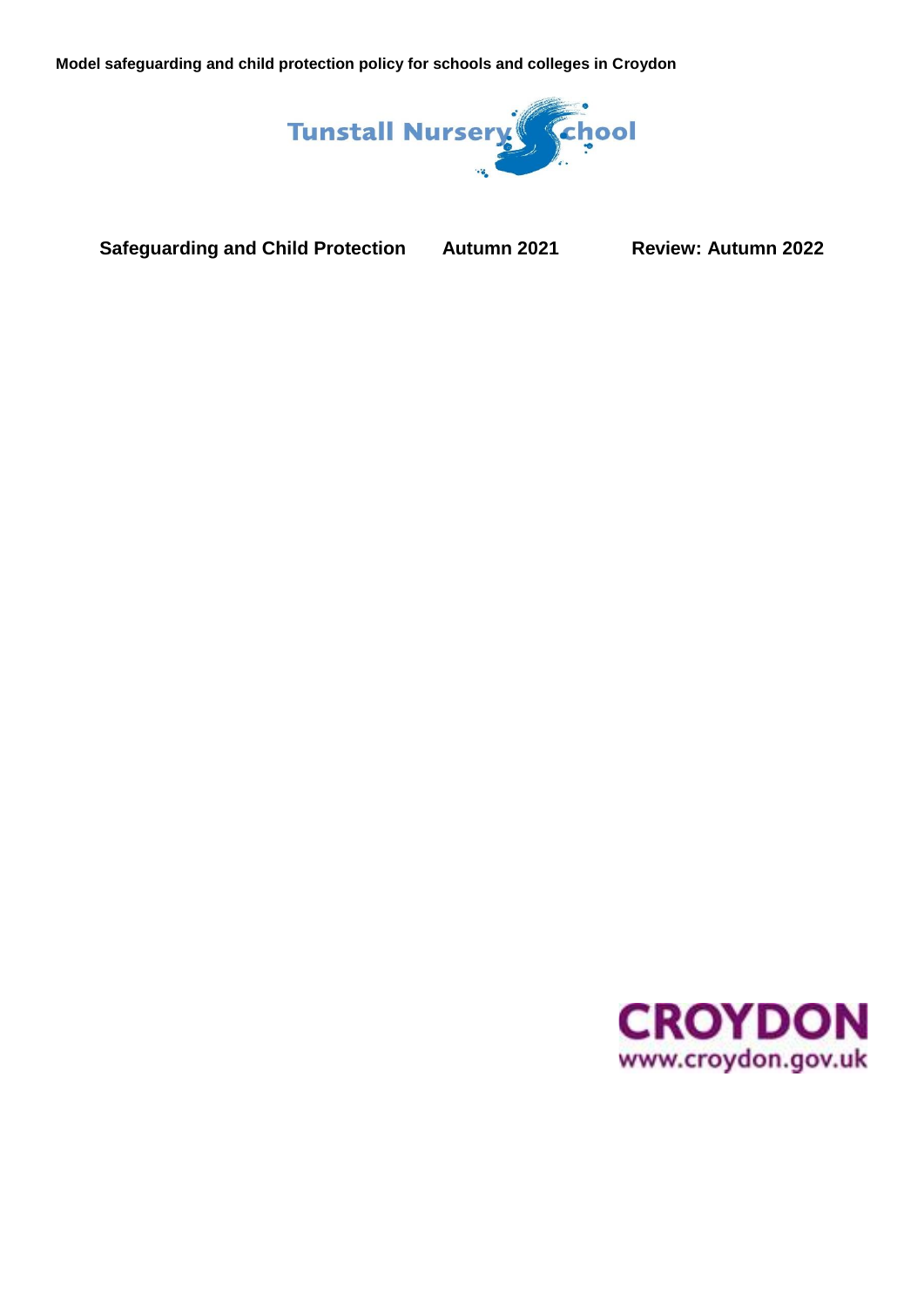# **CONTENTS**

|                                                                                                                                                                                                                                                                                                                                                                                                                                                                                                                                                                                                                                                                          | <b>Page</b>    |
|--------------------------------------------------------------------------------------------------------------------------------------------------------------------------------------------------------------------------------------------------------------------------------------------------------------------------------------------------------------------------------------------------------------------------------------------------------------------------------------------------------------------------------------------------------------------------------------------------------------------------------------------------------------------------|----------------|
| <b>Key contacts</b>                                                                                                                                                                                                                                                                                                                                                                                                                                                                                                                                                                                                                                                      | 1              |
| <b>CORE OPERATIONAL AND POLICIES</b><br><b>Purpose and aims of this policy</b>                                                                                                                                                                                                                                                                                                                                                                                                                                                                                                                                                                                           | $\overline{2}$ |
| <b>Safeguarding for all staff</b><br><b>PART1</b><br><b>Safeguarding children</b><br><b>Induction and Training</b><br>Safeguarding is about every child<br><b>Early Help cases</b><br>Child protection is the risk of significant harm<br>Referral for statutory social work services<br>Children who need a social worker<br><b>Child protection procedures</b><br>Role of the school/college<br>Recognition<br><b>Records</b><br>Dealing with disclosures<br>Referral<br>Attendance at case conferences, core groups and child in need meetings<br>Monitoring<br><b>Confidentiality and Information Sharing</b><br><b>Working with parents</b><br>Multi-agency working | 3              |
| Inspection<br><b>PART 2</b><br><b>Responsibility of Governors, Proprietors and Management</b><br><b>Croydon's Children Families &amp; Education Directorate</b><br><b>Governing Board</b>                                                                                                                                                                                                                                                                                                                                                                                                                                                                                | 14             |
| Schools and head teachers/principals<br><b>Safer recruitment</b><br><b>PART3</b><br><b>General Principles</b><br>Checks to be taken out<br><b>References</b><br><b>DBS</b> checks<br><b>Volunteers and Supply Teachers</b><br><b>Trainee teachers</b><br><b>Alternative provision</b>                                                                                                                                                                                                                                                                                                                                                                                    | 17             |
| <b>PART4</b><br><b>Allegations</b><br><b>Conduct and Safe Teaching Practice</b><br>Providing Intimate or Personal care to pupils<br>Behaviour Management and use of reasonable force<br><b>Music Tuition</b><br>Allegations against staff<br>Allegations that meet Harms threshold<br>Concerns that do not meet Harms threshold<br>Whistleblowing                                                                                                                                                                                                                                                                                                                        | 24             |
| <b>Health and safety/risk assessment</b><br><b>PART 5</b><br><b>Responsibility for Health and Safety</b><br><b>Risk Assessments</b>                                                                                                                                                                                                                                                                                                                                                                                                                                                                                                                                      | 30             |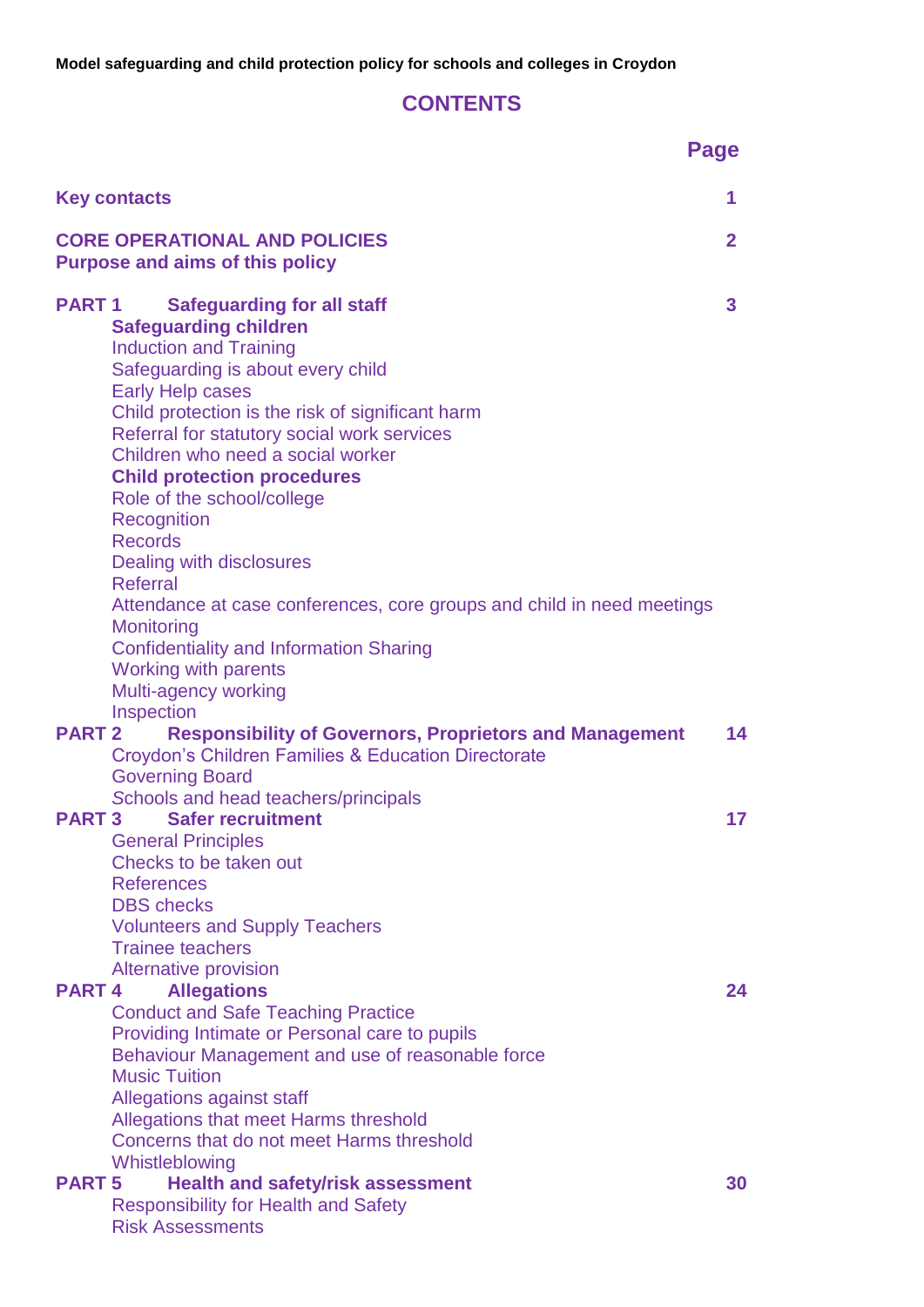Working with aggressive and violent parents Site Security and Visitors Use of school premises by other organisations Monitoring and review

#### **PART 6 – ADDITIONAL SAFEGUARDING POLICIES 33 (INCLUDING VULNERABLE GROUPS)**

**Non collection of children Missing from education Elected Home Education (EHE) Peer on peer abuse Child on child sexual behaviour, sexual violence and harassment Online safety Domestic Abuse or Sexual Violence Prevention of radicalisation and extremism Mandatory reporting of FGM** *(including so-called Honour based abuse, breast ironing and forced marriage)* **Looked after children and care leavers Children with SEND Private Fostering Young Carers Fabricated and induced Illness Homelessness Children with Family Members in Prison Children and the Court system Contextual Safeguarding Child Sexual or Criminal Exploitation (CSE) (CCE) Serious Violent Crime – people at risk Modern Slavery Cybercrime Children requiring mental health support Opportunities to teach Safeguarding The Child's Wishes Other relevant policies**

| Annex 1: The role of the Designated Safeguarding Lead          | 54 |
|----------------------------------------------------------------|----|
| <b>Annex 2: Early years settings in schools</b>                | 56 |
| <b>Annex 3: Child protection definitions and indicators</b>    | 60 |
| Annex 4: Sample Safeguarding children monitoring/incident form | 61 |
| Annex 5: Actions where there are concerns about a child        | 62 |
| <b>Annex 6: Schools Single Central Register/Record (SCR)</b>   | 63 |

*Schools should use this model policy to inform their own safeguarding policies and procedures are comprehensive and cover all the necessary areas.* Where here is *italicised font* within the model policy indicates where schools/colleges need to insert their own local policy/arrangements.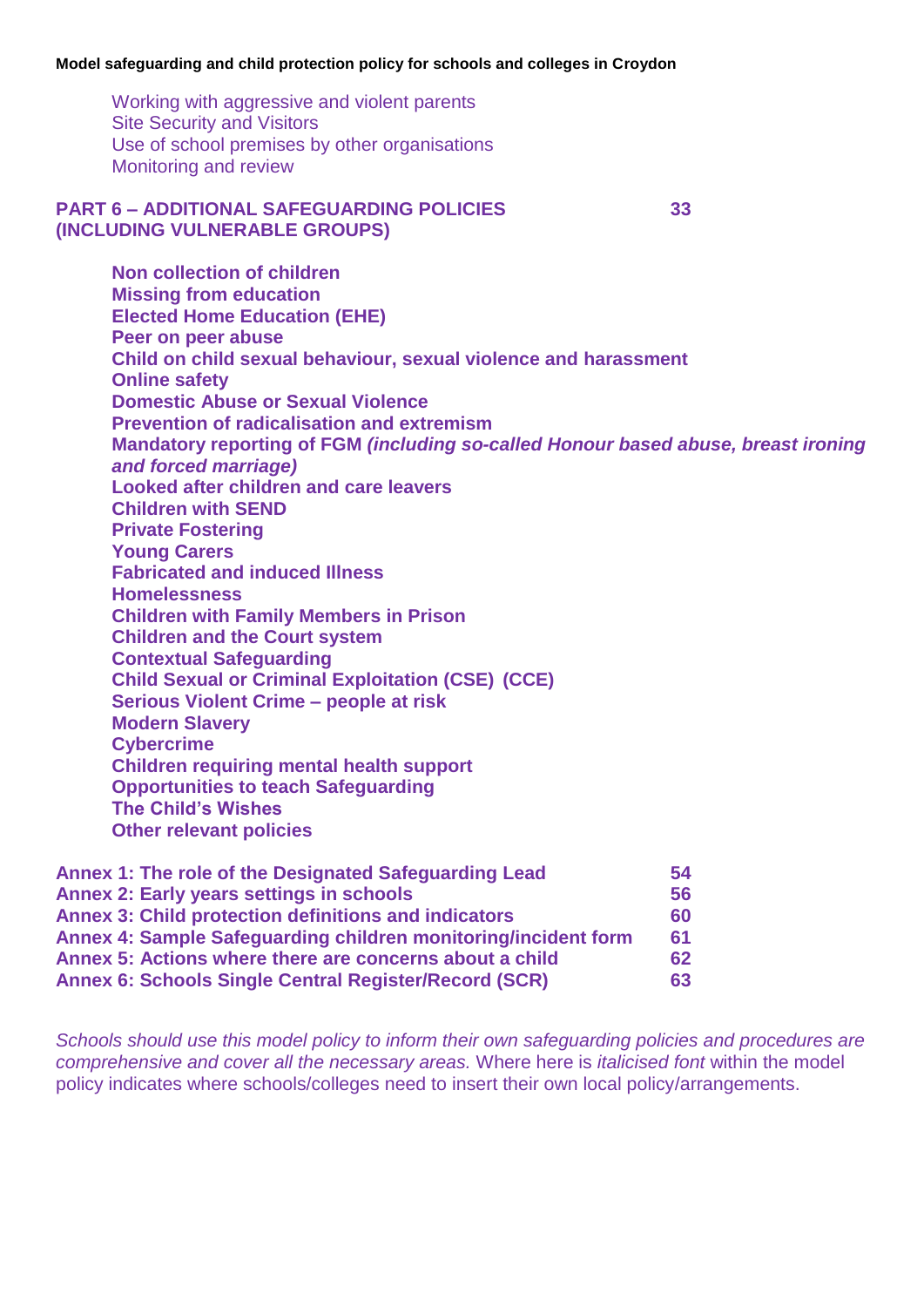## **Key contacts**

| <b>School</b>                                                                                              |  |  |  |  |  |  |  |
|------------------------------------------------------------------------------------------------------------|--|--|--|--|--|--|--|
| Name of school: Tunstall Nursery School                                                                    |  |  |  |  |  |  |  |
| <b>Head Teacher/Head of School</b>                                                                         |  |  |  |  |  |  |  |
| Headteacher:<br>Name: Jane Charman<br>Contact details: head@parkhill-inf.croydon.sch.uk                    |  |  |  |  |  |  |  |
| Designated safeguarding lead:<br>Name:Leigh McGuinness<br>Contact details: Ischoeffer.306@lgflmail.org     |  |  |  |  |  |  |  |
| Deputy designated safeguarding lead:<br>Name: Jane Fisher<br>Contact details: jfisher12.306@lgflmail.org   |  |  |  |  |  |  |  |
| <b>Designated LAC teacher:</b><br>Name:Kate Lanning<br>Contact details: klanning. 306@lgflmail.org         |  |  |  |  |  |  |  |
| Nominated governor for safeguarding:<br>Name: Nisha Denton<br>Contact details: ndenton4.306@lgflmail.org   |  |  |  |  |  |  |  |
| <b>London Borough of Croydon</b>                                                                           |  |  |  |  |  |  |  |
| <b>Local Authority Designated Officer (LADO):</b>                                                          |  |  |  |  |  |  |  |
| lado@croydon.gov.uk                                                                                        |  |  |  |  |  |  |  |
| Senior LADO: Steve Hall<br>Email: steve.hall@croydon.gov.uk<br>Tel: 0208 255 2889<br>Mob: 07825 830328     |  |  |  |  |  |  |  |
| LADO: Jane Parr<br>Email: jane.parr@croydon.gov.uk<br>Tel: 0208 726 6000 (Ext. 84343)<br>Mob: 07985 590505 |  |  |  |  |  |  |  |
| <b>SPOC (Single Point of Contact):</b>                                                                     |  |  |  |  |  |  |  |
| For urgent child protection matters requiring immediate attention: Tel: 0208 255 2888                      |  |  |  |  |  |  |  |
| <b>SPOC Professionals Consultation Line</b><br>Tel: 0208 726 6464                                          |  |  |  |  |  |  |  |
| Email SPOC referrals to: childreferrals@croydon.gov.uk                                                     |  |  |  |  |  |  |  |
| Manager: Jonathan Lung (Service Leader, Children & Families))<br>Email: Jonathan.Lung@croydon.gov.uk       |  |  |  |  |  |  |  |
| <b>Croydon Safeguarding Children Board (CSCB)</b>                                                          |  |  |  |  |  |  |  |

Website: <u>croydonlcsb.org.uk</u> **[Safeguarding learning & development](http://croydonlcsb.org.uk/professionals/learning-development/)** Email: [safeguardingchildrenboard@croydon.gov.uk](mailto:safeguardingchildrenboard@croydon.gov.uk)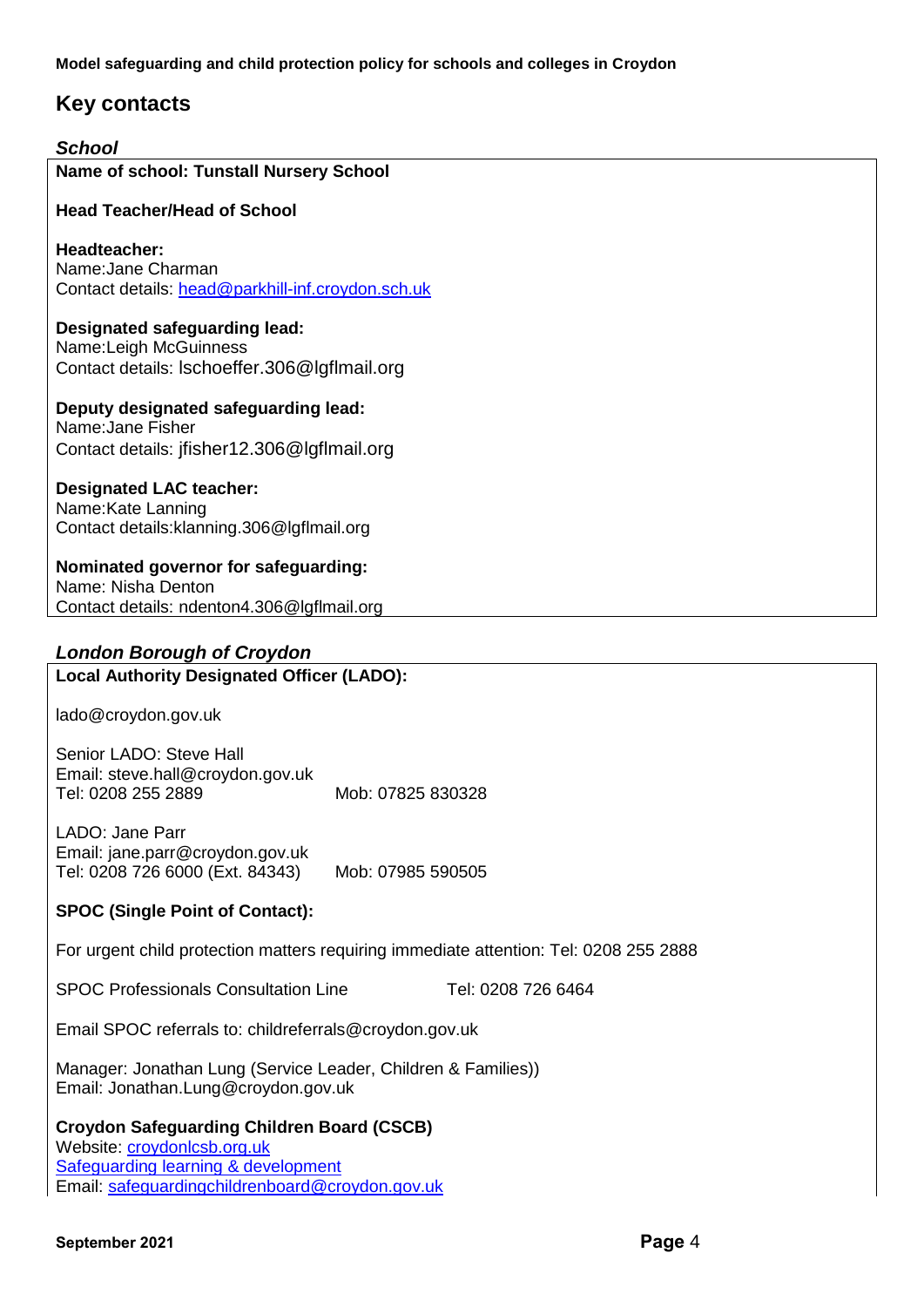Tel: 0208 604 7275

## **Core operational policies and procedures**

## **Purpose and Aims of this policy**

This is statutory guidance from the Department for Education ('the Department') issued under Section 175 of the Education Act 2002, the Education (Independent School Standards) Regulations 2014, the Non-Maintained Special Schools (England) Regulations 2015, and the Education and Training (Welfare of Children) Act 2021. Schools and colleges in England must have regard to it when carrying out their duties to safeguard and promote the welfare of children. For the purposes of this guidance children includes everyone under the age of 18. (KCSIE 2021) Added - KCSIE now applies to providers of post 16 education as set out Education and Training (Welfare of Children) Act 2021

Aims

- Ensure safe recruitment practice in checking the suitability of all staff and volunteers to work with children including the completion of risk assessments;
- Ensure staff are appropriately trained.
- Raise awareness of safeguarding/child protection issues amongst all staff and volunteers and of what to do if they have concerns;
- Ensure that volunteers are appropriately supervised.
- Ensure that procedures and expectations for identifying and reporting/recording cases, or suspected cases, of abuse to relevant agencies are robust.
- Ensure that links with relevant agencies are effective including working in partnership regarding child protection matters, including attendance at case conferences and core group meetings;
- Ensure the school environment is safe and is one in which pupils feel secure and are encouraged to talk freely about anything that concerns them.
- Ensure pupils know there are adults in the school who they can approach if they are worried about anything;
- Ensure the curriculum and other provision, including opportunities in the Health and Wellbeing/PSHE curriculum, develop and equip pupils with the skills needed to feel safe and adopt safe practices
- Support for pupils who have been abused or may be at risk of harm in accordance with any agreed child protection plan;
- Ensure we respond appropriately to any concern or allegation about a member of staff or volunteer.
- Ensure staff follow accepted "safe practice" principles when working with pupils.
- Ensure pupils are protected from all forms of harm.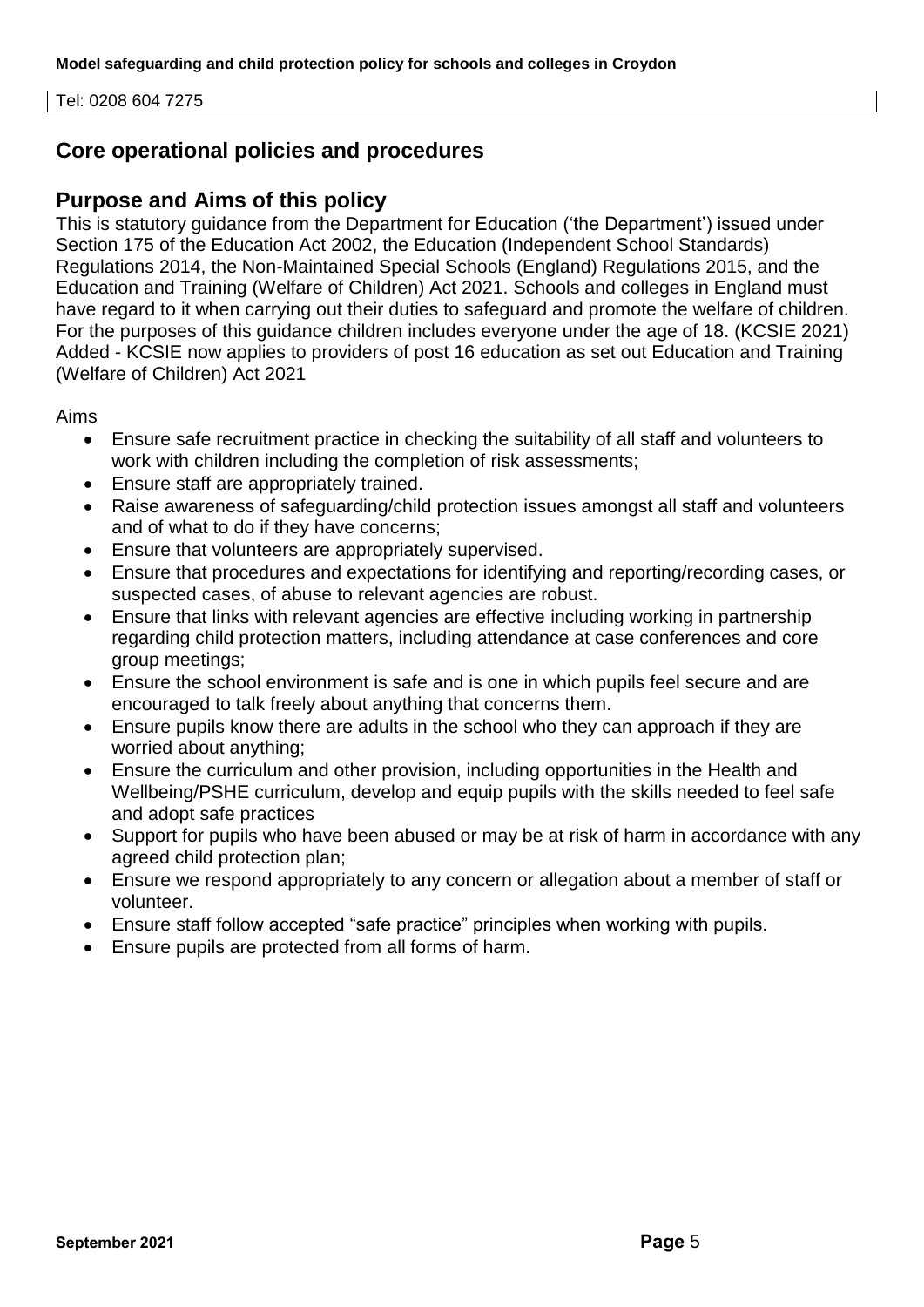# **PART 1 Safeguarding Information for ALL Staff**

## **Induction and training**

- The headteacher will ensure that all staff are fully inducted, are made aware of the following policies of the school and that staff are fully aware of their role in implementing these:
	- o Safeguarding and child protection policy and procedures (including information about Peer-on-Peer abuse, contextual safeguarding and Online Safety and a school annex if there is a MAT policy for example)
	- o Behaviour policy
	- o Staff code of conduct
	- o Children missing from education policy.
- Staff will be asked to confirm in writing that they have received, read and understood all relevant staff policies, including "*What to do if you are worried a child is being abused*" guidance and *'Keeping Children Safe in Education 2021 part 1'* or *'Annex A' (condensed version of Part 1)*
- The designated safeguarding lead will ensure that all staff are fully inducted with regard to the school child protection procedures and that they receive safeguarding and child protection training on a two-yearly basis.
- The head teacher will keep a central record of all statutory and other training undertaken by staff members, governors and volunteers.
- School/college staff and governors will receive multi-agency safeguarding training at the level that is appropriate to their roles and responsibilities.
- As well as basic safeguarding training, the designated safeguarding lead and their deputy will receive specific training on their role on their role and other relevant multi-agency training courses.
- Schools/college staff will also receive training on Early Help and the SPOC safeguarding referral process as part of their safeguarding training.
- School/college staff will receive regular and timely updates on child protection and safeguarding issues via the designated safeguarding lead in order to ensure they remain up to date with new legislation.

# **Safeguarding children**

## **Safeguarding: is about every child**

In relation to children and young people, safeguarding and promoting their welfare is defined in 'Working together to safeguard children' as:

- protecting children from maltreatment
- preventing impairment of children's health or development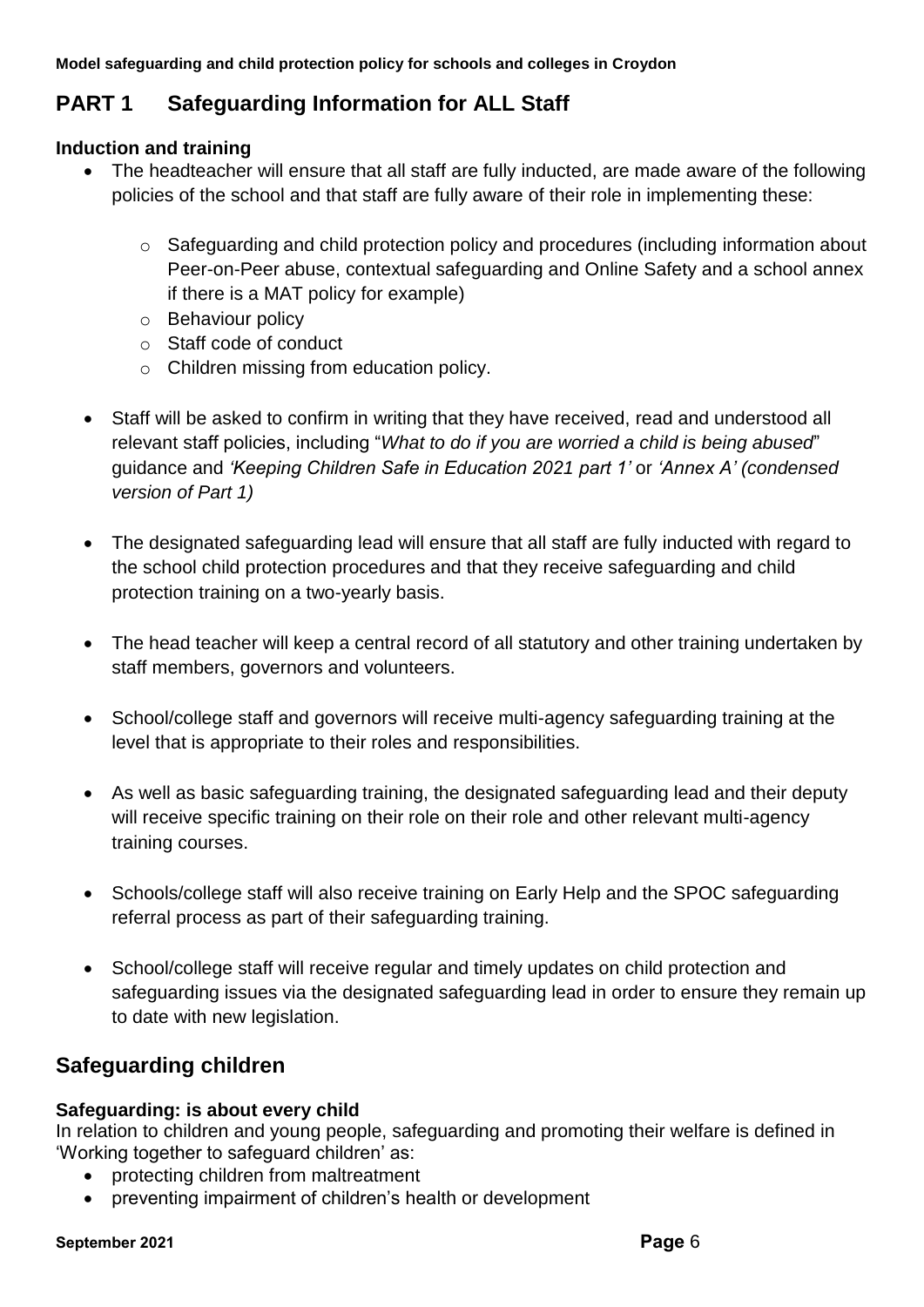- ensuring that children grow up in circumstances consistent with the provision of safe and effective care
- taking action to enable all children to have the best outcomes

### **Early help cases**

Staff will identify children who need extra help at an early stage and provide help and support in order to prevent concerns from escalating. In particular, staff will be aware of the needs of the following groups of children whose circumstances may mean they will require early help:

- o children with disabilities and additional needs, including those with special educational needs
- o young carers
- $\circ$  if the child has a mental health need:
- o children showing early signs of being drawn into anti-social or criminal behaviour, including gangs and organised crime:
- o children who frequently go missing from home, school or care;
- o children who are misusing drugs or alcohol;
- o children at risk of exploitation through modern slavery and trafficking;
- o children whose home circumstances are negatively affected by adult substance misuse or mental ill health or domestic abuse;
- o children who have returned home from care;
- o children who show early signs of abuse or neglect, including where there are concerns about the cumulative effect of low level neglect;
- o children at risk of radicalisation or exploitation;
- o is at risk of honour based abuse such as Female Genital Mutilation or forced marriage;
- o is persistently absent from education;
- o privately fostered children.
- Where the child's extra needs require services, consideration will be given to what early help support can be offered a child by the school .
- If the child requires an early help service from another agency, the school will make a referral to the Single Point of Contact (SPOC) for appropriate help and support. Staff will consult with parents prior to making any referral to discuss the matter and gain consent to refer the child.
- Where the child is receiving an Early Help service, the school will work as part of the Team Around the Child (TAC) and take up the role of lead professional where this is appropriate.
- Early help provision should be monitored and reviewed to ensure outcomes for the child are improving. If the school believes that this is not the case, consideration should be given making a referral for a statutory social work service.

## **Child Protection: is those at risk of significant harm**

The school will carry out its duty to safeguard pupils which is:

#### **September 2021 Page** 7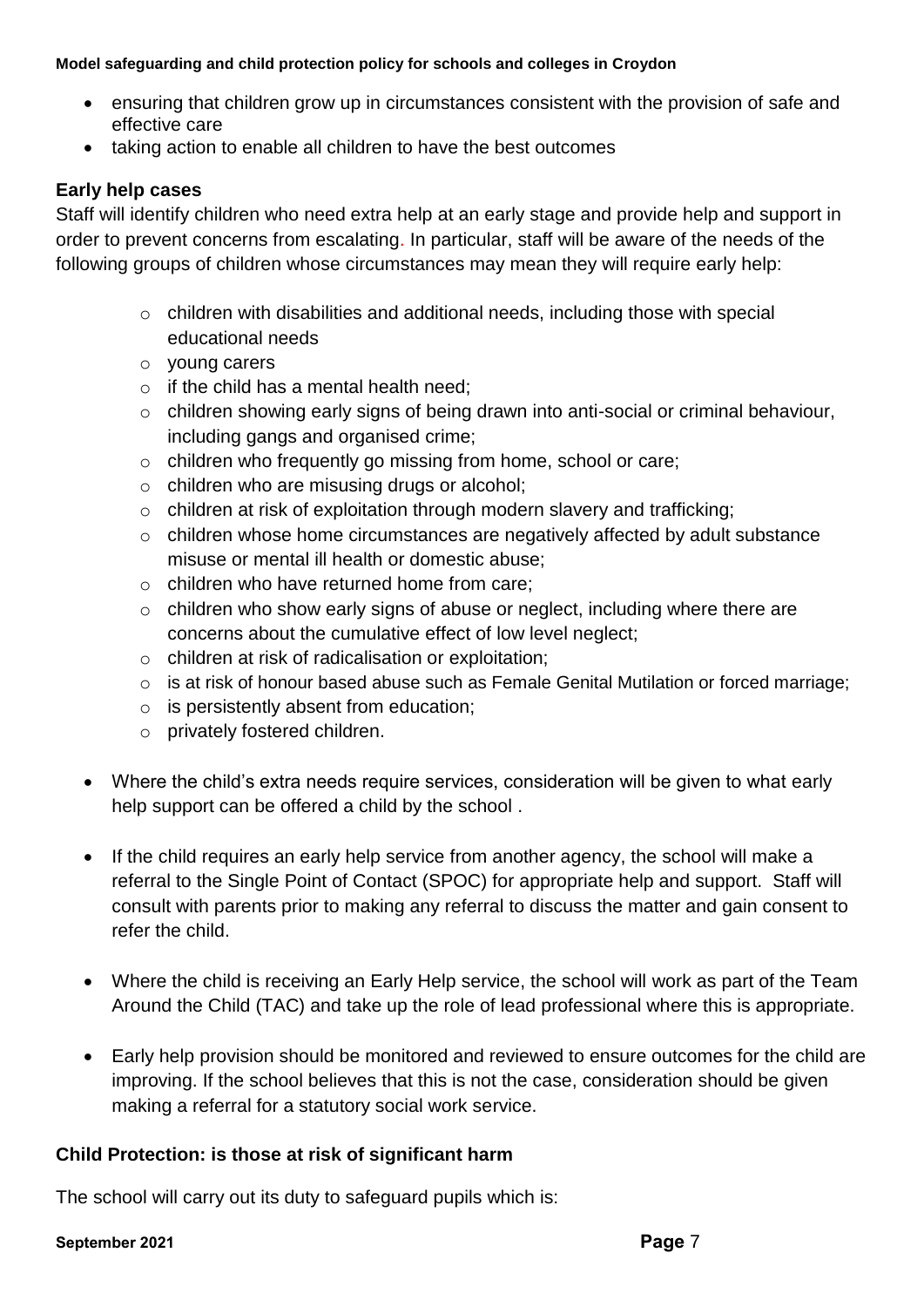- protecting children from maltreatment
- preventing impairment of children's health or development
- ensuring children are growing up in circumstances consistent with the provision of safe and effective care
- undertaking that role so as to enable children to have optimum life chances so they can enter adulthood successfully.

### *For a list of definitions and indicators of abuse and neglect, see appendix 1.*

Action may be needed to protect children and learners from specific safeguarding issues such as:

- Abuse: Neglect, physical, sexual and emotional
- Disguised compliance
- Children missing in Education (CME)
- Children who are home schooled ('Hidden Children')
- Radicalisation / extremism
- So-called 'Honour Based' Abuse (HBA)
- Breast Ironing
- Mental health concerns including self-harm
- Bullying including on-line (cyber) bullying and prejudice based bullying
- Racism, disability, homophobic or transphobic abuse
- Gender based violence/violence against women and girls
- Domestic Abuse
- Poor parenting
- Child sexual exploitation and trafficking (CSE)
- The impact of new technologies on sexual behaviour
- Substance misuse
- Female Genital Mutilation (FGM)
- Forced marriage
- Fabricated or induced illness
- Faith abuse
- Gangs and youth violence (including Child Criminal Exploitation: County Lines)
- Private fostering
- Sexting (Youth Produced Sexual Imagery)
- Peer on peer abuse
- Teenage relationship abuse
- Serious Violent Crime
- Sexual violence
- Sexual harassment
- Children with family members in prison
- Children and the court system
- Homelessness
- Adverse Childhood Experiences (ACEs)
- Trauma and Attachment issues
- Up-skirting
- Knife Crime
- County Lines
- Modern Slavery

**Cybercrime**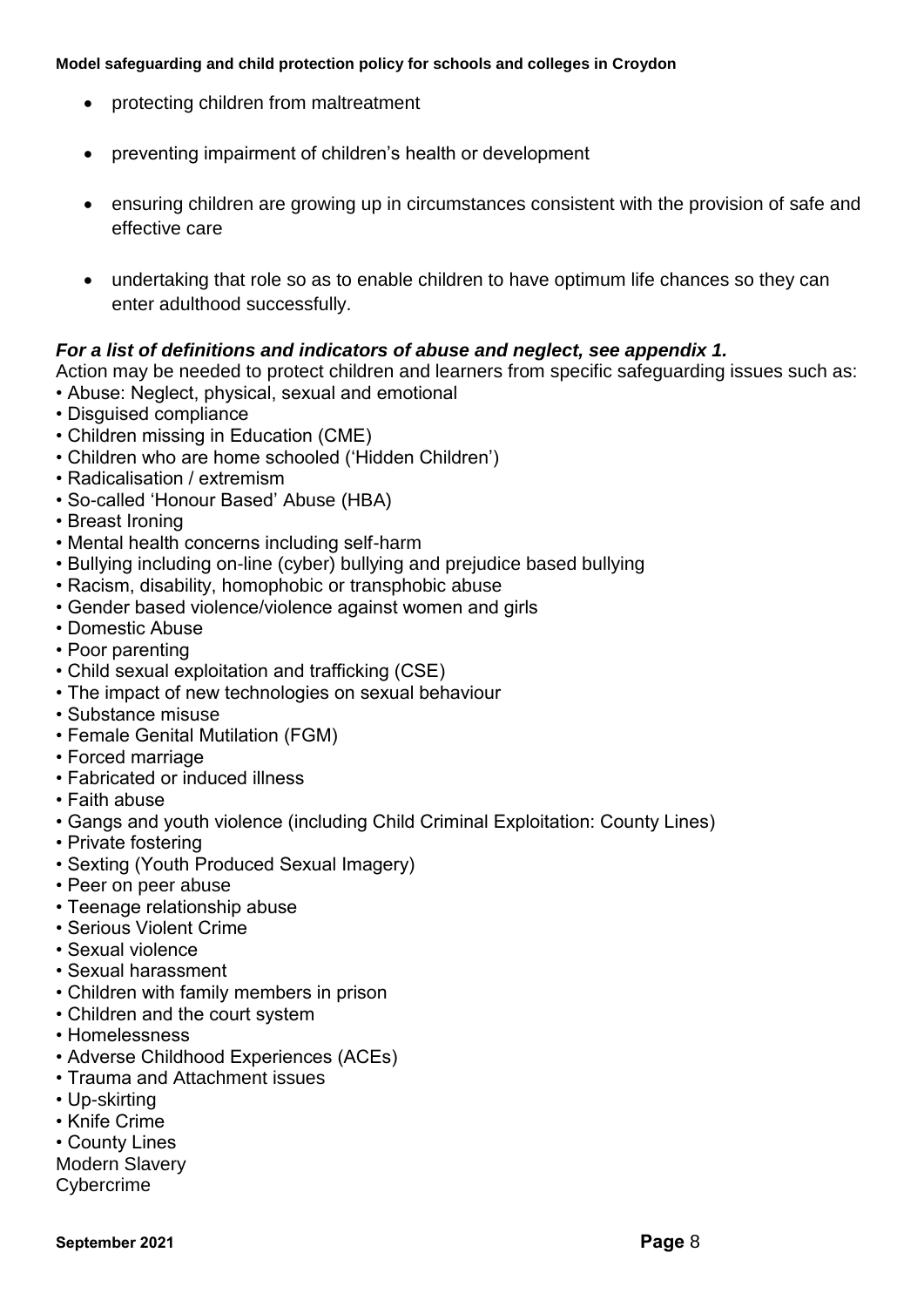The school will seek advice from the SPOC Professionals' Consultation Line to help make decisions on the child's level of need and the appropriate service to refer on for services. Staff will consult with the designated safeguarding lead for advice and to discuss the case prior to making any referral for services.

The SPOC Professionals' Consultation Number is 0208 726 6464

All referrals for a children's social care service will be made by way of Single Point of Contact (SPOC) Safeguarding Referral Form. SPOC is Croydon's "front door" for children's social care referrals and accepts referrals for all cases.

## [SPOC Referral Form](https://my.croydon.gov.uk/MashReferrals?qWname=New&qServiceRef=ChildReferral)

Parental consent for referral will be sought unless advised not to by a member of the SPOC team, specifically linking to allegations of sexual abuse, concerns of fabricated or induced illness or the parent is the alleged perpetrator, but a referral will be made regardless of consent being given in cases where the child is at risk of significant harm.

Staff will also share information and work in an integrated way to ensure a co-ordinated response from agencies to support families and meet the child's needs.

The Online tool [Report a child to your local council](https://www.gov.uk/report-child-abuse-to-local-council) directs you to the local children's social care contact number.

## **Referral for a statutory social work service**

Where there are concerns about a child's welfare, staff will act immediately by seeking the advice of the designated safeguarding lead or their deputy are most likely to have the most complete safeguarding overview. Following consultation the designated safeguarding lead should decide on whether to make a referral to children's social care via SPOC. Children's social care assessments should consider where children are being harmed in contexts outside the home, so it is important that schools and colleges 19 provide as much information as possible as part of the referral process. This will allow any assessment to consider all the available evidence and enable a contextual approach to address such harm. Additional information is available here: [Contextual](https://contextualsafeguarding.org.uk/)  [Safeguarding.](https://contextualsafeguarding.org.uk/)

Where the referral raises concerns that the child is at risk of significant harm, the case will passed on to Croydon's MASH team to gather relevant information from other agencies.

SPOC will inform the school of the outcome of any referral and what action children's social care will be taking. This may include any of the following:

• Carrying out a child and family assessment to identify the child's needs and establish if the child is a **child in need** under section 17 of the Children Act 1989. These are children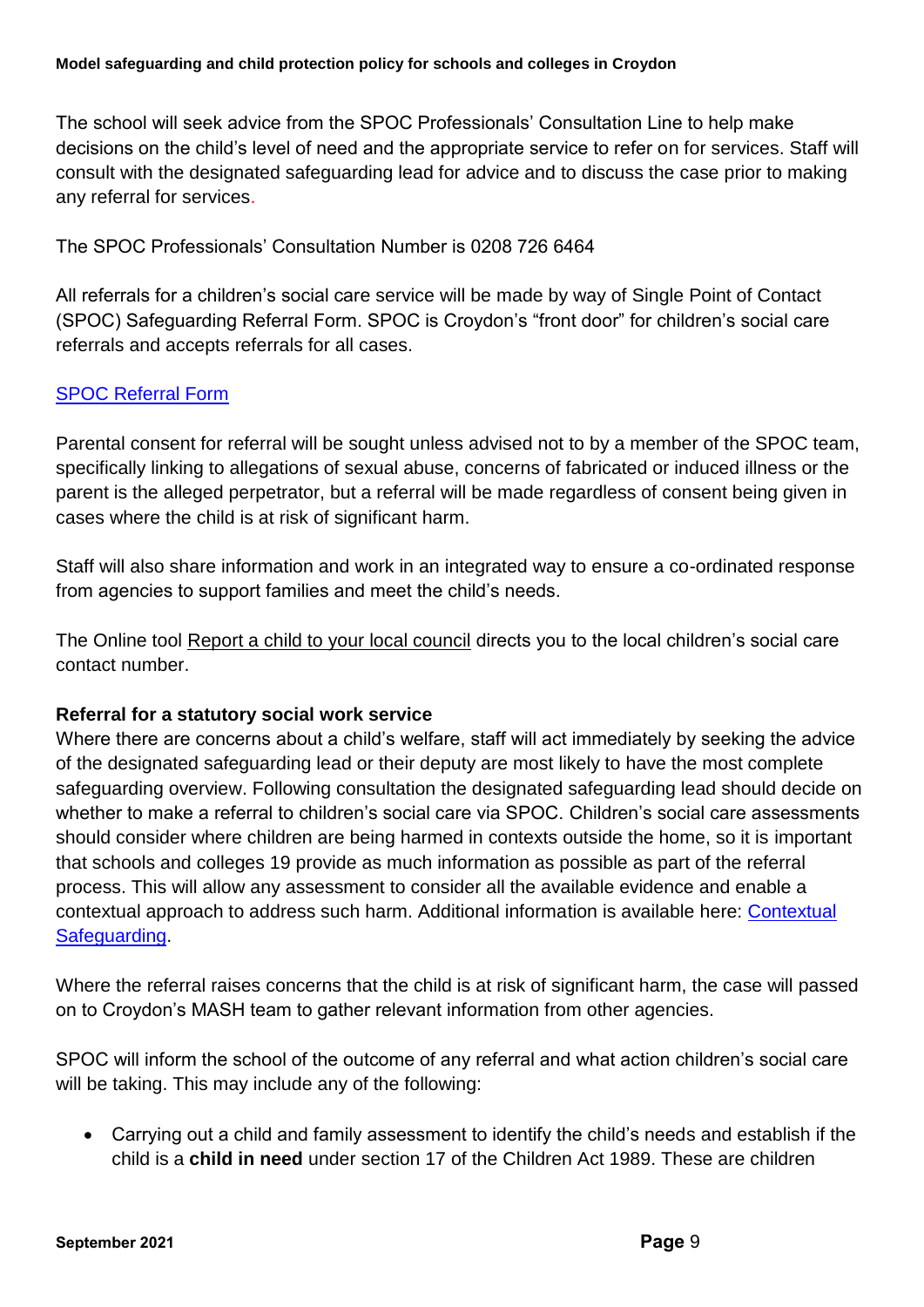(including disabled children) who are unlikely to meet a reasonable standard of health and development unless provided with services.

- Convening a **strategy meeting/discussion under child protection** procedures as set out in section 4 for any child where there are concerns about significant harm and/or taking any immediate action in order to protect the child.
- Providing interim services for the child and their family in the meantime whilst work is ongoing (including details of appropriate services).

## **Children who need a Social Worker**

Children may have a social worker due to neglect, abuse or difficult family circumstances. Their experience can leave them vulnerable to further harm and we have a duty as professionals to help protect them. The local authority should communicate with the designated lead so they know if a child has a social worker and therefore enable them to make decisions which are in the best interest of the child's safety, welfare and educational outcomes.

Further documents which may assist in supporting these families can be found in [Review of](https://www.gov.uk/government/publications/review-of-children-in-need/review-of-children-in-need)  [children in need.](https://www.gov.uk/government/publications/review-of-children-in-need/review-of-children-in-need) [Help, Protection, Education](https://assets.publishing.service.gov.uk/government/uploads/system/uploads/attachment_data/file/809236/190614_CHILDREN_IN_NEED_PUBLICATION_FINAL.pdf) concludes the review.

## **Child protection procedures**

### **Role of school**

The school will work to the following policy documents in order to support the protection of pupils who are at risk of significant harm.

Working together to safeguard children *(DfE 2018)*

- [Working together to safeguard children](https://assets.publishing.service.gov.uk/government/uploads/system/uploads/attachment_data/file/729914/Working_Together_to_Safeguard_Children-2018.pdf)
- What to do if you're worried a child is being abused *(DfE2015)*
	- [What to do if you're worried a child is being abused -](https://www.gov.uk/government/publications/what-to-do-if-youre-worried-a-child-is-being-abused--2) Publications GOV.UK
- The London Safeguarding Children Board child protection procedures • [London Safeguarding Children Board: Child Protection Procedures](http://www.londoncp.co.uk/)
- Keeping children safe in education (DFE 2021)
	- [Keeping Children Safe in Education](https://www.gov.uk/government/publications/keeping-children-safe-in-education--2)

Croydon Safeguarding Board local policies and procedures

• [CSCB local policies and procedures](http://croydonlcsb.org.uk/professionals/policies/)

*Other document links can be found within their relevant sections of this policy.*

In line with these policies and procedures, the school will:

- identify those pupils where there are child protection concerns and make a referral to SPOC
- attend child protection case conferences in order to effectively share information about risk and harm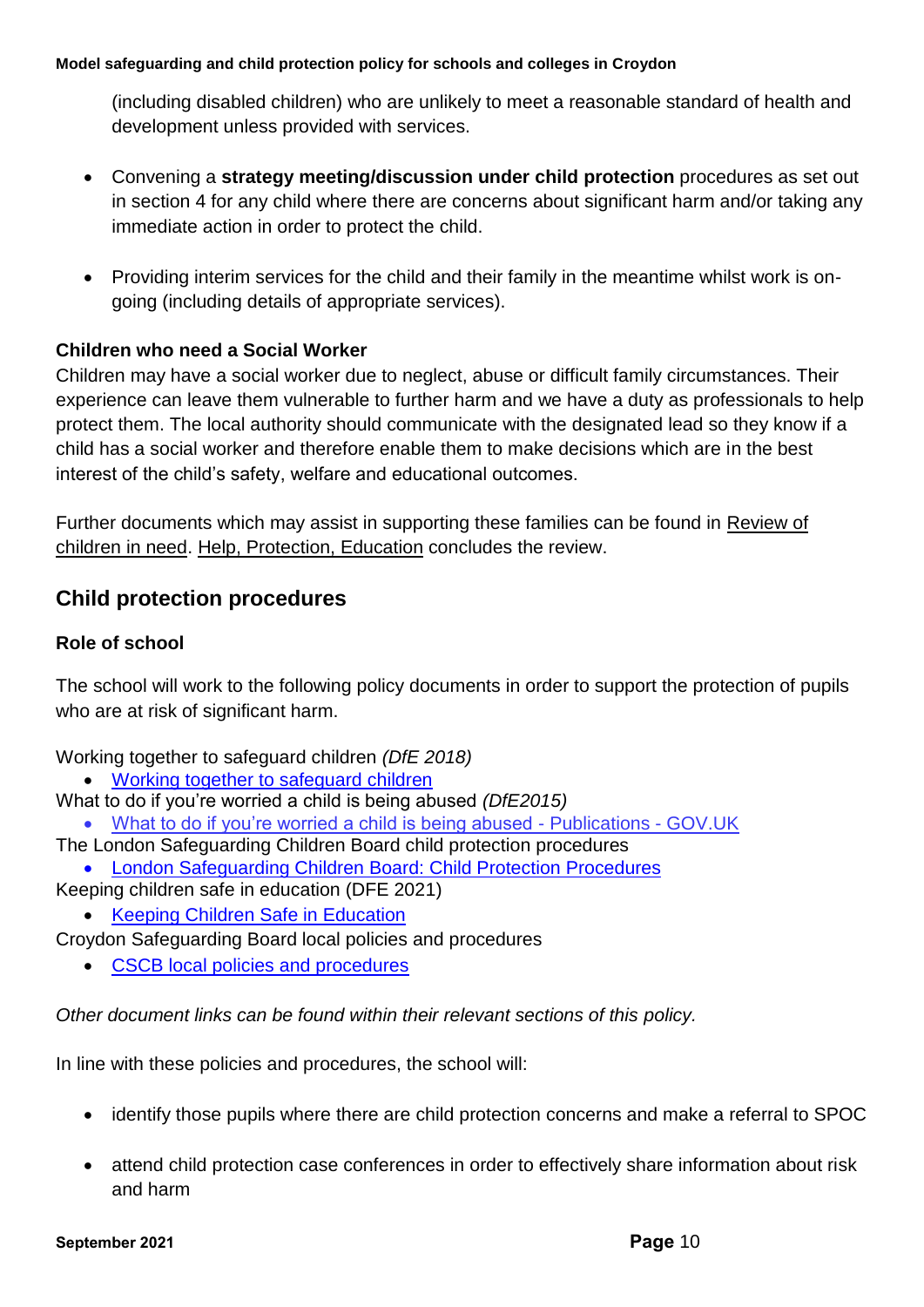- contribute to the development and monitoring of child protection plans as a member of the core group
- carry out the school's role in implementing the child protection plan and continually monitoring the child's wellbeing, and liaising with the allocated social worker as required.

### **Recognition**

- Staff have a responsibility to identify those children who are suffering from abuse or neglect and to ensure that any concerns about the welfare of a pupil are reported to the designated safeguarding lead.
- Staff should refer to Annex 3 for specific indicators that may suggest a pupil may be at risk of suffering significant harm.
- Any concerns held by staff should be discussed in the first instance with the designated safeguarding lead or their deputy and advice sought on what action should be taken. Where required, advice can be obtained from the SPOC Professionals Consultation Line on a nonames basis.
- Concerns may be monitored over time and should be recorded on a monitoring/incident form shown such as the example in appendix 2 or logged within an electronic system. Details of any concerning incidents should also be recorded on this form.
- All staff should know what to do if a child tells them he/she is being abused, exploited or neglected. Staff should know how to manage the requirement to maintain an appropriate level of confidentiality.
- All staff should be able to reassure victims that they are being taken seriously and that they will be supported and kept safe. A victim should never be given the impression that they are creating a problem by reporting abuse, sexual violence or sexual harassment. Nor should a victim ever be made to feel ashamed for making a report.

### **Records**

- Safeguarding monitoring records and Child protection records relating to pupils are highly confidential and will be kept in a designated welfare file in the safe, separate to the pupil's education records. These records will be securely held within the school.
- The designated safeguarding lead is responsible for ensuring that records are accurate, up to date and that recording is of a high standard.
- All information should be recorded on the safeguarding monitoring/incident form (see annex 4) or similar and all records should be signed and dated.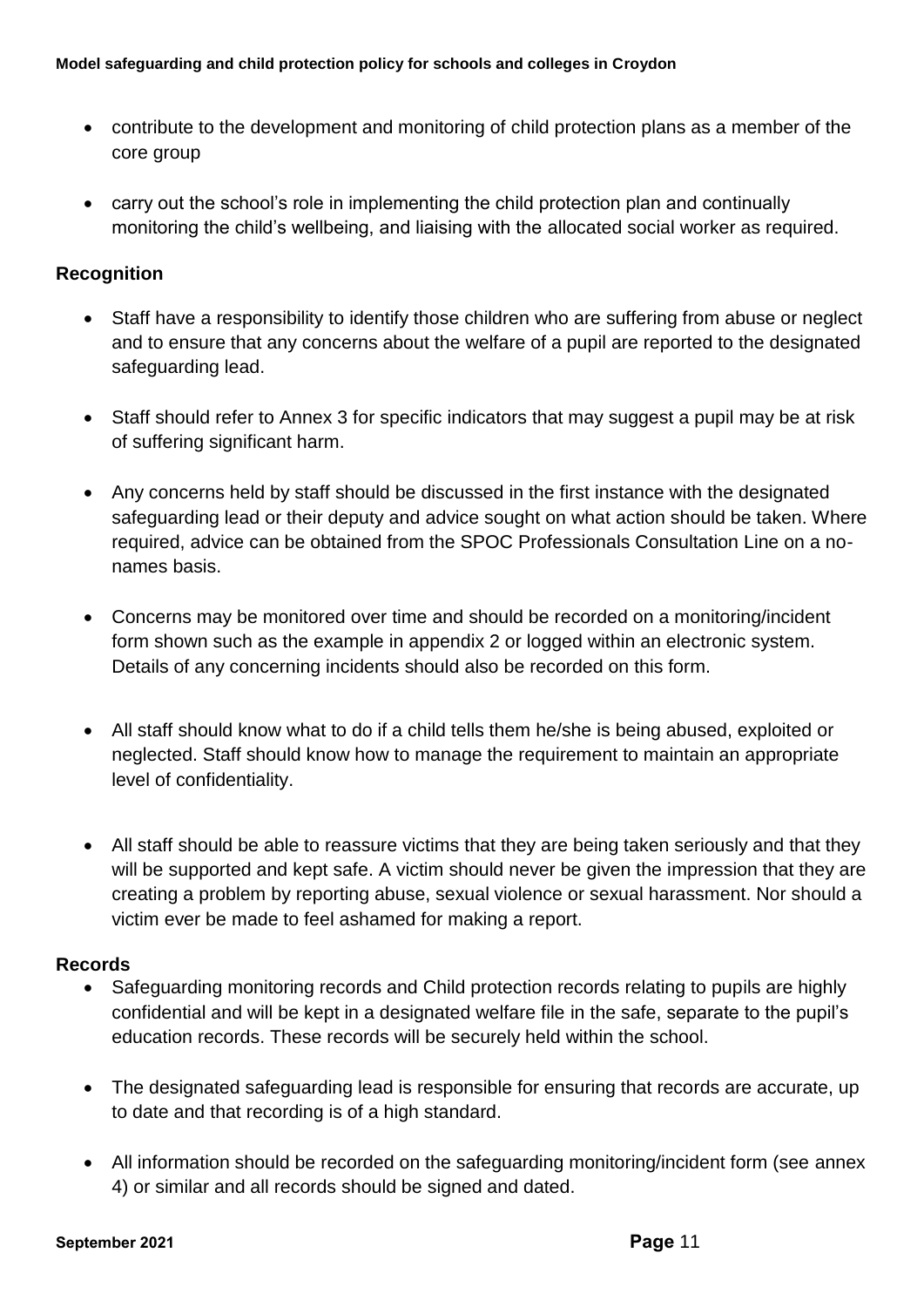- Records should show:
	- o what the concerns were;
	- o whether information of the concern was shared with the parent and what their response was;
	- o what action was taken to refer on concerns or manage risk within the school;
	- o whether any follow-up action was taken;
	- o how and why decisions were made.
- Any incidents, disclosures or signs of neglect or abuse should be fully recorded with dates, times and locations. Records should also include a note of what action was taken and outcomes.
- The monitoring/incident form must be completed;
	- o whenever concerns arise or there is a serious incident **or**
	- o where a child is being monitored, prior to a case conference or core group meeting.
- When a child transitions to a new educational provision, the master file is passed to the designated safeguarding lead at the new school, transferred securely and confirmation of receipt obtained. Designated Leads should also consider if there is a need to share any key information about the family ahead of their start date. This may assist the new school in planning appropriate support for the family.
- A copy of child protection & safeguarding file should be retained by the school and kept in line with the school's information retention schedule. Child protection & safeguarding records must be disposed of as confidential waste.

#### **Dealing with disclosures**

If a pupil discloses to a member of staff that they are being abused, the member of staff should;

- listen to what is said without displaying shock or disbelief and accept what the child is saying;
- allow the child to talk freely:
- reassure the child but not make promises that it may not be possible to keep, or promise confidentiality, as a referral may have to be made to children's social care;
- reassure the child that what has happened is not their fault and that they were right to tell someone;
- not ask direct questions but allow the child to tell their story;
- not criticise the alleged perpetrator;
- explain what will happen next and who has to be told;
- make a formal record and pass this on to the designated safeguarding lead.

### **DO NOT DELAY**

• Tell the Designated Safeguarding Lead as soon as you can – it may be necessary to interrupt a lesson to do this – do not leave notes in the Designated Safeguarding Lead's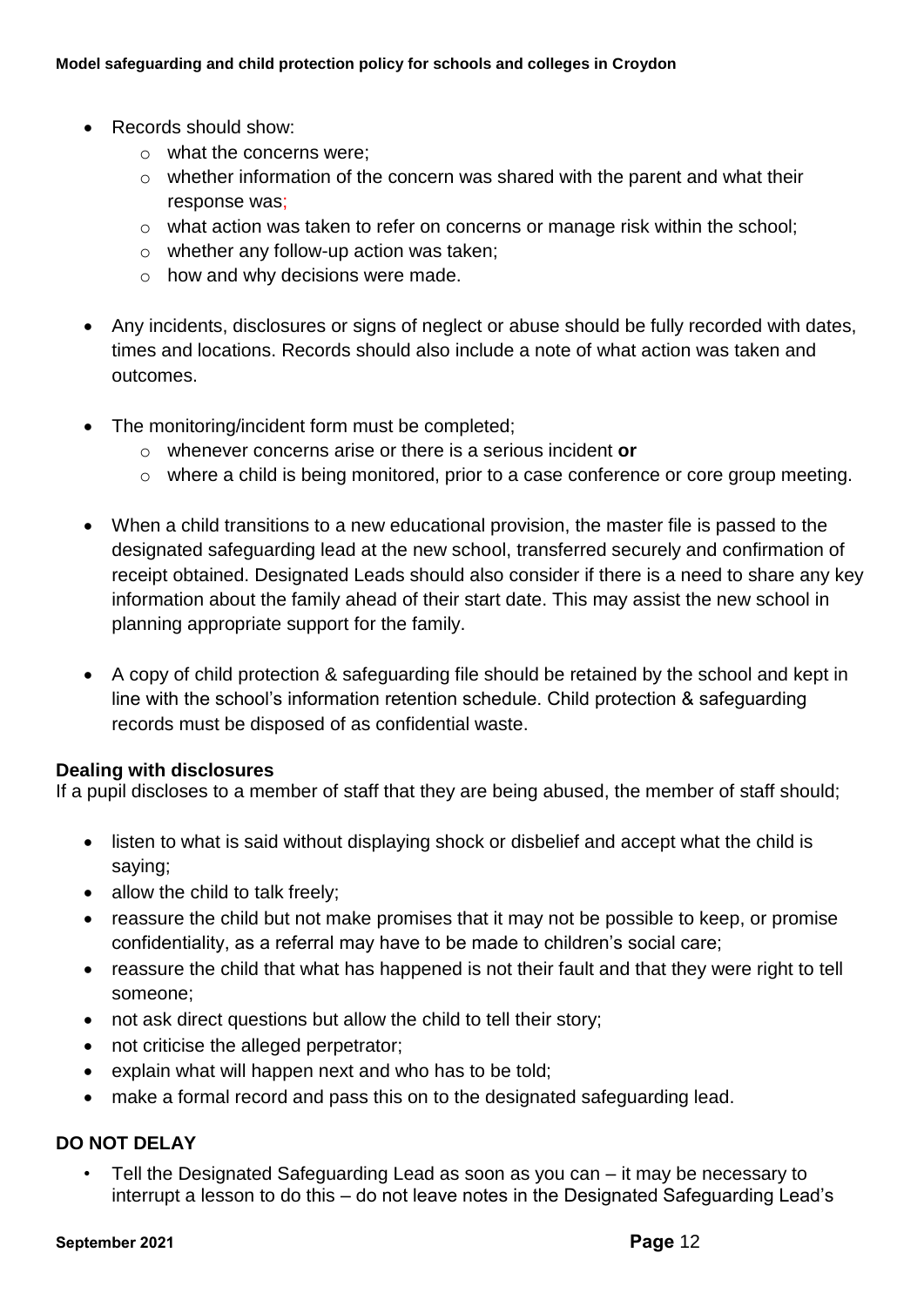pigeon hole as they may not get back to check their post until the end of the day once the pupil has gone home.

- Early referral gives more time to offer help to the pupil and family before the situation becomes more serious;
- When the matter is already severe or serious, early referral gives more time for others to protect the pupil;
- The Designated Safeguarding Lead may consult the SPOC.

### **MAKE WRITTEN NOTES**

- At the earliest opportunity make a written record of your concerns, these should then be added to the pupils safeguarding file - record facts accurately and do not express opinion these notes will help to ensure accuracy in recalling events later - notes should be legible, signed and dated/time.
- Do not take photographs of any physical injuries, record on a body map. Do not use audio to record disclosures.
- Any original notes must be given to the Designated Safeguarding Lead as soon as possible and placed in the pupils individual safeguarding file and kept, even if you are using an online reporting system.

### **Referral**

- Where possible, a decision on whether or not to refer a pupil to SPOC should be made by the designated safeguarding lead or their deputy following a discussion with the member of staff who has raised concerns. However this should not delay any referral and *any* member of staff may make a referral if this is necessary but staff should discuss the matter with a member of the senior management team and take advice from the SPOC team social worker. The designated safeguarding lead should be informed as soon as possible.
- Referrals should be in writing using an SPOC safeguarding referral form completed either by the teacher raising concerns or by the designated safeguarding lead. Urgent child protection referrals will be accepted by telephone but must be confirmed in writing via the SPOC safeguarding referral form within 48 hours.
- Where there is any doubt about whether the concerns raised meet the thresholds for a child protection referral, the designated safeguarding lead may discuss the case on a "no names" basis with the SPOC Professionals' Consultation Line to obtain advice on how to proceed.
- Parental consent must be sought prior to the referral being made unless to seek consent would place the child at risk of further harm, interfere with a criminal investigation or cause undue delay. If parents do not consent, but the child is at risk of significant harm, the referral should still be made.
- If the child already has an allocated social worker, the referral should be made directly to them. If the child is not already known to children's social care, referrals should be made to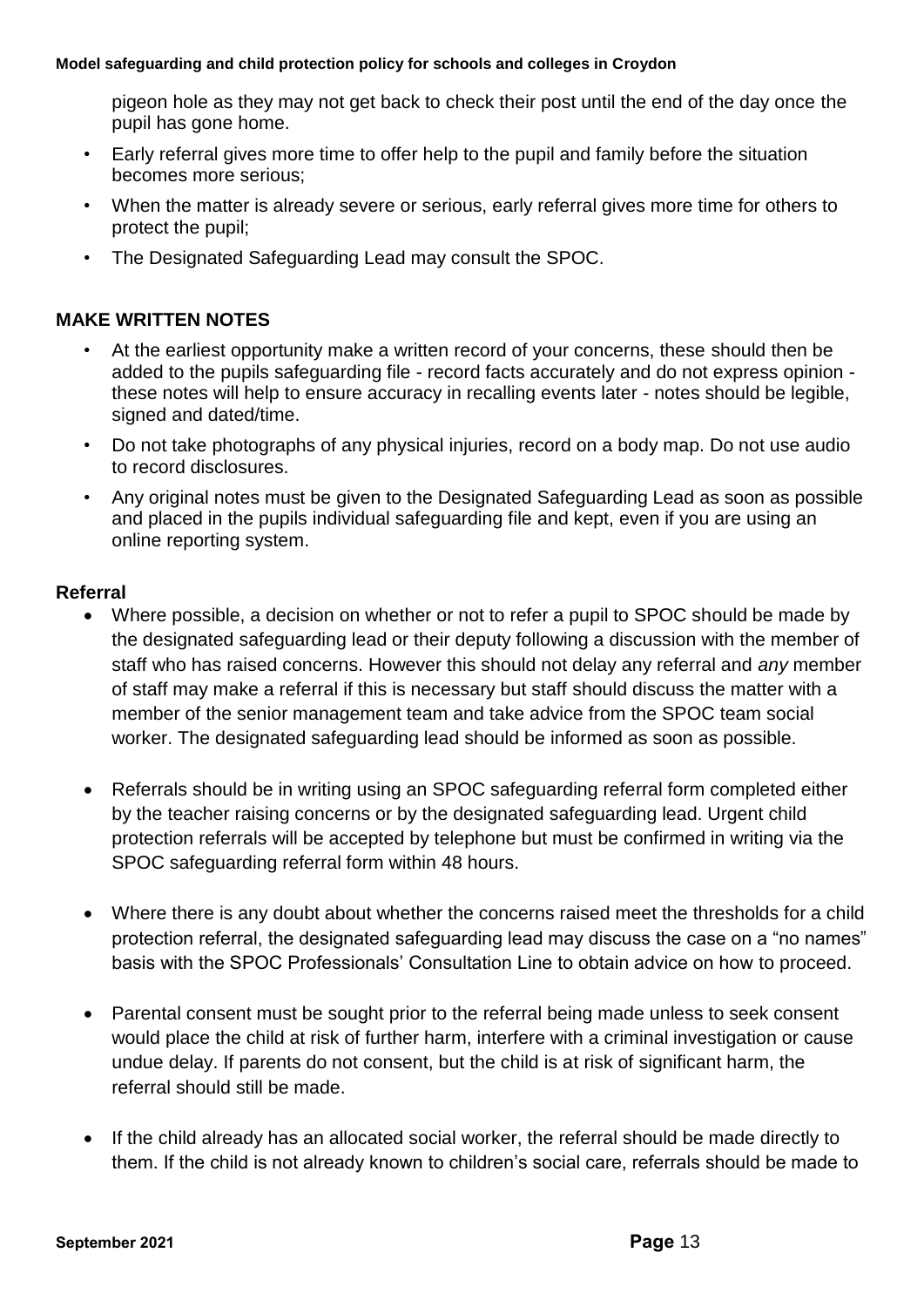SPOC. If the child lives outside Croydon, a referral should be made to their home local authority.

- All referrals will be acknowledged by the SPOC and the referrer informed of what action will be taken.
- If the school does not think the child's situation is improving within a reasonable timescale following referral, this should be taken up with children's social care via the designated safeguarding lead.

## **Attendance at case conferences, core groups and child in need meetings**

- The designated safeguarding lead will liaise with children's social care to ensure that all relevant information held by the school is provided to children's social care during the course of any child protection investigation.
- The designated safeguarding lead will ensure that the school is represented at child protection case conferences and core group meetings:
	- $\circ$  where possible, a member of staff who knows the child best, such as a class teacher of head of year will be nominated to attend
	- o failing that, the designated safeguarding lead or their deputy will attend
	- o if no-one from the school can attend, the designated safeguarding lead will ensure that a report is made available to the conference or meeting.

### **Monitoring**

Where a pupil is the subject of a child protection plan and the school has been asked to monitor their attendance and welfare as part of this plan;

- monitoring will be carried out by the relevant staff member in conjunction with the designated safeguarding lead;
- all information will be recorded on the child protection monitoring/incident form shown at appendix 2 or similar, prior to each conference and core group meeting;
- the completed monitoring form will be kept on the pupil's separate chid protection file (that should be separate from the school record) and copies made available to all conferences and core group meetings;
- the designated safeguarding lead will notify the allocated social worker if the child is removed from the school roll, excluded for any period of time or goes missing.

## **Confidentiality and information sharing**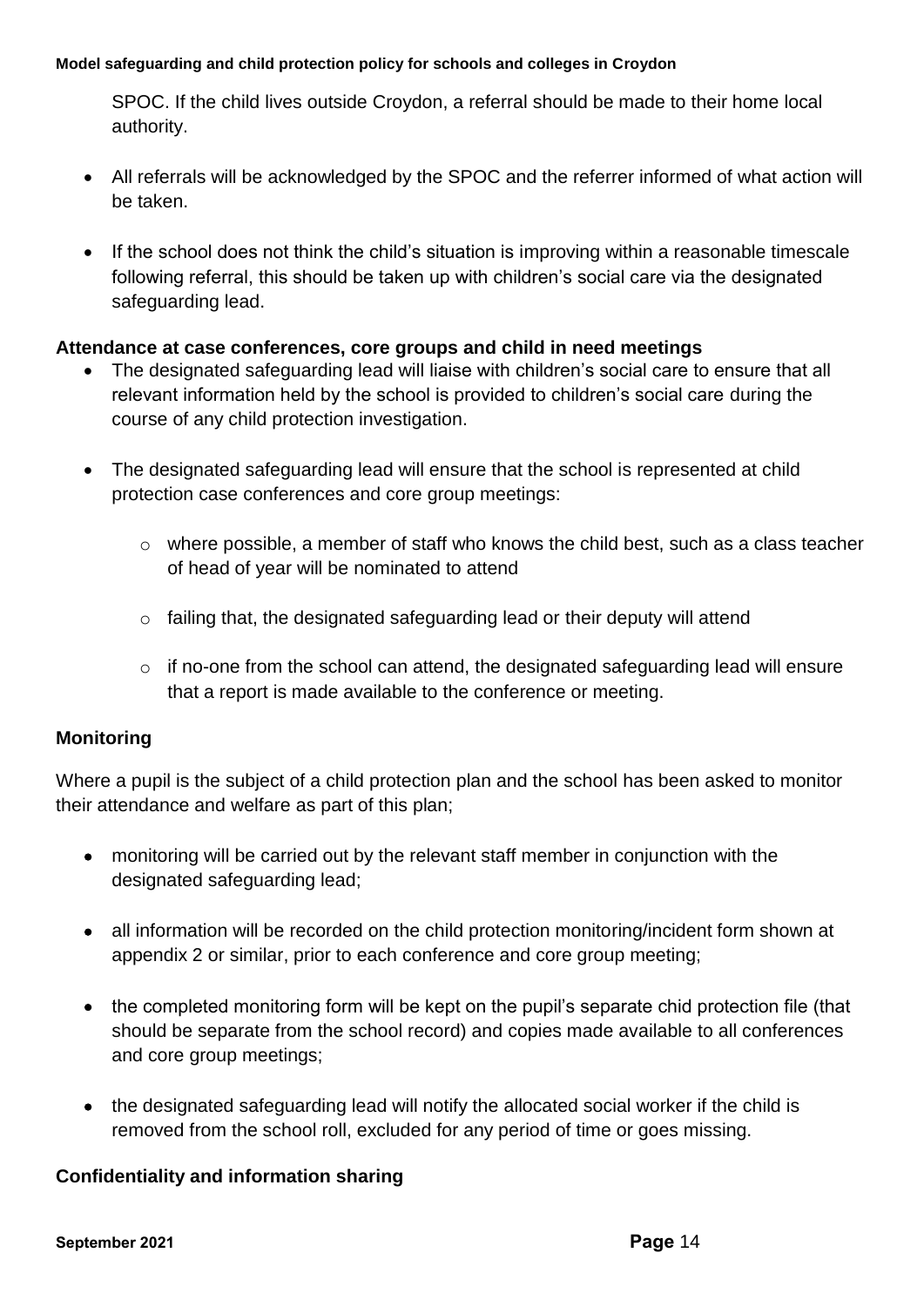- All information obtained by school staff about a pupil will be kept confidential and will only be shared with other professionals and agencies with the family's consent.
- If the child is under 12, consent to share information about them must be obtained from their parents or carers. Young people aged 12 to 15 may give their own consent to information sharing if they have sufficient understanding of the issues. Young people aged 16 and 17 are able to give their own consent if they are thought to have the capacity to do so under the Mental Capacity Act; otherwise consent should be sought from parents.
- Where a child is at risk of suffering significant harm, schools and colleges have a legal duty to share this information with children's social care and make appropriate referrals. Equally, where a child is subject to a child protection investigation, schools must share any information about the child requested by children's social care.
- Parental consent to making a child protection referral should be sought but if withheld, the referral must still be made and parents made aware of this. Before taking this step, schools and colleges should consider the proportionality of disclosure against non-disclosure; is the duty of confidentiality overridden by the need to safeguard the child?
- Parental consent to referral can be dispensed with if seeking consent is likely to cause further harm to the child, interfere with a criminal investigation or cause undue delay in taking action to protect the child. However, schools should discuss this with the SPOC Professionals Consultation Line on a "no names" basis to gain advice on whether this course of action should be taken.
- Only relevant information should be disclosed, and only to those professionals who need to know. Staff should consider the purpose of the disclosure, and remind recipients that the information is confidential and only to be used for the stated purpose.
- In the event that a child makes a disclosure of neglect or abuse, staff cannot quarantee them confidentiality, but must explain why they have to pass the information on, to whom and what will happen as a result. Parents should also be made aware of the school 's duty to share information.
- Staff should discuss any concerns or difficulties around confidentiality or information sharing with the designated safeguarding lead or seek advice from the SPOC Professionals Consultation Line.

## **Working with parents and carers**

The school recognises the importance of working in partnership with parents and carers to ensure the welfare and safety of pupils.

The school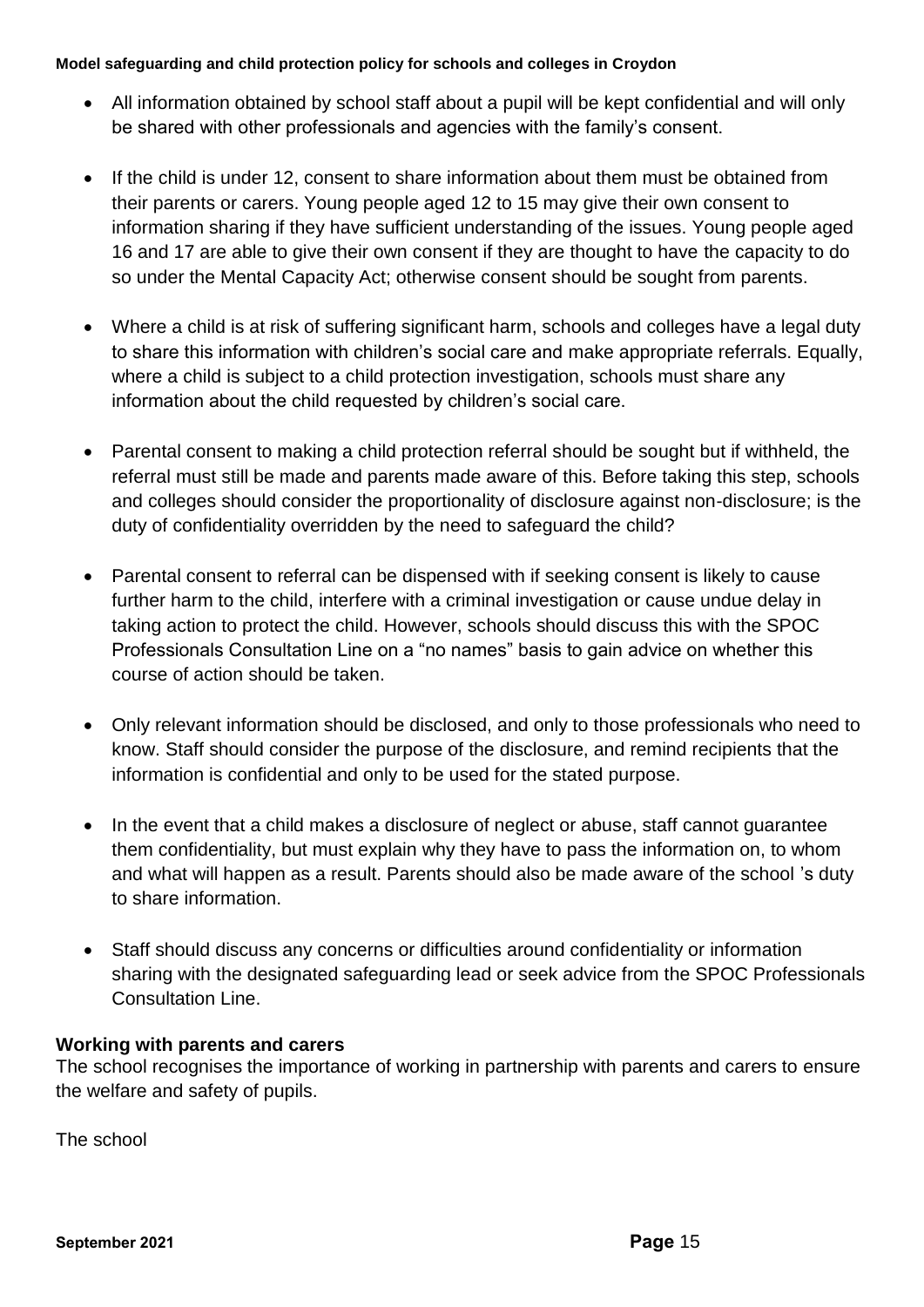- make parents aware of the school/college's statutory role in safeguarding and promoting the welfare of pupils, including the duty to refer pupils on where necessary, by having a safeguarding statement on the home page of their website and making all school/college policies available on the school/college website or on request;
- provide opportunities for parents and carers to discuss any problems with class teachers and other relevant staff;
- consult with and involve parents and carers in the development of school policies to ensure their views are taken into account;
- ensure a robust complaints system is in place to deal with issues raised by parents and carers;
- provide advice and signpost parents and carers to other services and resources where pupils need extra support.
- Schools should also be aware of the additional guidance available from the DfE on dealing with issues around parental responsibility: Understanding and dealing with issues relating to [parental responsibility](https://www.gov.uk/government/publications/dealing-with-issues-relating-to-parental-responsibility/understanding-and-dealing-with-issues-relating-to-parental-responsibility)

### **Multi-agency working**

- The school will work in partnership with relevant agencies in order to meet its obligations under section 11 of the Children Act 2004 and *Working together to safeguard children*  2018.
- The school recognises its vital role in safeguarding school-age children and will co-operate with the Croydon Safeguarding Children Board to ensure joint working with partner agencies in order to improve outcomes for children in Croydon.

### **Inspection**

• Since September 2019 since Ofsted's Inspection of schools, early years and Post-16, inspectors will judge whether establishments are effective in their provision of safeguarding. [Ofsted Education Inspection Framework.](https://www.gov.uk/government/publications/education-inspection-framework) Additional guidance for Early Years is available [here.](https://www.gov.uk/government/publications/inspecting-safeguarding-in-early-years-education-and-skills) Independent schools are inspected through the Independent Schools Inspectorate (ISI) and their inspection framework can be found [here.](https://www.isi.net/)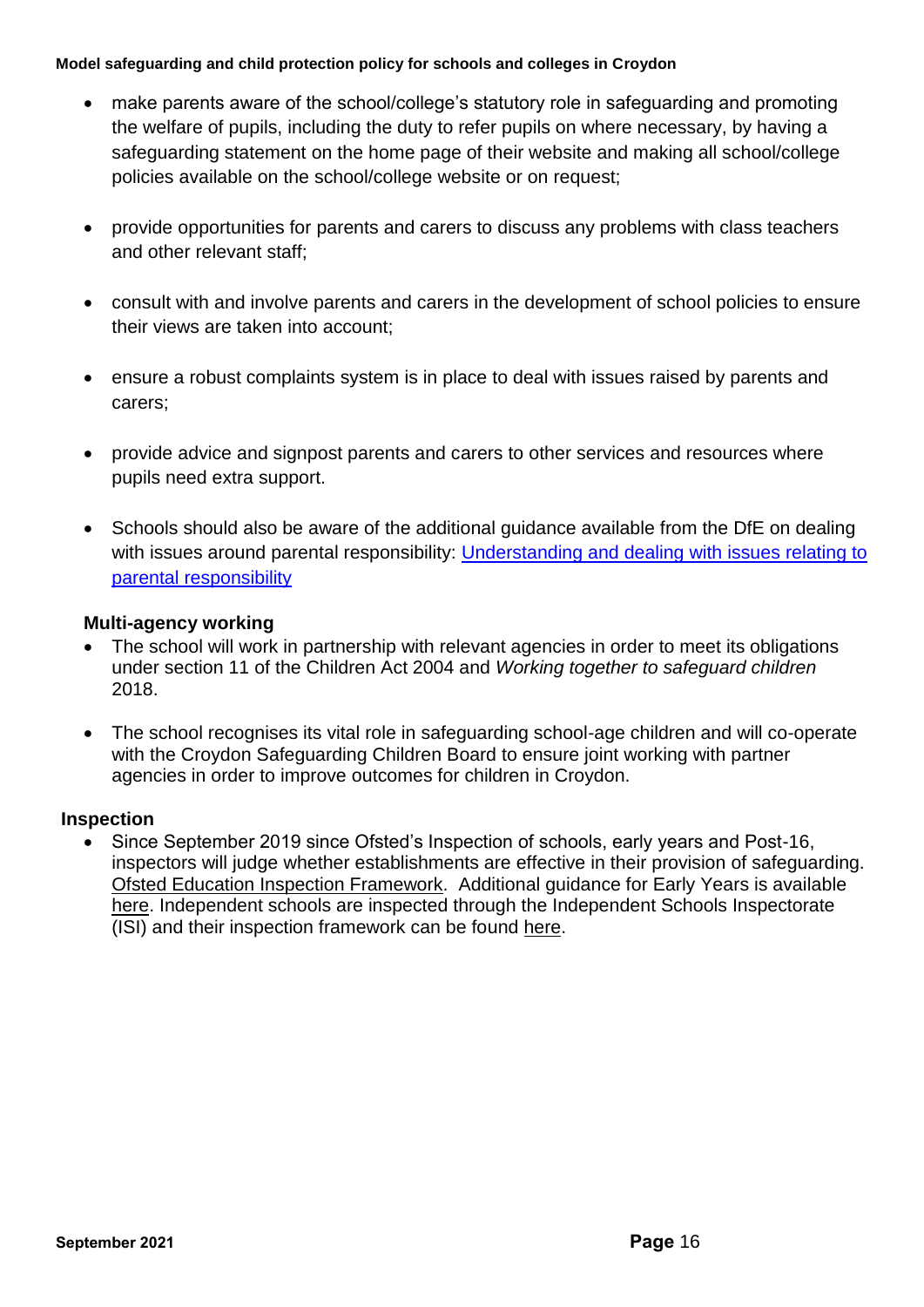## **PART 2 Responsibility of Governors, Proprietors and Management**

### **Croydon's Children Families & Education Directorate**

The Directorate includes services that will support the school to safeguard and promote the welfare of pupils by:

- co-ordinating the delivery of integrated children's services within the borough, including an early help service
- providing statutory social work services under the Children Act 1989/2004
- providing the school with advice, support and guidance, model policies and procedures, training and dedicated lead officers with responsibility for child protection, safeguarding and online safety
- dealing with allegations against members of staff and volunteers through the Local Authority Designated Officer (LADO)
- taking responsibility for those children who are not in education, including children who are known to be home educated.

#### **Governing Board**

The term 'governors' and 'governing board' is used throughout to refer to whoever is responsible for fulfilling governance functions. This could be the governors of a maintained school, the trustees of a single or multi-academy trust, or the local governing board to the function in question has been delegated within a multi-academy trust.

The Governing Board will ensure that the school/college meets its statutory duties with regard to safeguarding and protecting pupils and that the following are in place:

- The school has the following policies in place and that these are regularly monitored, reviewed and updated where necessary;
	- o safeguarding policies and procedures covering early help and child protection that are consistent with Croydon Safeguarding Children Board procedures and Croydon's internal policies
	- o a staff code of conduct policy including policies covering staff/pupil relationships and communications and staff use of social media
	- o a procedure for responding to incidents where children go missing from education, particularly where there are repeated incidents that suggest potential safeguarding risks may be present.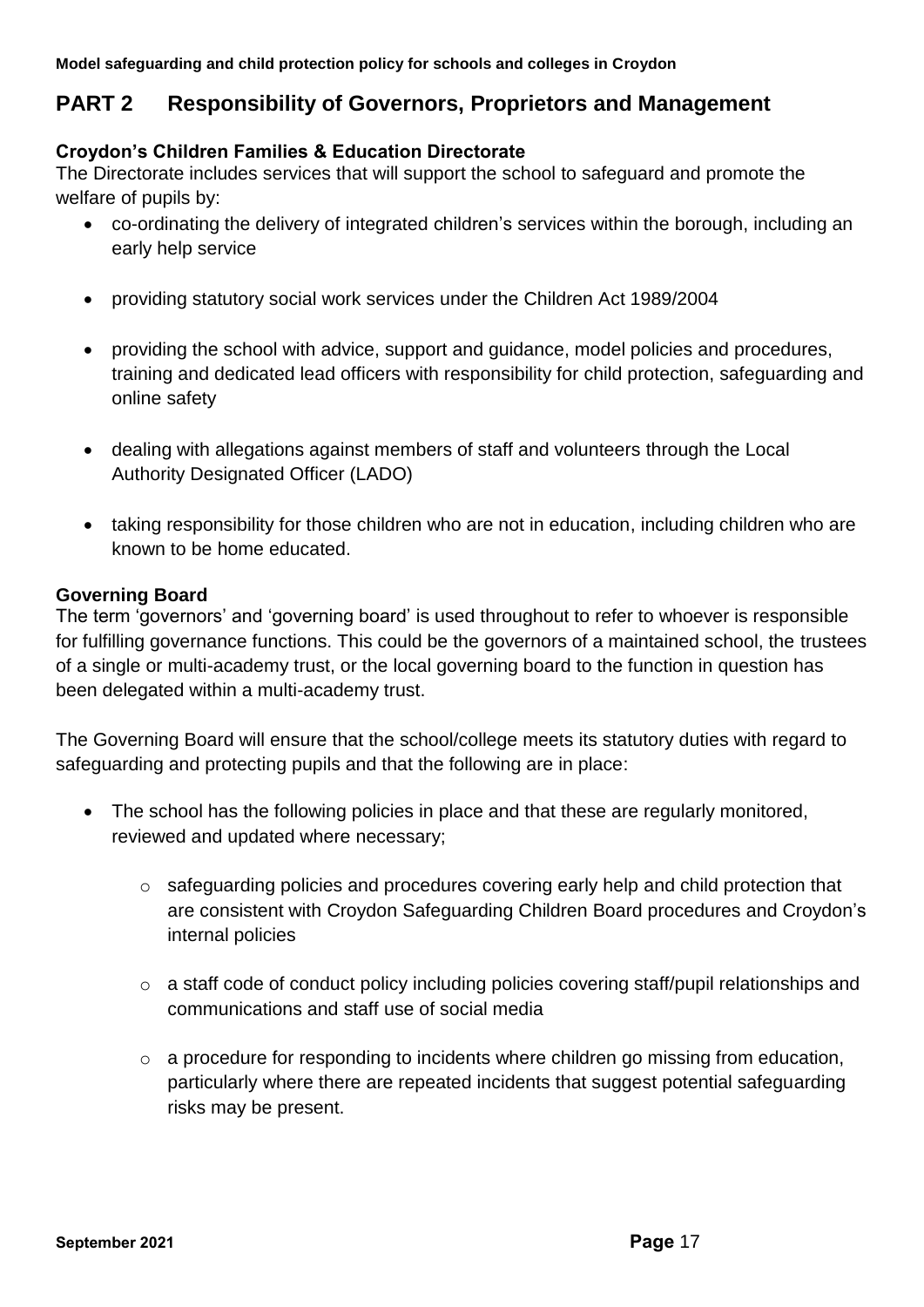- The school is able to work jointly with other agencies in order to ensure pupils can access help and support from early help services and statutory social work services and that children's plans are implemented and monitored.
- A member of staff is appointed as the Designated Manager to address allegations against school staff
- The Chair of the Governing Board is aware that they are responsible for liaising with the LADO in the event of an allegation against the head teacher.
- A senior member of staff is appointed as the designated safeguarding lead with responsibility for carrying out the statutory duties as set out in this policy, the individual is given sufficient time and resources to carry out their responsibilities and that another member of staff is appointed to deputise in their absence.
- There is a designated teacher nominated to promote the educational achievement of looked after children and previously looked after children and that this person has received appropriate training for the role.
- Staff receive a thorough induction on joining and are given copies of all relevant safeguarding and child protection polices and the staff code of conduct policy.

Staff are confident that they can raise issues with leaders where there are concerns about safeguarding practice at the school

As an early years provider delivering the Early Years Foundation Stage (EYFS), the school aims to meet the specific safeguarding and child protection duties set out in the Childcare Act 2006 and related statutory guidance.

[Statutory framework for the early years foundation stage](https://assets.publishing.service.gov.uk/government/uploads/system/uploads/attachment_data/file/596629/EYFS_STATUTORY_FRAMEWORK_2017.pdf)

The school will ensure that children taught in nursery are able to learn and develop and are kept safe and healthy so that they are ready for school by providing a safe, secure learning environment that safeguards and promotes their welfare, and takes appropriate action where there are child protection concerns.

- Steps are taken to ensure parents and pupils are aware of the school/college's safeguarding and child protection policies and procedures.
- Governors ensure children are given opportunities within the curriculum to learn how to keep themselves safe, including on-line.
- The school/college has appropriate written procedures in place to ensure safer recruitment practices and reasonable checks on visitors to the school, to deal with allegations against staff or volunteers and to report matters to the Disclosure and Barring Service as required, and that these policies are consistent with statutory guidance and reviewed on an annual basis.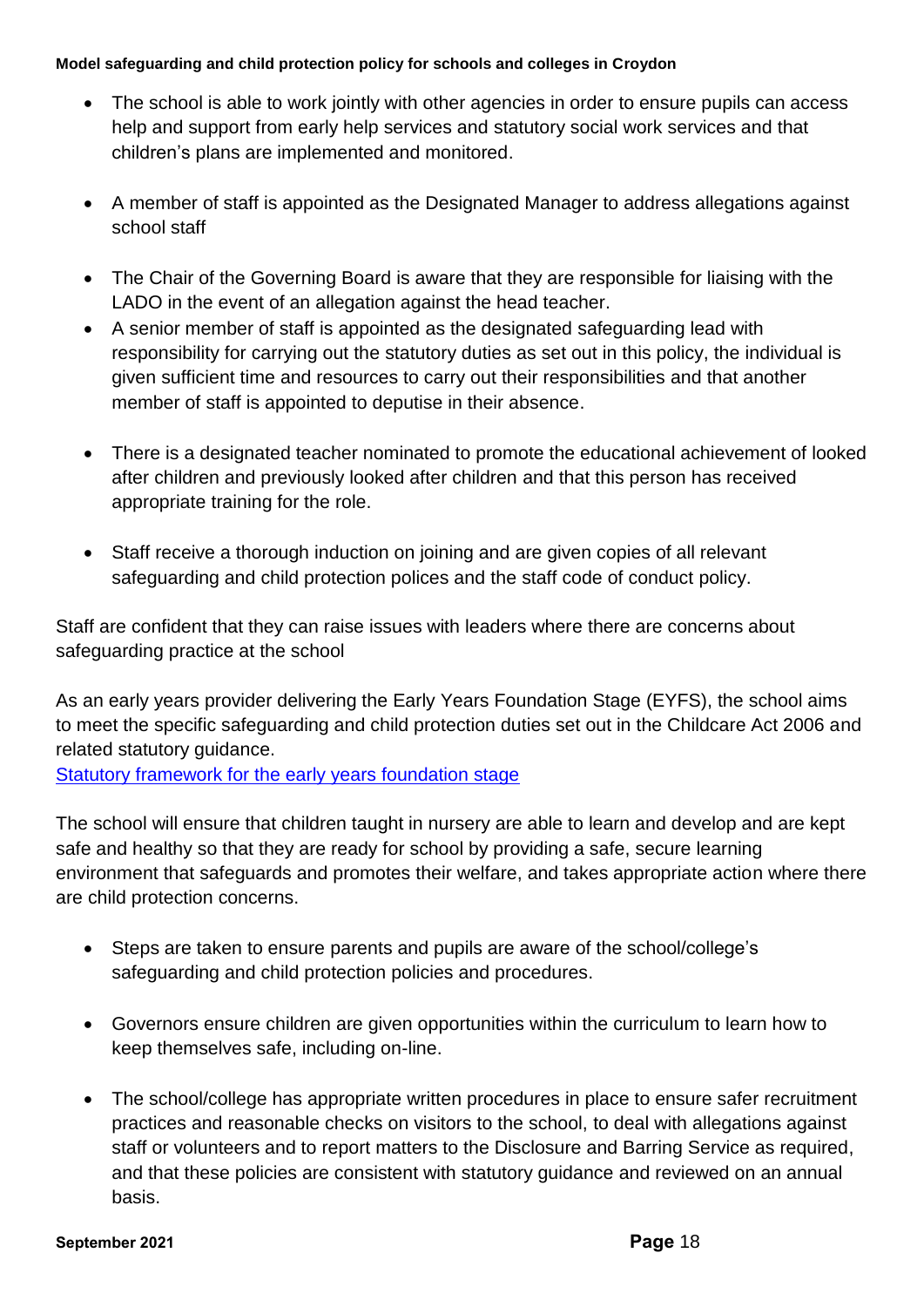- At least one member of the Governing Board has undertaken accredited safer recruitment training.
- There is a nominated member of the Governing Board who is responsible for Safeguarding and holds school accountable of their statutory duties.
- All staff receive safeguarding and child protection training at least every two years and receive regular updates from the designated safeguarding lead to ensure they remain up to date with new legislation. Free safeguarding training is available for all Croydon schools via the [Learning & Development section of the CSCB website.](http://croydonlcsb.org.uk/professionals/learning-development/)
- The school/college has procedures in place to deal with allegations made against other pupils.
- Children's wishes and feelings are taken into account when deciding on what action to take or services to provide to protect individual children and there is a robust system in place for gaining feedback from pupils.

### *S***chools and head teachers/principals**

The head teacher/principal will ensure that the school/college meets its statutory safeguarding duty by ensuring the following:

- Staff are inducted thoroughly and have read all the school/colleges' safeguarding and child protection policies, behaviour policies and the CSCP children missing from education policy so that they are fully aware of their role in safeguarding children and are able to fully implement policies.
- All staff are able to identify those children who need extra help and know how to make, or request appropriate referrals to early help services.
- All staff are vigilant to harm and abuse, are able to identify those children for whom there are child protection concerns and know how to make, or request appropriate referrals to children's social care.
- Staff are able to work in partnership with other agencies to safeguard children, including providing early help support, contributing to assessments and the implementation of the child's plan, attending network meetings and case conferences, monitoring children's progress and liaising with social workers.
- Staff are encouraged to attend learning events and participate in audit activity provided by the Safeguarding Children Partnership as well as promote published learning from events and serious case reviews.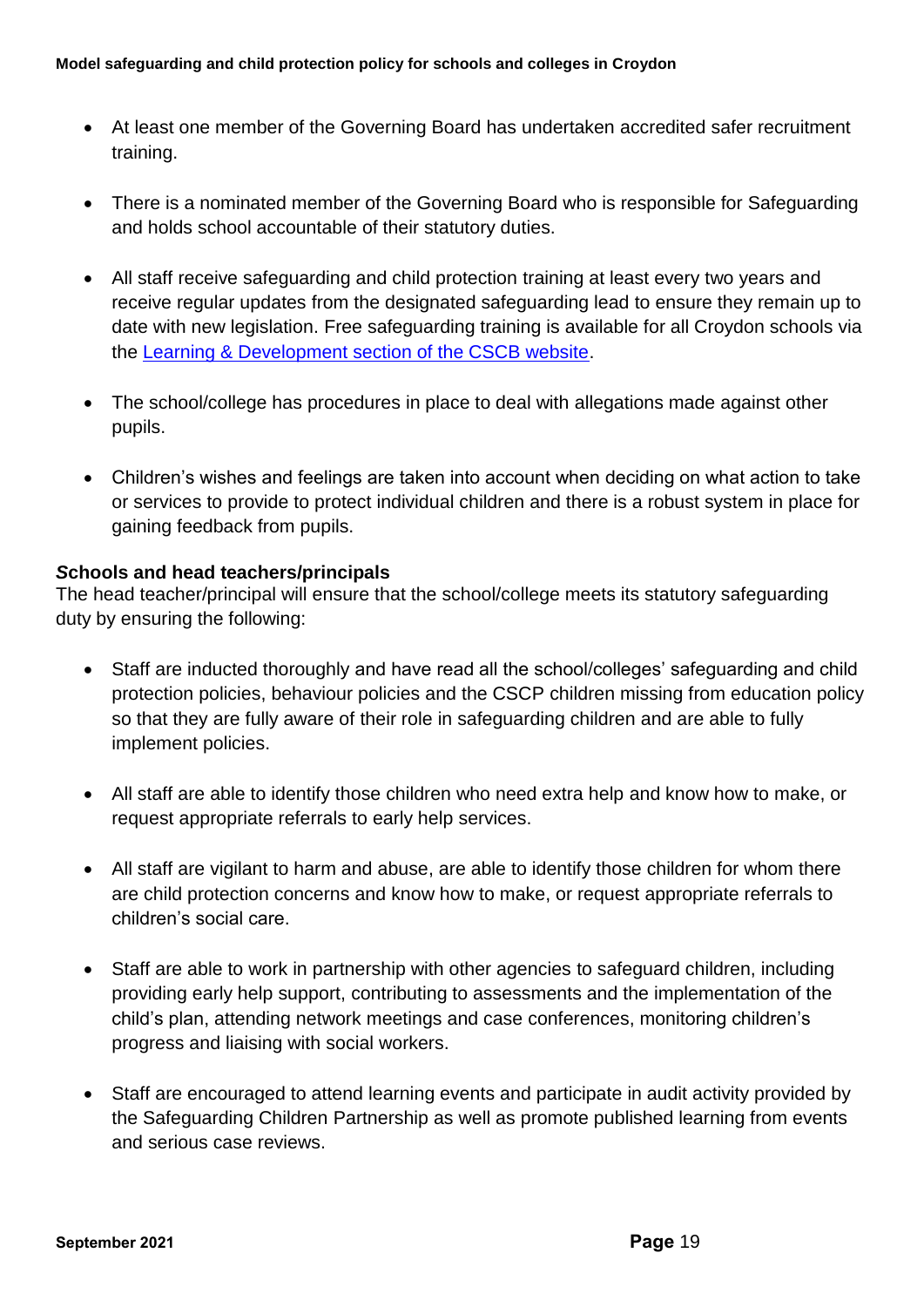- A Designated manager is appointed to manage allegations against staff
- Safer recruitment practice is followed when recruiting to posts and appropriate action is taken whenever an allegation is made against a member of staff.
- The school/college offers a safe environment for staff and pupils to learn.

Safeguarding issues are brought to the attention of the governing body.

## **PART 3 Safer recruitment**

#### **General principles**

The school/college recognises safer recruitment practices are an essential part of creating a safe environment for children and will ensure that staff working in the school/college/post 16 provider are suitable do to so and do not pose any kind of risk to children.

The school/college/Post 16 educator will follow the *Keeping Children Safe in Education* guidance *(DfE 2021).*

- The school/college/post 16 will carry out extensive checks and enquiries on applicants for all positions, including voluntary and support roles and governors and those involved in the management of an independent school, in accordance with statutory requirements.
- No staff member, volunteer, governor or anyone involved in the management of a school will be allowed to take up posts until all checks and enquiries required for that position have been satisfactorily completed, including section 128 checks relating to the recruitment of governors.
- Checks with the Disclosure and Barring Service will be carried out at the level appropriate to the candidate's role in the school (see section 6.4).
- All job advertisements and application forms will clearly state that the role is a safeguarding role and that applicants will be expected to agree to undergo DBS and other checks as part of safer recruitment practices.
- Staff and governors who normally sit on interview panels will be trained in safer recruitment and no interview should go ahead unless at least one member of the panel has undertaken safer recruitment training. Schools will take up the accredited safer recruitment training offered through the Croydon Safeguarding Children Board or any other accredited training provider.
- Although the head teacher/principal will have day-to-day responsibility for the recruitment of staff, the Governing Board will ensure that they maintain an overview of recruitment systems in order to scrutinise practise and ensure all statutory checks are carried out.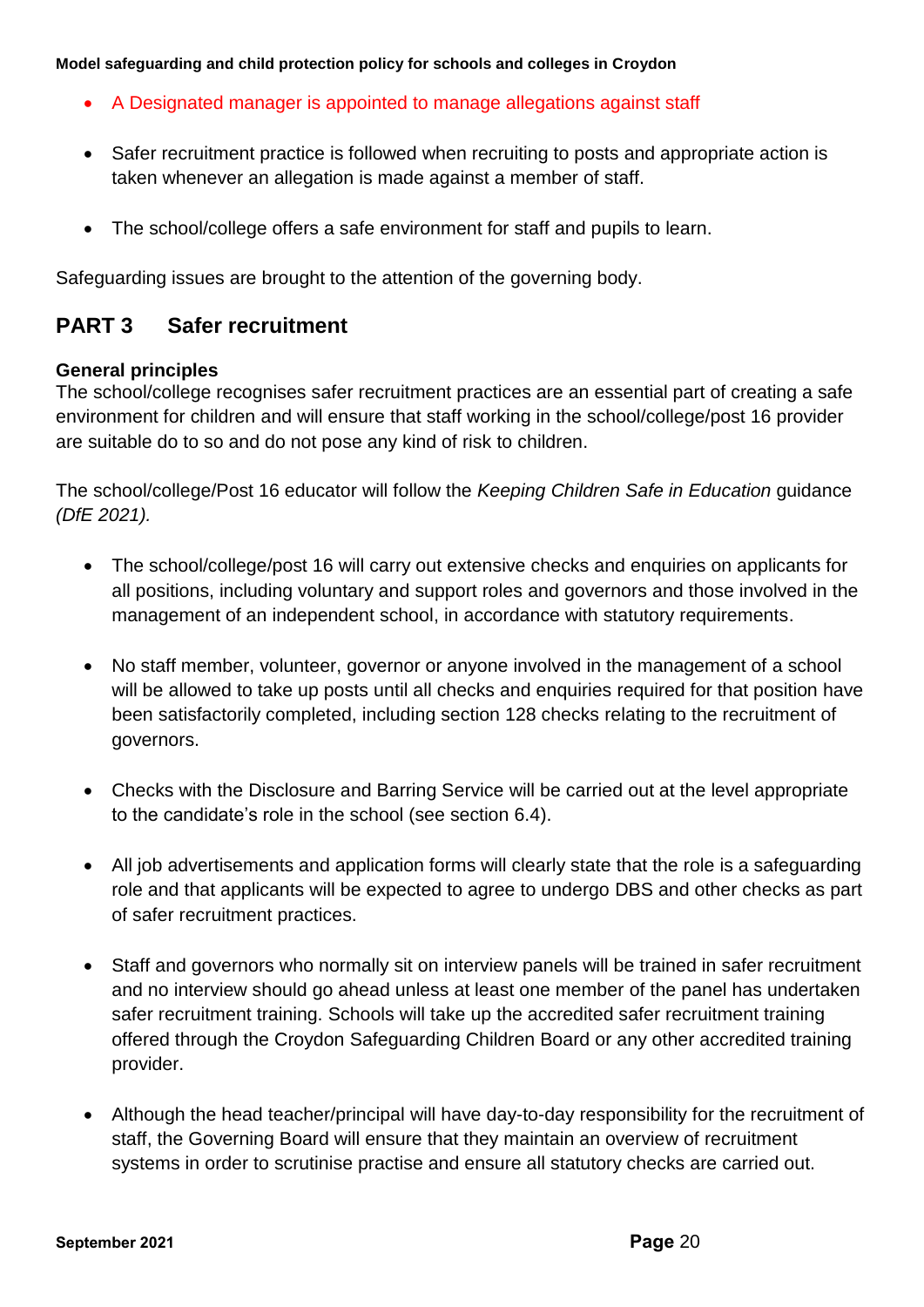- Staff in school/colleges responsible for carrying out recruitment checks should ensure they have a copy of any relevant documents or take relevant issue numbers from documents as proof that the document has been seen.
- Checks will be taken out on existing staff where concerns arise regarding their suitability to work with children or a person moves into a post that is a regulated activity.
- In schools, the head teacher/principal will be responsible for keeping a single central record of all staff and volunteers (including governors) who work at the school.
- In colleges, the principal will be responsible for keeping a single central record of all staff that provides education to children.
- The single central records should include details of all checks carried out and the outcome of these checks or any certificates obtained in the format shown at appendix 3.
- Multi-academy trusts can keep a 'master' single central record at their head office but is must be accessible in each individual school.
- Where the school/college has salaried trainee teachers, the school/college will ensure that all necessary checks are carried out on the trainees, including DBS checks, and that the outcome of these checks is recorded on the single central record.
- For trainee teachers that are fee-funded, the school will obtain written confirmation from the training provider that the necessary checks have been carried out and that the trainee has been judged to be suitable to work with children.
- Where staff are recruited via third parties such as employment agencies, the head teacher/principal will:
	- o seek written confirmation from the agency that the agency has carried out all necessary checks on the individual
	- o request written confirmation of the outcome of all checks
	- $\circ$  request written confirmation that an enhanced DBS certificate has been received by the agency
	- o check the identity of agency staff when they first present for work to ensure they are person against whom the checks were taken out.

## **Checks to be taken out**

Further descriptions about the types of checks can be found on p36 KCSIE 2020. Also available of the [DBS website.](https://www.gov.uk/government/organisations/disclosure-and-barring-service) The DBS maintains 'barred lists' of those unsuitable to work with children and vulnerable adults.

In the recruitment and selection of staff and volunteers schools/colleges will at all times adhere to the government guidance contained within "*Working Together to Safeguard Children*" (*July 2018)* and '*Keeping Children Safe in Education (DfE 2021)*.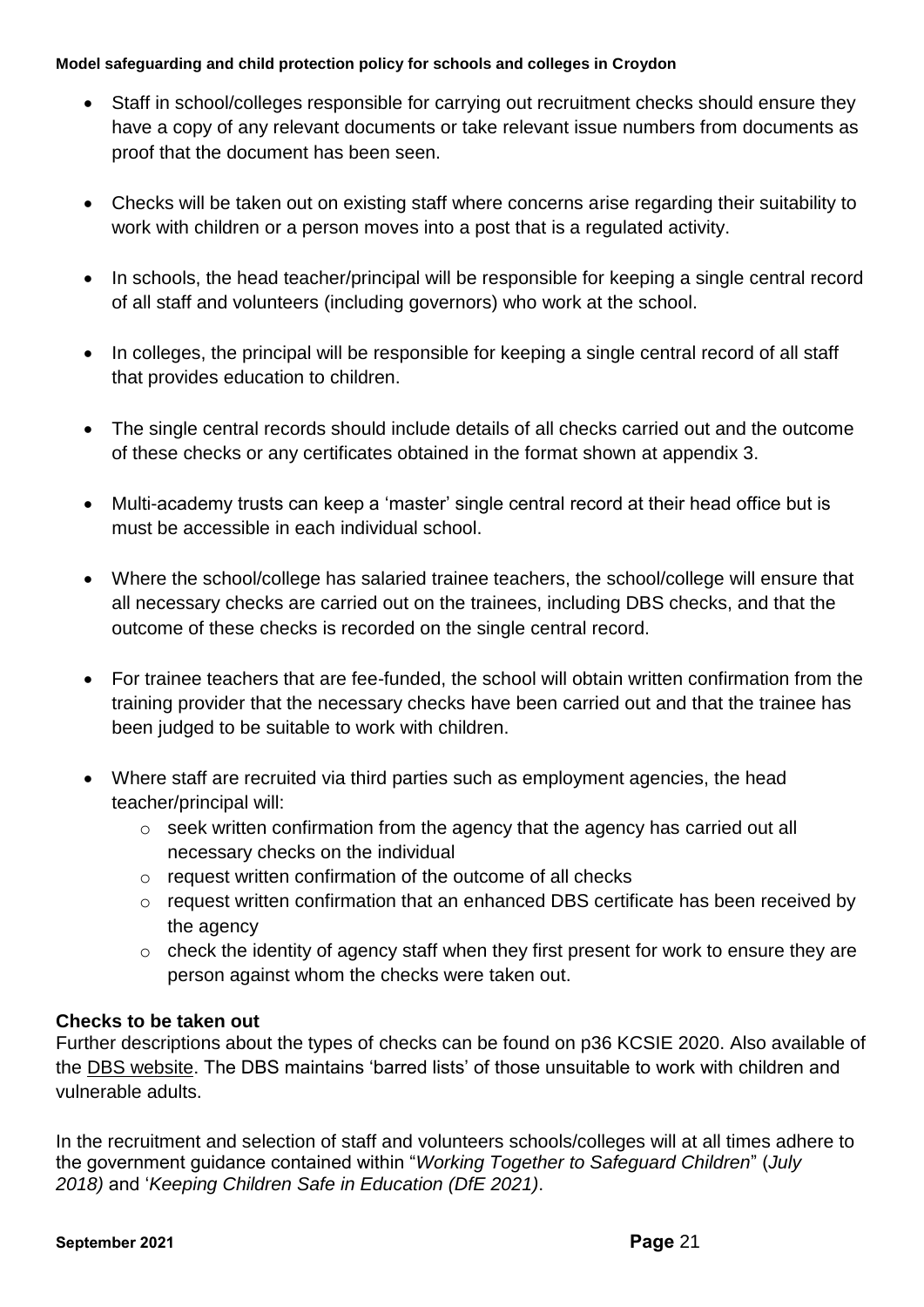The school/college will verify the following information for all new staff and record on the single central register/record:

- The applicant's identity must be verified from their passport or other photographic ID and proof of address must be provided. Where possible, the use of a birth certificate should be sought
- The applicant's right to work in the UK must be evidenced through documentation. Only original documentation should be accepted and its validity checked in the presence of the applicant.
- Since 1st September 2018, schools are no longer have to ask staff questions about cautions or convictions of someone living or working in their household.
- The Childcare (Disqualification) and Childcare (Early Years Provision Free of Charge) (Extended Entitlement) (Amendment) Regulations 2018, Part 2 Childcare (Disqualification) Regulations 2018, section 9, states that such a disqualification applies only to 'work in domestic premises'.
- A change in law means that Disqualification by Association will only apply on domestic premises. However, Disqualification under the Childcare Act 2006, still applies to staff themselves.
- Where the applicant will be involved in regulated activity, an enhanced DBS check will be taken out, including information from the barred list. If the applicant will begin work before an enhanced DBS check can be completed, a barred list check will be obtained.
- What is not known from a DBS check is whether a person has a child placed under a care order, whether they have had a childcare registration cancelled or refused for any reason other than non-payment of fees or whether there have been any relevant overseas convictions. All staff should complete a self-declaration stating that they are not disqualified under the Childcare Act 2006 as amended in 2018. By reading and signing this policy they are making this self-declaration.
- In the case of teaching staff, checks will be made on the applicant's academic and vocational qualifications and further checks made on Teacher Regulation Agency (TRA) Teacher Services system to ensure they are not prohibited from teaching under a teacher prohibition order.
- For independent schools, free schools and academies, checks will be made to ensure any member of staff or trustee involved in the management of the school is not barred from doing so under a section 128 direction.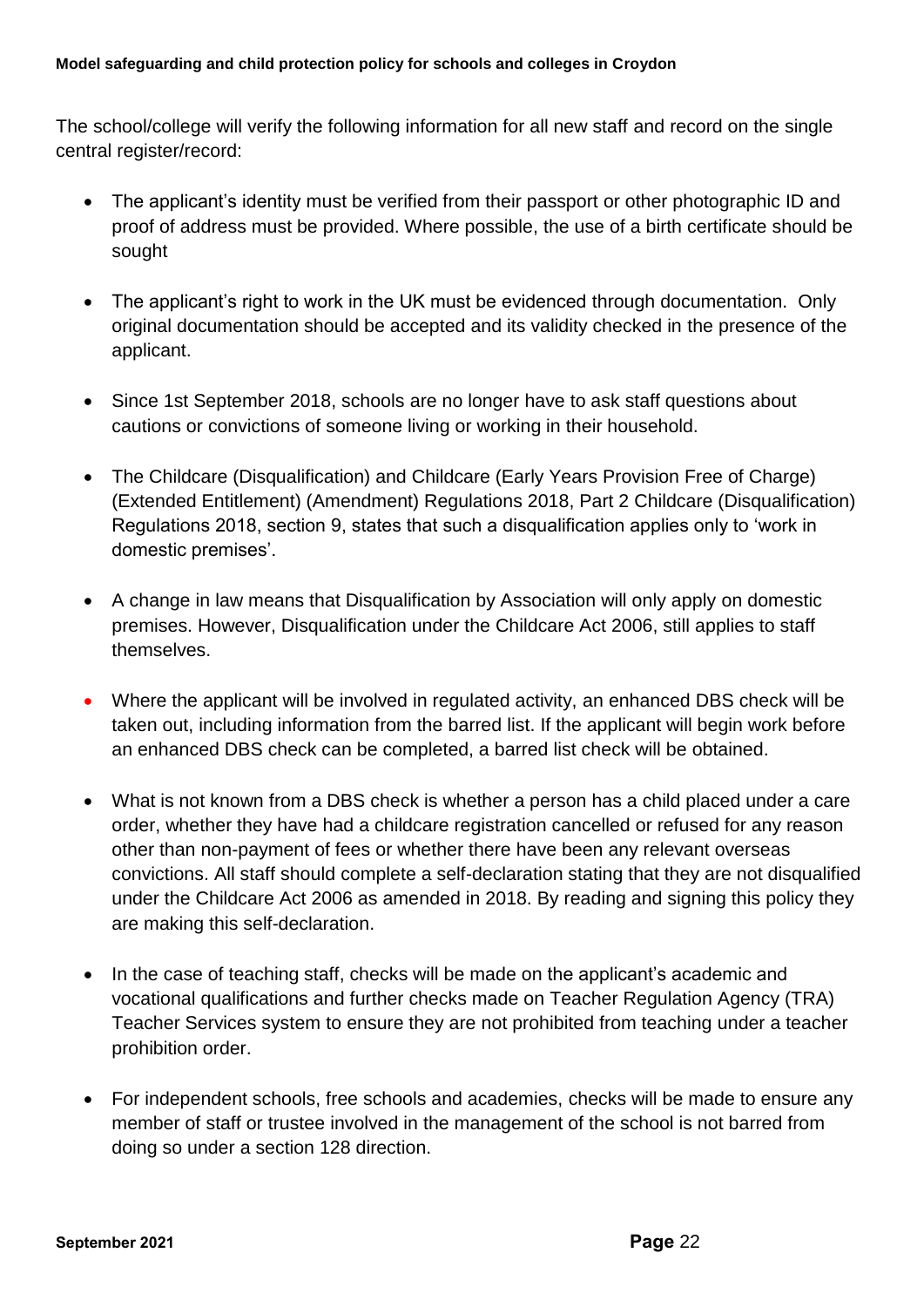- If a school or college wishes to employ a person before the DBS check has been returned they must make sure that person is appropriately supervised and that all other checks, including a Barred check have been completed.
- Where the applicant has been living abroad, similar enquiries will be made in the country of origin relating to the applicant's qualifications and suitability to teach via the TRA Teacher Services system.

*Schools should be aware of the following central government guidance:* [Criminal records checks for overseas applicants -](https://www.gov.uk/government/publications/criminal-records-checks-for-overseas-applicants) Publications - GOV.UK [Employing overseas-trained teachers from outside the EEA -](https://www.gov.uk/government/publications/employing-overseas-trained-teachers-from-outside-the-eea) Publications - GOV.UK [Disqualification by Association](https://www.gov.uk/government/publications/disqualification-under-the-childcare-act-2006/disqualification-under-the-childcare-act-2006) [DBS and Filtering](https://www.gov.uk/government/publications/dbs-filtering-guidance)

- Enquiries will be made regarding the applicant's state of physical and mental health to the extent that it may affect their capacity to carry out their role.
- The school will keep copies of the following documents on staff personnel files:
	- o documents used as proof of identity such as passports or driving licences;
	- o a summary of the DBS certificate (from September 2018 a copy of the DBS certificate may be kept on file);
	- $\circ$  A copy of the check should be signed by the applicant and held on the persons personnel file for the duration of their employment. On their departure from employment it should be removed and destroyed.
	- $\circ$  documents that prove the staff member's right to work in the UK (failure to do so can result in a fine for employing illegal workers).

If a school or college knows or has reason to believe that an individual is barred, it commits an offence if it allows the individual to carry out any form or regulated activity. There are penalties of up up five years in prison if a barred individual is convicted of:of attempting to engage or engaging in such work. (KCSIE 2021)

Details on the ['Prohibitions of Teachers'](https://www.gov.uk/government/publications/teacher-misconduct-the-prohibition-of-teachers--3) provides information on what the order prevents if there is a full or interim prohibition order. A section 128 direction restricts the individual taking part in management of independent schools (including academies and free schools).

Further details on checks can be found KCSIE 2021.

## **References**

• Applicants will be asked to provide a full employment history and details of at least two referees, including previous and recent employers, and who should be a senior member of staff with the authority to provide references. References from colleagues will not be acceptable.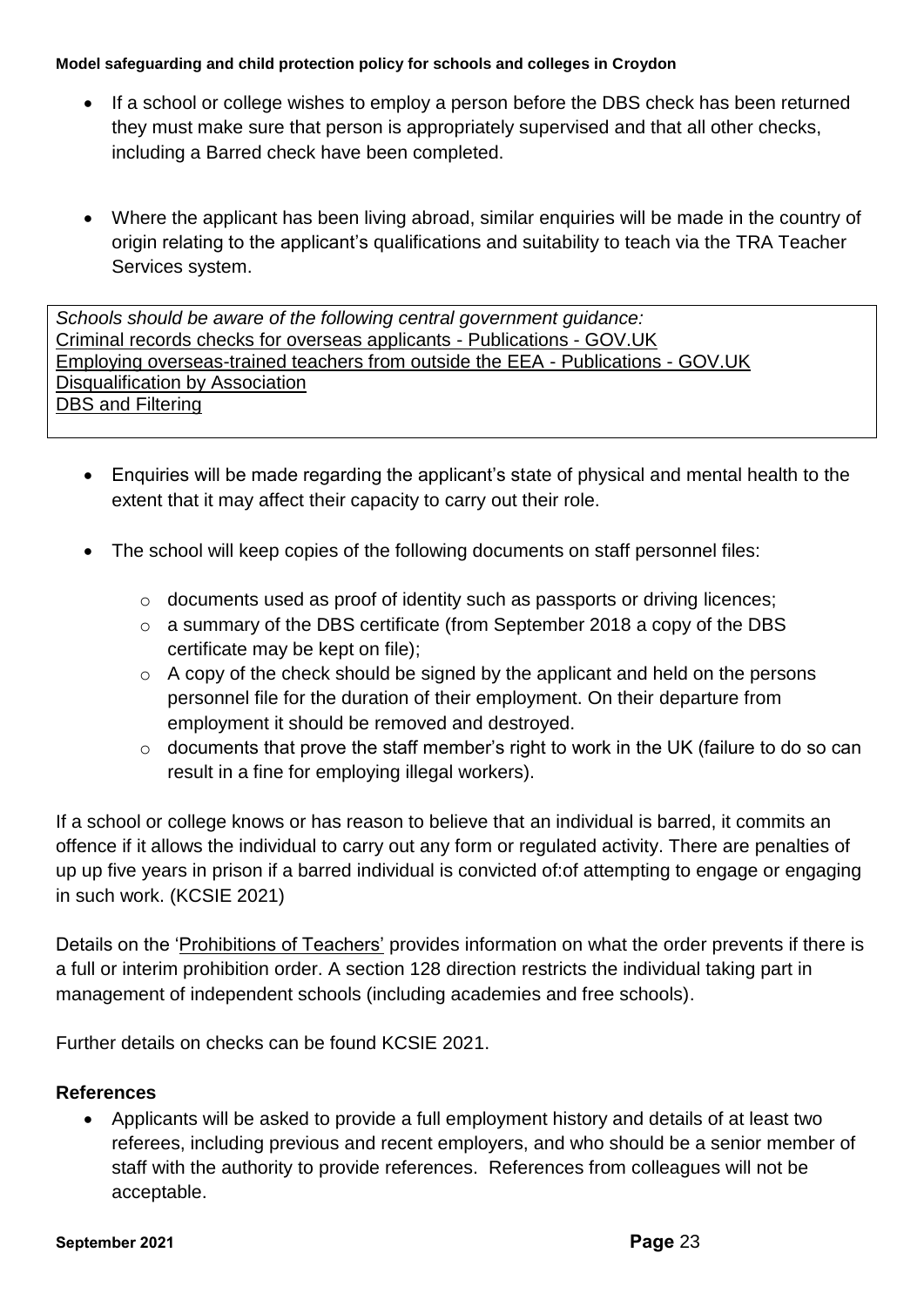- All references will be taken up prior to interview and will be requested directly from the referee, including references for internal candidates. Referees will be contacted to resolve any issues that emerge from the references provided.
- References will be taken up from current employers only; if the applicant is not currently employed, verification of will be sought from their previous school/college as to the dates the applicant was employed and the reasons for leaving the post.
- Any information provided by applicants as part of an application process will be verified with independent sources and any reference received electronically will be checked to verify the originating source.
- Schools and colleges should follow up gaps in previous employment

### **DBS checks**

In order to ensure that people who work in the school/college are suitable to do so and are not barred from working with children, the school/college will apply to the Disclosure and Barring Service (DBS) for police checks and other barred list information as part of the recruitment process.

Where a DBS check indicates previous concerns, the Head should conduct a risk assessment as to the suitability of the applicant to the post. This risk assessment should take account of the level of offending, when the offences occurred and the circumstances around the offences. The assessment should be recorded and placed upon the personel record of the applicant.

Full DBS checks which include barred list checks will only be taken out on individuals who are involved in regulated activity. This is defined as close, unsupervised contact on a regular basis involving activities such as:

- teaching
- training
- supervising
- care
- guidance and advice
- driving a vehicle
- personal or intimate care.

The activity must be carried out regularly as part of the staff member's day to day responsibilities and the checks will be reasonable in order to safeguard children.

Full DBS checks with barred list checks will also be carried out on permanent staff members working at the school or unpaid volunteers who regularly work unsupervised at the school and whose work means they have an opportunity for regular contact with children.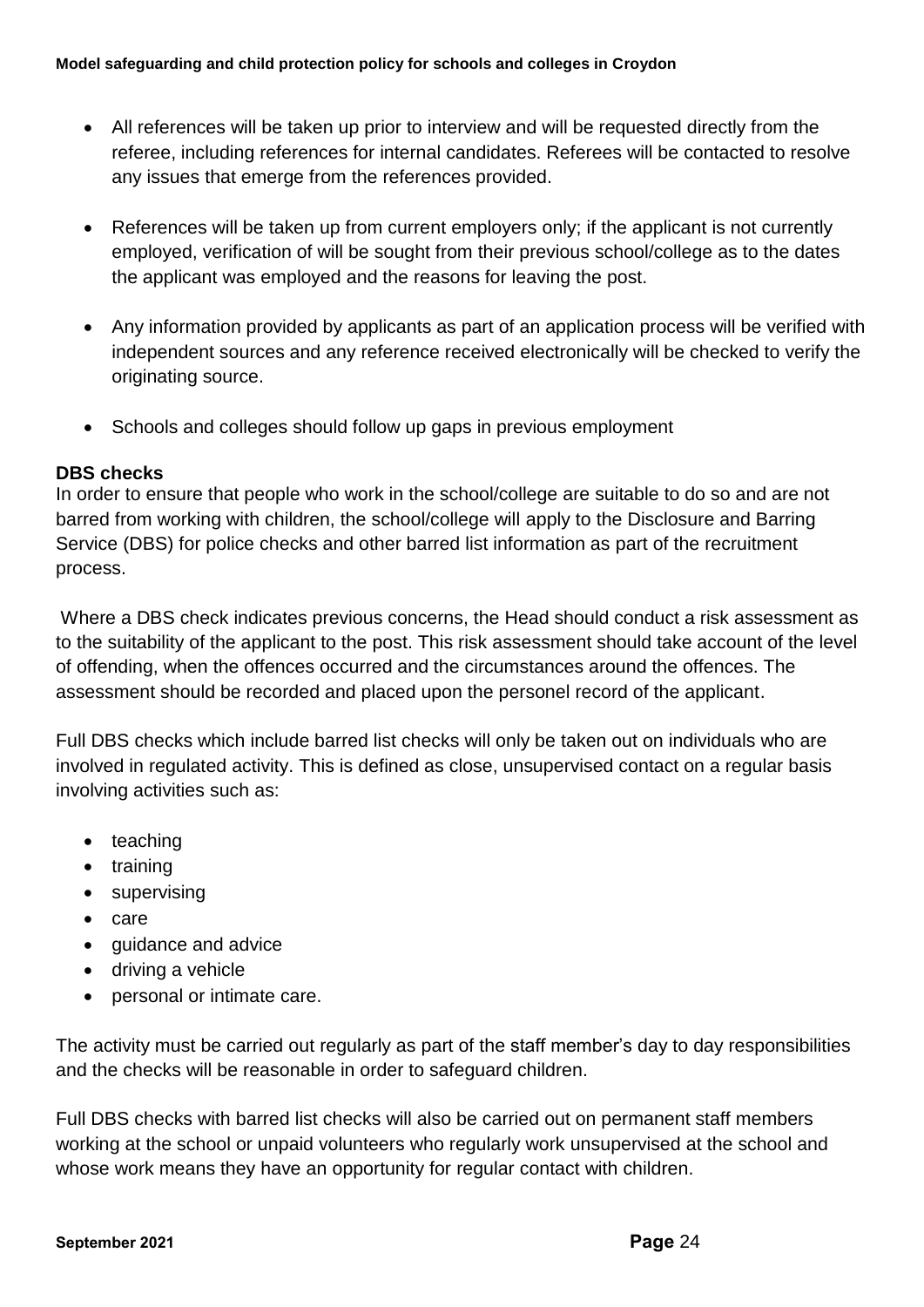Other staff, contractors and supervised volunteers who have opportunities for regular contact with children but do not carry out a regulated activity will be subject to an enhanced DBS check but **not** barred list checks.

Decisions on whether a person is carrying out a regulated activity or whether their role provides opportunities for regular contact with children requiring a DBS check will be made by whoever is responsible for recruitment in the school, for example the head teacher or governor, and the following will be taken into consideration when deciding on this.

- the age of the children;
- their level of vulnerability;
- the numbers of children in the group;
- the nature of the role; and
- opportunities for contact with the children.

The school has robust procedures for day to day staff management and supervision and clear procedures for reporting and acting on concerns. Staff carrying out roles involving regulated activity will be suitably supervised on a regular basis by senior staff carrying out a similar role.

The school will ensure that all DBS checks carried out on staff are renewed after 3 years of the original DBS disclosure.

### **Volunteers and Supply Teachers**

Schools must obtain written confirmation from the agency or third-party organisation that they have carried out the relevant checks (enhanced DBS). Where there is need for a Barred-List check, schools must make sure the check had been completed by the agency and check the details relate to the person presenting themselves for work.

The head teacher will ensure that the following are carried out in relation to unpaid volunteers such as parents who accompany pupils on school outings or provide help in the classroom:

- All volunteers will be required to undergo a recruitment process, such as references, DBS and other checks and interviews that is appropriate and proportional to the duties assigned to them.
- Volunteers who are carrying out a regulated activity, for example being left unsupervised with children or providing personal care to children should be subject to an enhanced DBS check, including barred list information.
- New volunteers who are not carrying out regulated activity but who have an opportunity for regular contact with children will be subject to an enhanced DBS check but this may not include a barred list check.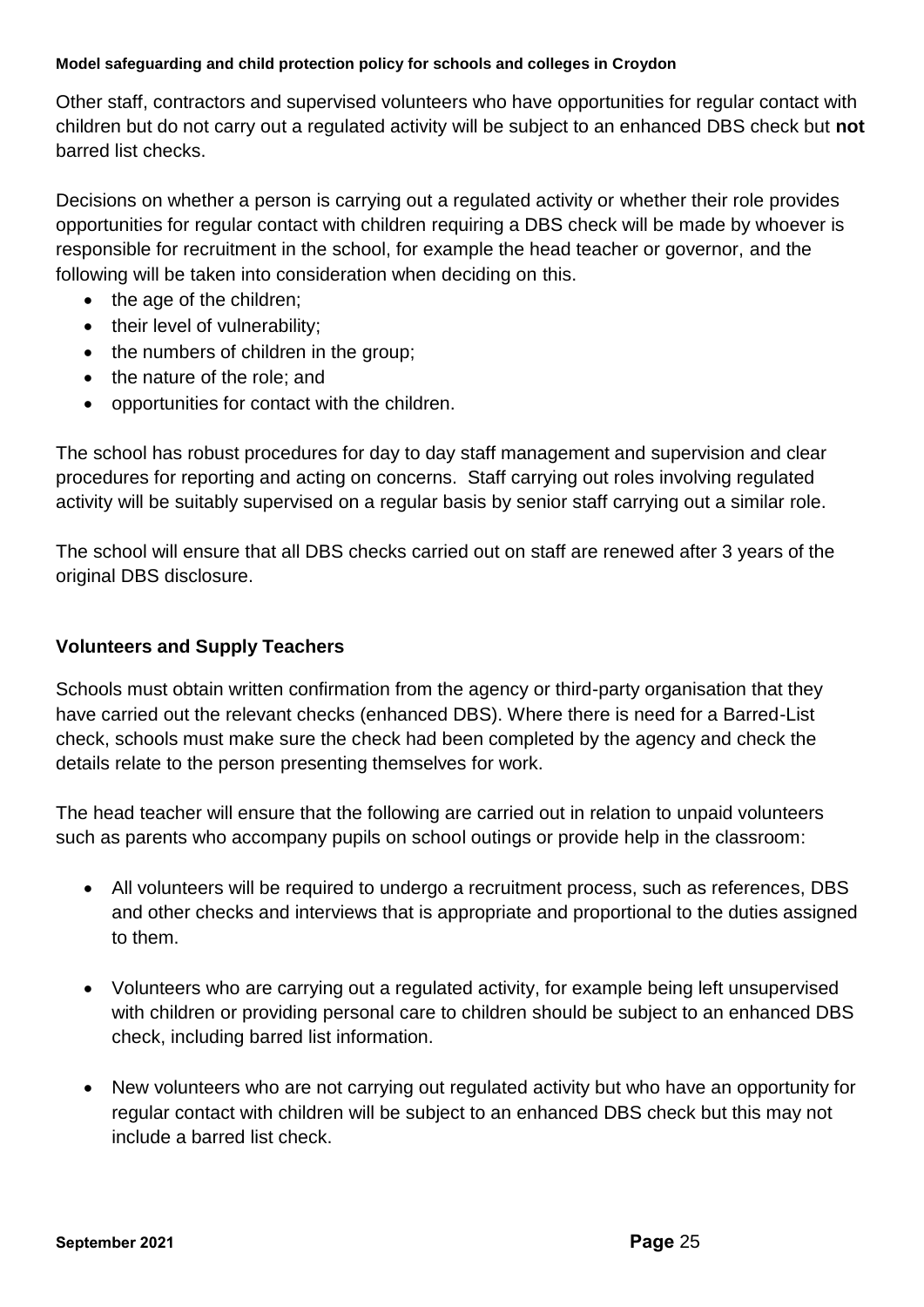- For other volunteers who are not carrying out regulated activity and do not have regular contact with children, the head teacher will carry out a risk assessment to decide whether an enhanced DBS check should be carried out depending on:
	- $\circ$  the nature of the role
	- o what information is already known about the volunteer
	- $\circ$  what references from work or volunteering activity the volunteer has provided regarding suitability
	- o whether the role is eligible for an enhanced DBS check.
- The school will ensure that all volunteers are competent to carry out the duties assigned to them and are only assigned duties that are suitable to their qualification and experience.
- Volunteers carrying out regulated activity but for whom a DBS check has not been carried out will be suitably supervised by teaching staff at all times at a level that ensures the safety of pupils.
- All volunteers will be fully inducted in relation to all school policies and procedures.

### **Trainee / Student Teachers**

Applicants for initial teacher training who are employed by the school, , the school must make the necessary checks. If the student is fee funded, it is the responsibility of the training provider to carry out necessary checks. Written confirmation of checks should be obtained by school

Schools have a legal duty to refer anyone to the DBS who has harmed, poses a risk of harm to a child or vulnerable adult. (Full details can be found in KCSIE 2021)

### **Alternative Provision**

The school remains responsible for the safeguarding of children of any pupils they place in Alternative Provision.

Whenever the school places a pupil with an Alternative Provider, the school will obtain written confirmation of the provider's safeguarding and child protection policies and that all relevant vetting and barring checks on individuals working at the establishment have been carried out.

All pupils placed in Alternative Provision should be visited regularly. [Alternative Provision guidance](https://assets.publishing.service.gov.uk/government/uploads/system/uploads/attachment_data/file/268940/alternative_provision_statutory_guidance_pdf_version.pdf)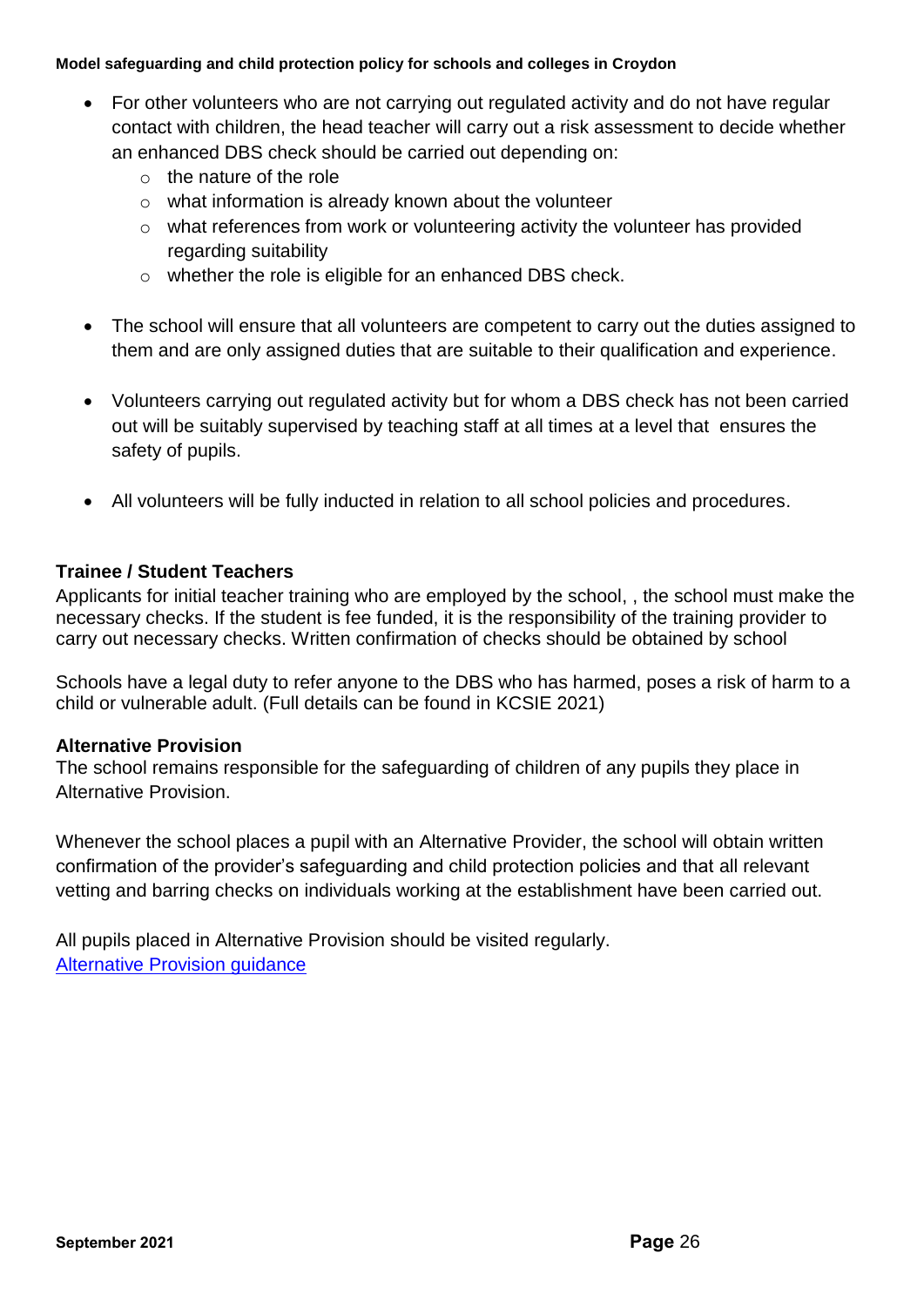# **PART 4 Allegations**

### **Conduct and safe teaching practice**

- The school expects staff and volunteers to set a good example to pupils through their own conduct and behaviour and aims to protect them from the risk of allegations being made against them by ensuring they maintain high standards of professionalism and appropriate boundaries.
- The head teacher will ensure that there is a written code of conduct in place and that each member of staff, including volunteers, signs a code of conduct agreement on appointment that sets out the school expectations with regards to standards of professional behaviour and that all staff receive copies of relevant policies.
- Governors will have their own separate code of conduct. This is a responsibility of the governing board.
- Staff will be expected to follow the schools social media policy in terms of their use of social media, particularly in relation to professional standards and relationships with pupils and/or their families. All staff and volunteers will sign an acceptable use agreement before being given access to the school computer system.

### **Providing intimate or personal care to pupils**

*Staff in primary schools may need to provide intimate or personal care to younger pupils, for example helping a child who has soiled themselves or supervising pupils who are changing for P.E.*

*Schools must have a written policy in place in order to promote safe working practices for staff and ensure children's privacy. Children should be encouraged to carry out self-care tasks for themselves where appropriate, but where adult intervention is needed, the following should be observed;*

- *Staff should follow any agreed school policy or practice when providing intimate or personal care.*
- *When taking pupils to the toilet, staff should make colleagues aware of the task to be undertaken and explain to the child what will happen.*
- *Parents should always be notified if intimate care has been provided.*
- *When providing intimate care, staff should carefully and sensitively observe the child's emotional response and report any concerns to the designated teacher.*
- *When children are changing, levels of supervision should be appropriate to the pupil's age.*
- *Staff should avoid any physical contact unless a child needs help.*
- *Staff should ensure that changing areas are private and that others are not able to enter whilst children are changing.*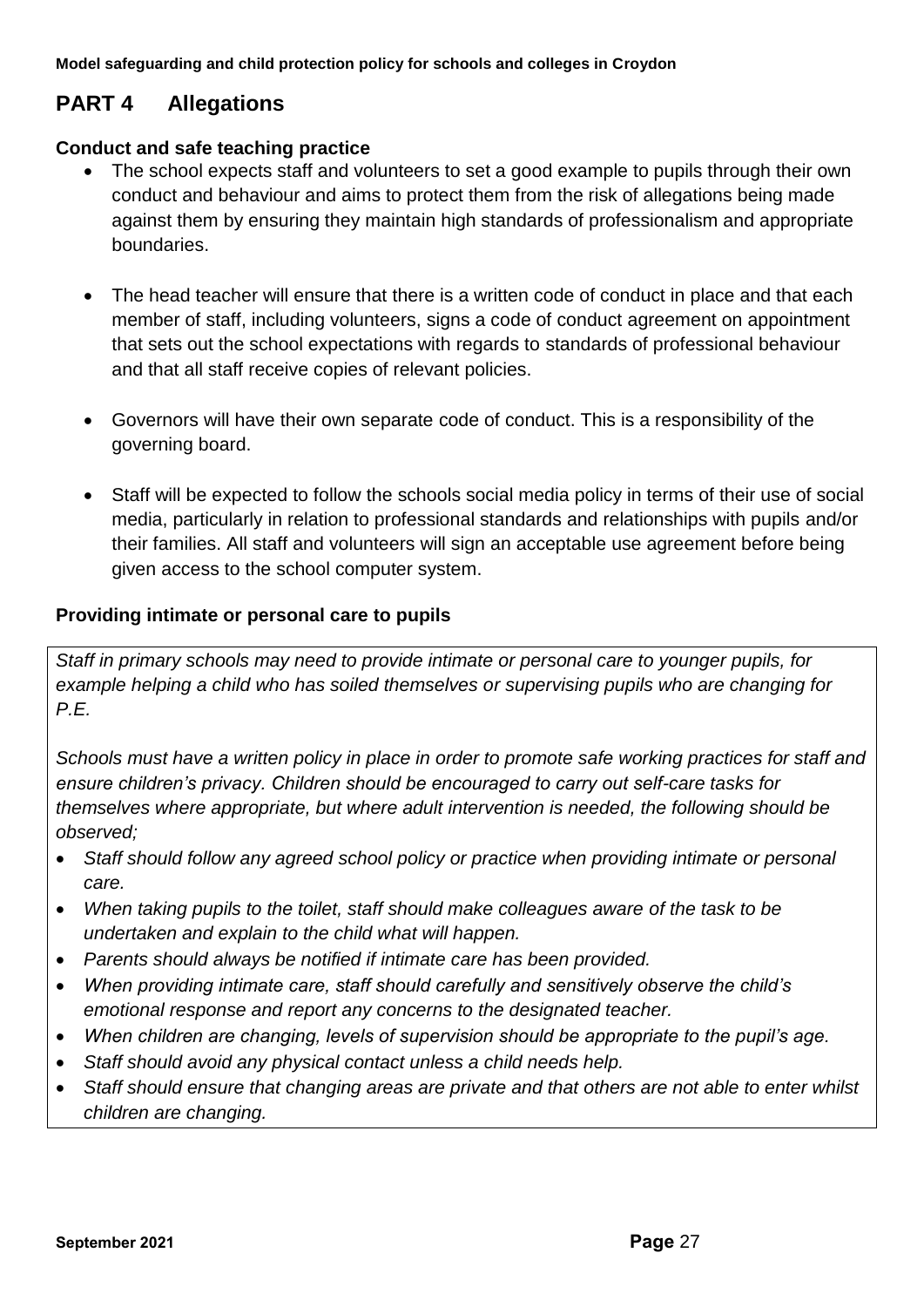### **Behaviour management, physical intervention and reasonable force**

The school will put in place a behaviour management policy, which has been agreed by the Governing Board, which follows government guidance and any use of physical intervention and restraint will be linked to the implementation of this policy.

There are occasions where it may be appropriate for staff in schools to use reasonable force ( positive handling) in order to safeguard students. The term 'reasonable force' is used to define an action where staff will need to intervene in order to prevent injury or violence. Guidance for schools and colleges can be found [here.](https://www.gov.uk/government/publications/use-of-reasonable-force-in-schools) It is believed by the department that a 'no-contact' policy leaves staff at risk of being unable to fully safeguard pupils in extreme circumstances.

Physically handling children with SEND or medical needs requires further consideration as their additional needs make then more vulnerable. Individual behaviour plans are a way of planning ahead for such eventualities and allow parents to work with staff in constructing a plan that meets the individual needs of the pupil and provides a plan for all staff to be familiar with.

Schools should keep a record such as bound book (log) of incidents of Reasonable Force / Positive Handling.

*Guidance from the Department of Education provides schools with the powers to intervene in a variety of ways in order to manage behaviour within and outside the school. Details of these may be found at:*

[Behaviour and discipline in schools -](https://www.gov.uk/government/publications/behaviour-and-discipline-in-schools) Publications - GOV.UK

### **Music tuition**

*It is recognised that music tutors are vulnerable to allegations being made against them because they often work with children alone and the activity can involve some physical contact with a child.* 

*Music tutors need to be aware of the possibility of their conduct and behaviour, including physical contact, being misinterpreted by a child or taken out of context by other adults and:* 

- *ensure they behave in an appropriate manner and maintain professional boundaries at all times*
- *only use physical contact as necessary within the context of the activity, for example as a means of demonstrating technique, and only for a long as needed*
- *make sure any physical contact cannot be misinterpreted by a child by explaining in advance what contact will be involved and why*
- *ask the child's permission first and respect their wishes*
- *report any incidents or issues that arise to the appropriate member of staff and make sure a record is taken*
- *never travel alone with children in a car*
- *seek permission from parents before contacting children by mobile phone, for instance to rearrange a lesson or rehearsal, and use home telephone contacts wherever practicable.*

*The school should:*

• *carry out a risk assessment around providing music tuition. This should include:*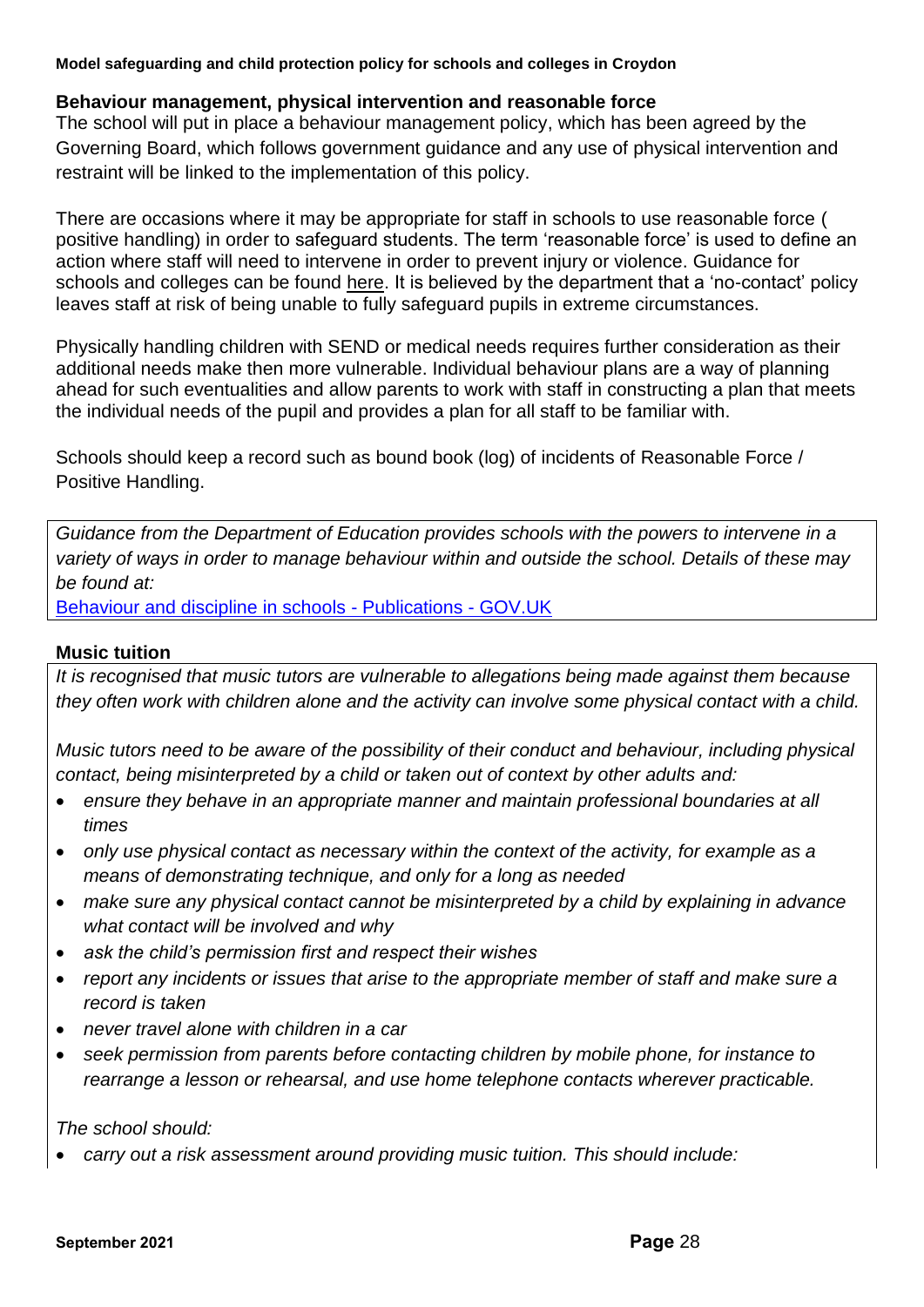- *providing rooms/spaces that are adequately safe and open locations where the teacher can be easily observed by others, for example a door with glass in it*
- o *passing on any relevant information about children that may have a bearing on how they could react to physical contact so the tutor can adapt their practice accordingly*
- *let parents known when they arrange tuition what level of physical contact may take place as part of the activity*
- *record any reported incidents or issues and deal with these within the framework of the school's own policies*
- *make sure music tutors are aware of the school's safeguarding and staff conduct policies prior to starting.*

## **Allegations against staff**

In the event that an allegation is made against a member of staff or volunteer, the school will follow Croydon's procedures for managing allegations against a member of staff. [The Management of Allegations against Staff who work with Children and Young People](http://croydonlcsb.org.uk/professionals/allegations-complaints/)

The Governing Board will appoint the head teacher/principal as the school Designated Manager for the purposes of the allegations procedures and who will link with the Local Authority Designated Officer for all allegations raised. A further staff member will be identified as their deputy to act in their absence or if allegations are made against the responsible staff member.

All allegations in relation to staff members will be referred to the head teacher; allegations against the head teacher will be referred to the Chair of the Governing Board.

## **Allegations that meet the harms threshold**

An allegation is any information which indicates that a member of staff/volunteer may have:

- *Behaved in a way that has, or may have harmed a child*
- *Possibly committed a criminal offence against/related to a child*
- *Behaved towards a child or children in a way which indicates s/he would pose a risk of harm if they work regularly or closely with children*
- *Behaved or may have behaved in a way that indicates they may not be suitable to work with children*

The last point includes behaviour that may have happened outside of school or college making them unsuitable to work with children. Known as *Transferable Risk.* Where appropriate an assessment of transferable risk to children with whom the person works should be undertaken. If in doubt seek advice from the local authority designated officer (LADO).

This applies to any child the member of staff/volunteer has contact within their personal, professional or community life. The person to whom an allegation is first reported should take the matter seriously and keep an open mind. S/he should not investigate or ask leading questions if seeking clarification; it is important not to make assumptions. Confidentiality should not be promised and the person should be advised that the concern will be shared on a 'need to know' basis only.

Actions to be taken include making an immediate written record of the allegation using the informant's words - including time, date and place where the alleged incident took place, brief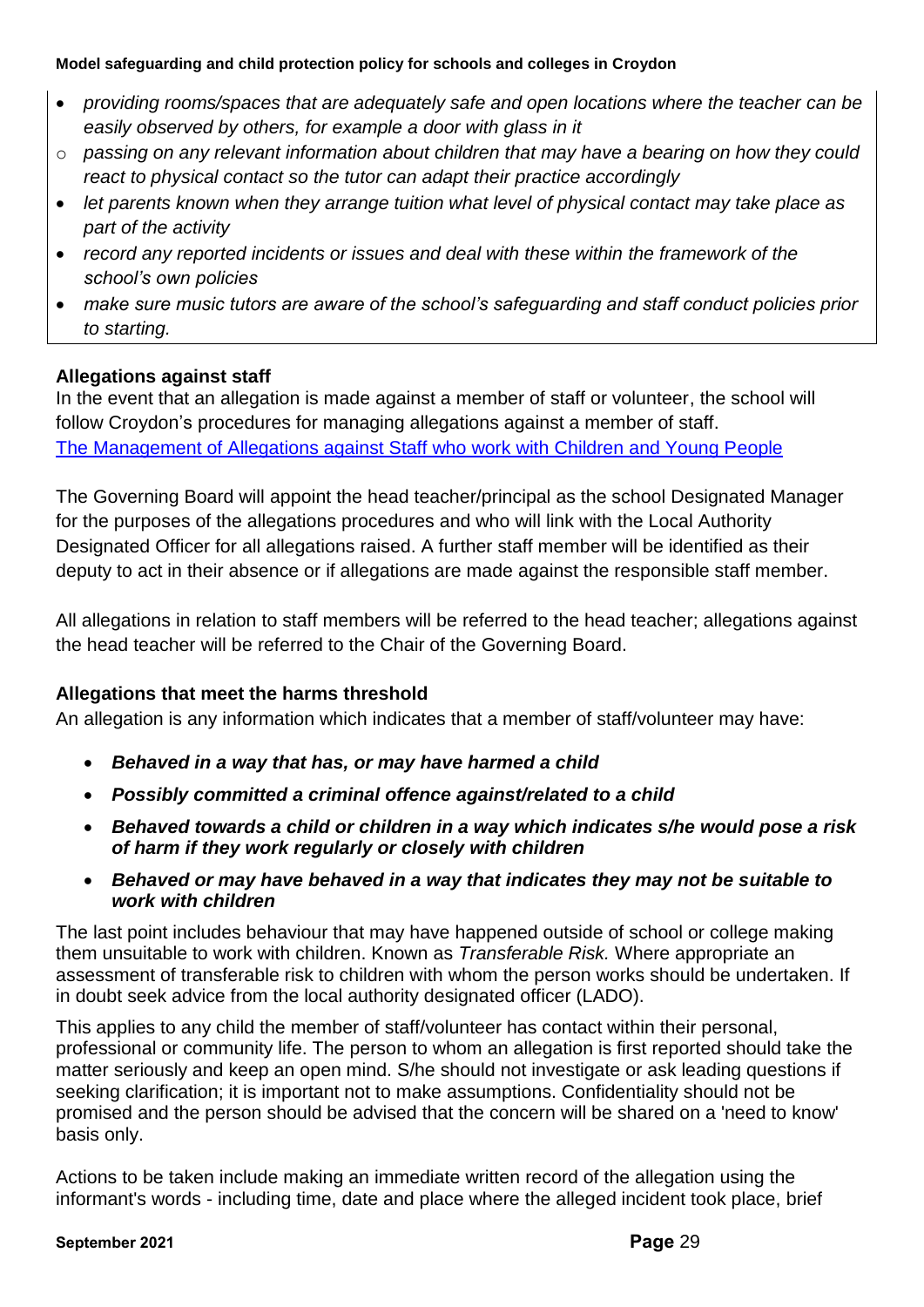details of what happened, what was said and who was present. This record should be signed, dated and immediately passed on to the head teacher/principal. If the concerns are about the head teacher/principal, the Chair of the Governing Board should be contacted.

The head teacher will always consult the Local Authority Designated Officer (LADO) immediately the school is aware of an allegation.

Following consultation, the head teacher in agreement with the LADO will decide on appropriate action and consider:

- immediate referral to the Police
- consideration of disciplinary proceedings
- consideration of a senior strategy meeting

*Looking after the welfare of the child* - the designated safeguarding lead is responsible for ensuring that the child is not at risk and referring cases of suspected abuse to the local authority children's social care as described in Part one of this guidance.

*Investigating and supporting the person subject to the allegation* - the case manager should discuss with the LADO, the nature, content and context of the allegation, and agree a course of action.

It is important to bear in mind that although the concern may relate to an individual pupil/student, other pupils/students may also be at risk. The procedures in "Safeguarding Children and Safer Recruitment in Education" (*DfE, 2006 – Updated 2011*), Working Together to Safeguard Children (July 2018) and Guidance for local authorities, head teachers, school staff, governing bodies and proprietors of independent schools" (DfE 2011) will be followed in such cases;

When appropriate (*see guidance above*), consideration will be given to referral of a member of staff to the DBS for consideration of the case. If a member of staff believes a reported allegation or concern is not being dealt with appropriately, they should report the matter to the Local Authority Designated Officer (LADO) to give support and direction on how to proceed.

All procedures set out in Part 4 of KCSIE 2021 will be adhered to alongside previously mentioned documents and used as guidance when managing allegations of any kind.

Where a teacher's employer, including an agency, dismisses or ceases to use the services of a teacher because of serious misconduct, or might have dismissed them or ceased to use their services had they not left first, they must consider whether to refer the case to the Secretary of State (via the Teaching Regulation Agency). Details about how to make a referral to the Teaching Regulation Agency can be found on GOV.UK.

### **Concerns that do not meet the harm threshold**

### **All concerns regarding the conduct of staff working with children should be referred to the LADO to consider whether the threshold for LADO involvement is met.**

Governing bodies and proprietors should have policies and processes to deal with concerns (including allegations) which do not meet the harm threshold set out above. These could include: suspicion; complaint; or disclosure made by a child, parent or other adult within or outside of the organisation; or as a result of vetting checks undertaken.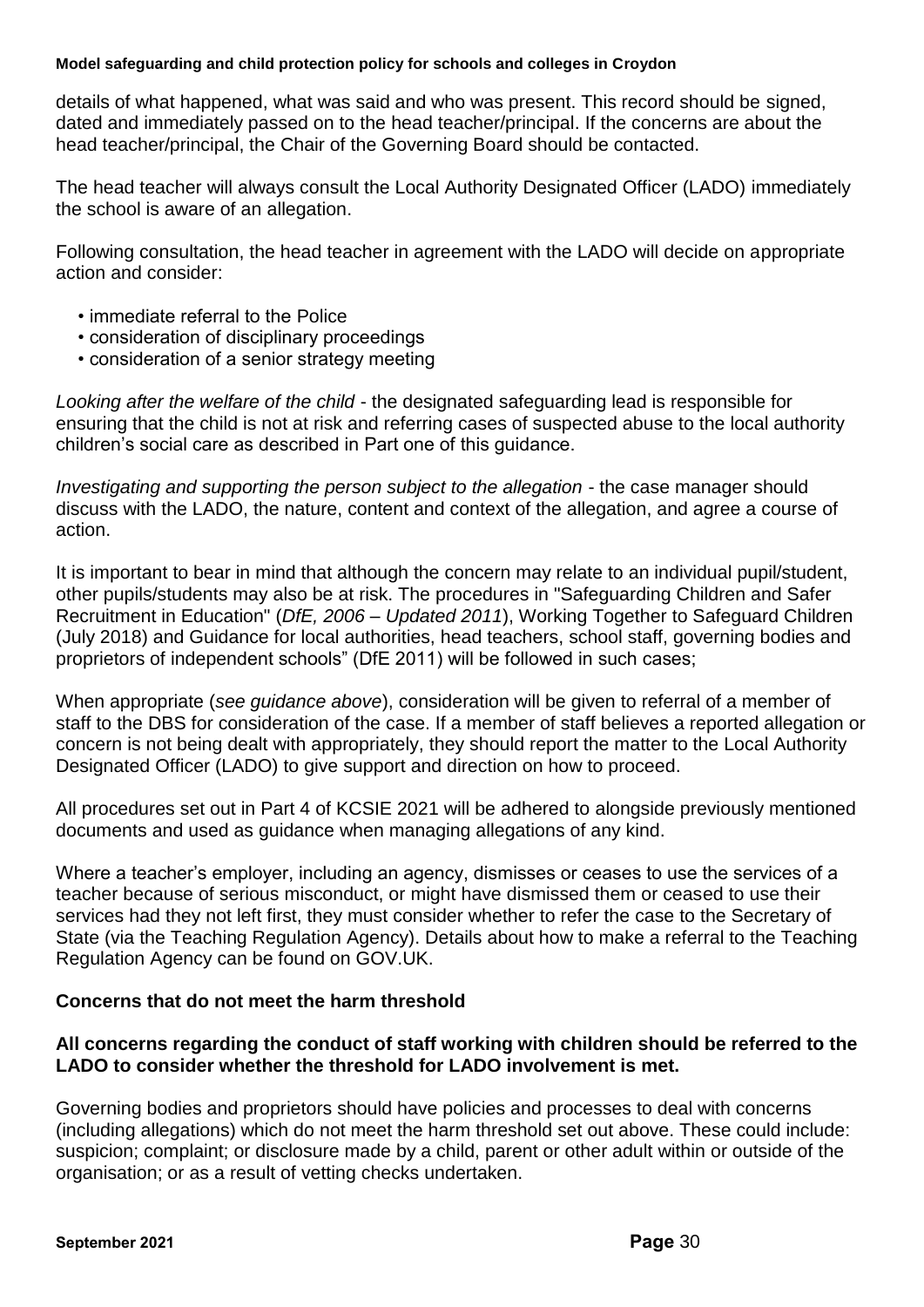It is important to have appropriate policies and processes in place to manage and record any such concerns and take appropriate action to safeguard children.

### **Low level concerns**

As part of their whole school approach to safeguarding, schools and colleges should ensure that they promote an open and transparent culture in which all concerns about all adults working in or on behalf of the school or college (including supply teachers, volunteers and contractors) can be raised are dealt with promptly and appropriately.

Creating a culture in which all concerns about adults (including allegations that do not meet the harms threshold (see Part Four - Section one)) are shared responsibly and with the right person, recorded and dealt with appropriately, is critical.

This should enable schools and colleges to identify concerning, problematic or inappropriate behaviour early; minimise the risk of abuse; and ensure that adults working in or on behalf of the school or college are clear about professional boundaries.

### **Whistleblowing**

The school fosters a culture of openness in line with the "Freedom to speak up" review and will put in place strategies and procedures to ensure that staff feel enabled to raise concerns relating to the safeguarding of children or poor practice within the school that may cause a risk to children.

The school recognises that there may be circumstances where staff and pupils feel unable to raise concerns or incidents of malpractice within the school environment as there is reasonable doubt that these would be dealt with adequately.

All staff and volunteers have a legal duty to raise concerns where they feel individuals or schools are failing to safeguard and promote the welfare of children.

Where it is not possible to raise concerns within the school, staff and volunteers may report concerns to the following;

- Croydon's lead officers for child protection or safeguarding where there are issues regarding the welfare of a pupil;
- The following numbers can be used where there are issues regarding the school 's overall procedures around safeguarding
	- $\circ$  Croydon Council's confidential whistle blowing email address  $$ [schoolwhistle@croydon.gov.uk](mailto:schoolwhistle@croydon.gov.uk)
	- o the Ofsted whistle-blowing line on **0300 123 3155**
	- o the NSPCC whistleblowing advice line on **0800 028 0285** is open from 8 am 8pm Monday –Friday or email [help@nspcc.org.uk](mailto:help@nspcc.org.uk)

The head teacher is responsible for ensuring that these numbers are advertised on the school premises and made available to staff and pupils.

The CSBC has an [escalation policy](http://croydonlcsb.org.uk/professionals/policies/#escalation-policy-) which can used by staff in school settings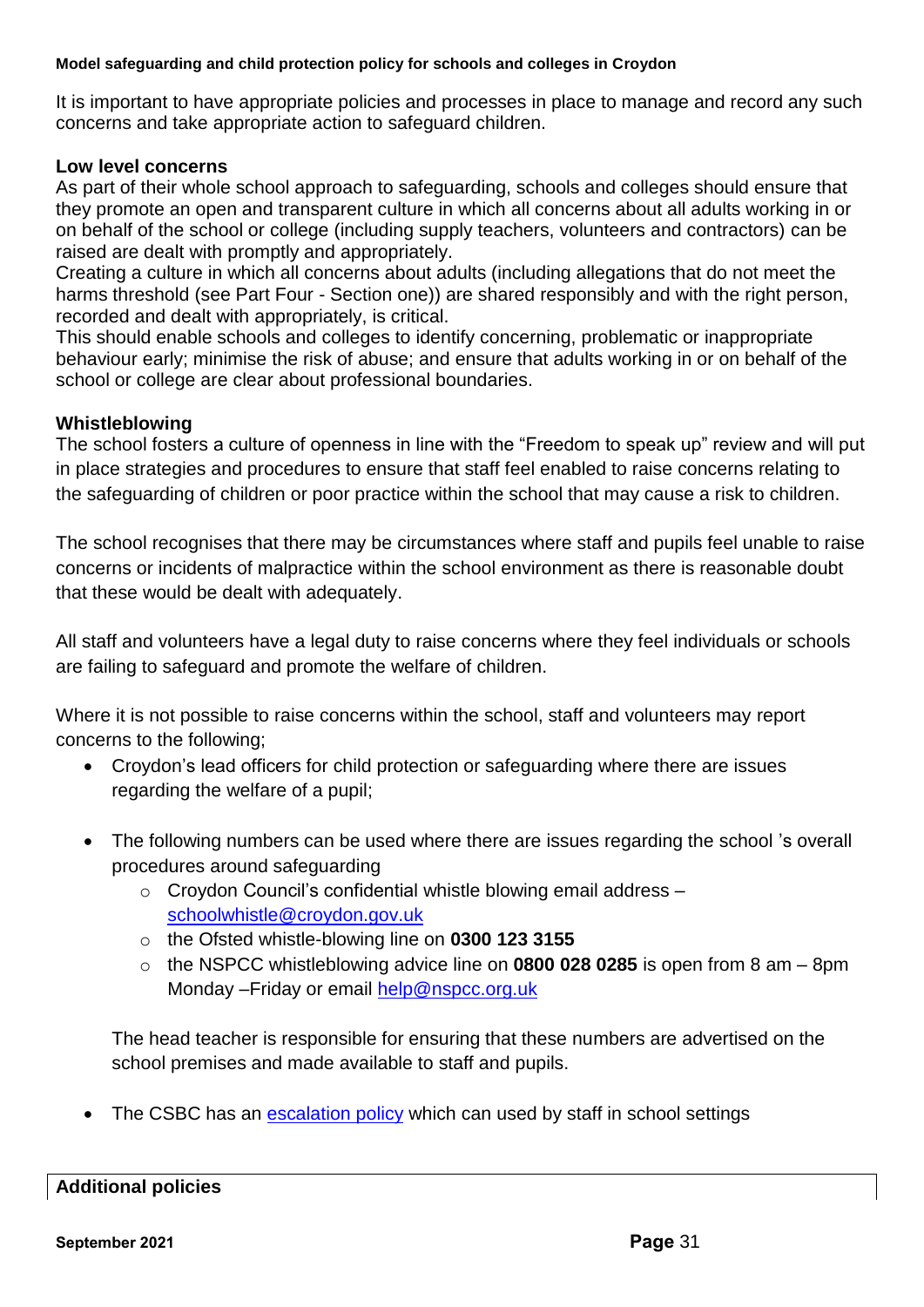- *Code of Conduct*
- *Confidentiality Policy*
- *Promoting Positive Behaviour*
- *Positive Handling*

*Allegations of Abuse Against StaffIndividual schools should record any additional procedures here or refer to any separate policies, which should cover the following areas:*

- *Relationships with pupils/positions of power and trust for the purposes of the Sexual Offences Act 2003*
- *expected guidance on professional and personal standards of conduct and behaviour*
- *confidentiality*
- *duty of care*
- *contact and communications with pupils and parents, including appropriate physical contact, home visits, email and other electronic communications*
- *behaviour management and use of restraint*
- *dealing with allegations*
- *first aid and administering medicines*
- *providing intimate or personal care*
- *photography and videos*
- *Medical Conditions and First Aid*
- *Toileting and Intimate Care*
- *Mobile phone and Camera Policy*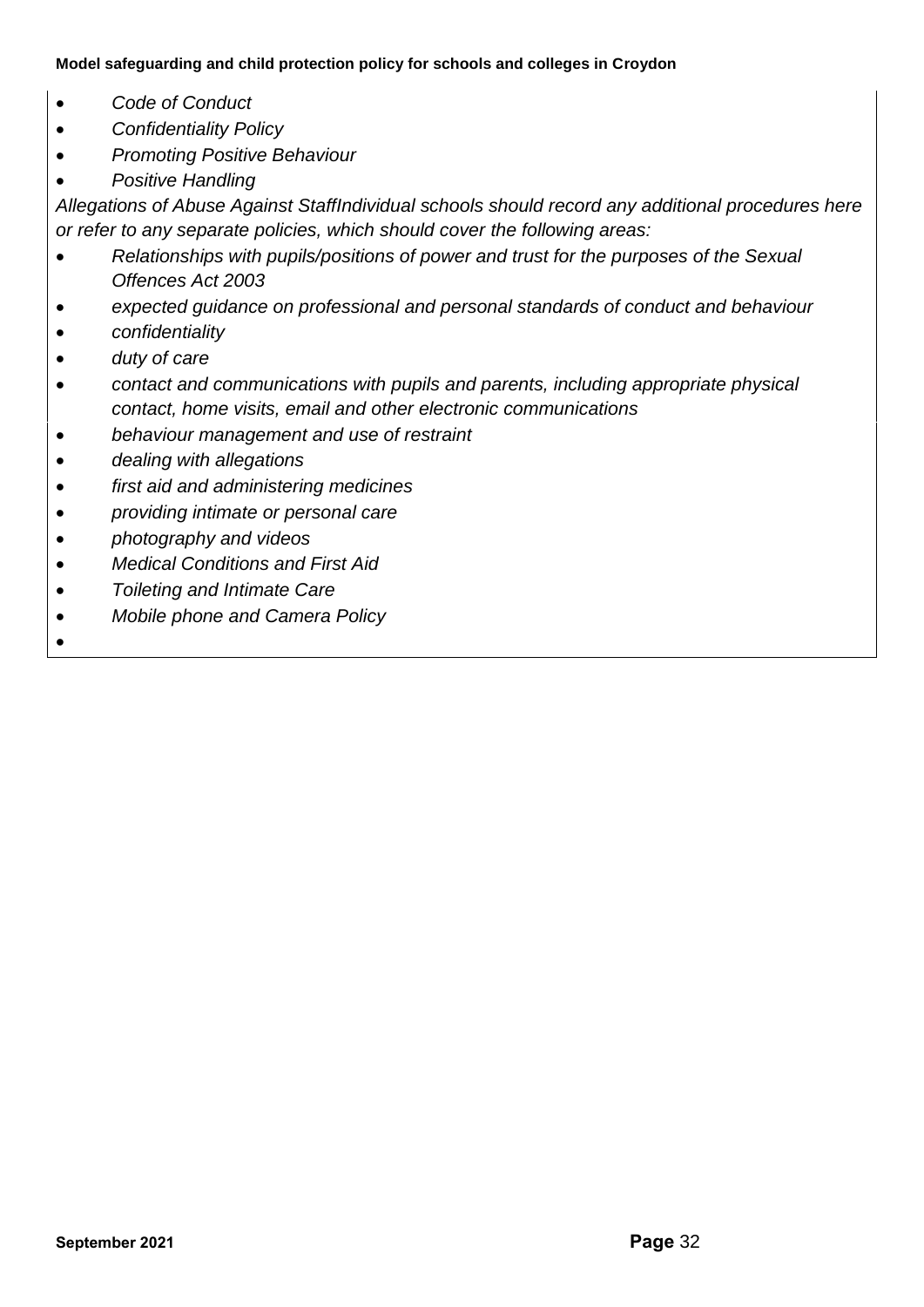## **PART 5**

## **8 Health and safety and risk assessments**

### **8.1 Responsibility for health and safety**

The Governing Board and head teacher will ensure that there is a robust health and safety policy in place in order to meet the statutory responsibility for the safety of pupils and staff within the school environment.

Any health and safety policy adapted by the school will be based on the government guidance (link below) and will seek to balance risk avoidance against providing pupils with opportunities to take part in activities that help them learn to manage risk themselves. [Health and safety: Advice on legal duties and powers](https://assets.publishing.service.gov.uk/government/uploads/system/uploads/attachment_data/file/279429/DfE_Health_and_Safety_Advice_06_02_14.pdf)

Day-to-day responsibility for health and safety issues in the school will be delegated to a member of staff who is competent to carry out these duties and who has received the appropriate training. There should also be a named governor responsible for health and safety. These is:

#### **Name: Michelle Harrison Designation: SBM Contact details: mharrison.306@lgflmail.org**

**Name: Joseph Byrne Designation: Governor with responsibility for health & safety Contact details: jbyrne54.306@lgflmail.org**

### **Risk assessments**

The school will seek to identify and manage risk through the use of risk assessments. These will be carried out:

- on an annual basis for the school environment as a whole;
- for all school trips:
- for pupils travelling between locations during the school day;
- for all work-based learning or work experience placements;
- when a pupil who has been excluded for risky or violent behaviour is returning to the school;
- whenever there are any changes to the school environment or school practices;
- following any serious incident.

Consideration should also be given to conducting risk assessments before PTA and other parent led events (e.g. fireworks or fairs) where people outside the school may have unregulated access or the usual measures for health and safety may not be sufficient.

### **Working with aggressive and violent parents**

Where schools are working with families who are known to children or adult social care and there are concerns about the behaviour of parents towards members of school staff, this must be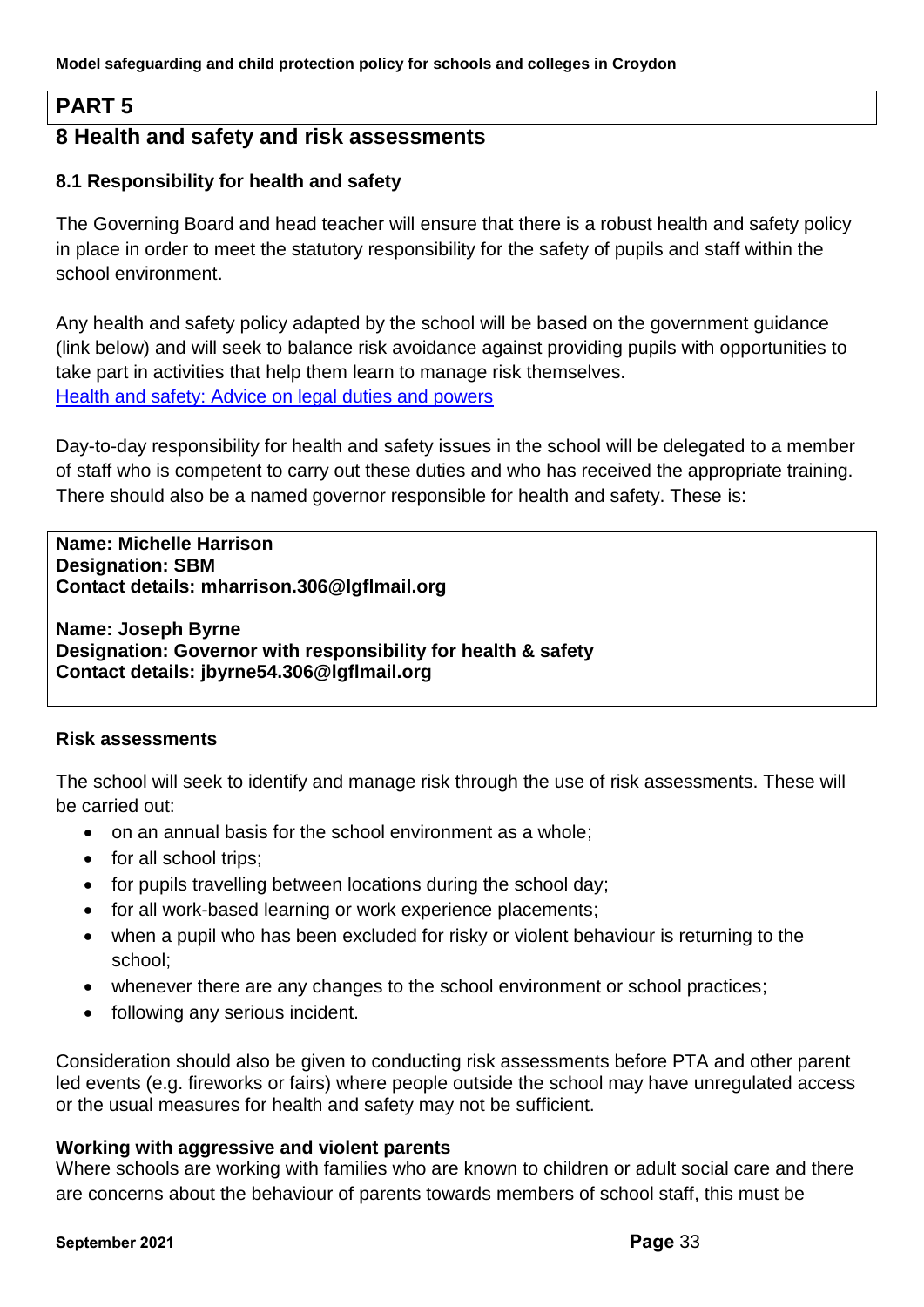discussed with the head teacher/ principal and the designated safeguarding lead and the information shared with children's social care.

If there are high levels of risk involved in contact with parents, children's social care may convene a risk assessment meeting with the network in order to discuss strategies to reduce risk, and it is vital that schools and colleges are part of this process.

## **Site security and visitors**

- The Governing Board is responsible for the security of the school premises and will take steps to ensure it is a safe environment and securely protected against trespass and/or criminal damage.
- The head teacher will decide whether or not contractors should be subject to DBS checks before being allowed access to the building, depending on the level of access they are likely to have to pupils.
- Where the visitor is employed by an organisation where DBS checks are normally required, for example NHS staff, the head teacher will request written confirmation that relevant checks have been carried out for that individual.
- All visitors and contractors will be:
	- o informed to report to reception on arrival;
	- o expected to provide proof of identity
	- o expected to sign in to the school entry system and wear a name-badge or carry some form of identification at all times when on the school premises;
	- o suitably supervised by school staff at all times;
	- o made aware of school health and safety procedures.
- The head teacher will ensure that any contract entered into with contractors' sets out clearly the expectations for worker's behaviour and the responsibility of contractors to monitor and ensure compliance with school policies.
- Contracted workers will not be allowed to approach or speak to pupils in any circumstances and must ensure that all equipment and working practices are in line with health and safety standards.
- Visiting organisations such as theatre groups who will be performing for or working directly with pupils will be expected to have adequate child protection procedures in place and must agree with class teachers in advance what level of supervision or contact they will have regarding pupils.

## **Use of the school premises by other organisations**

The school will only allow use of the school premises by other organisations or schools outside of school hours for the purposes of providing supplemental schooling if: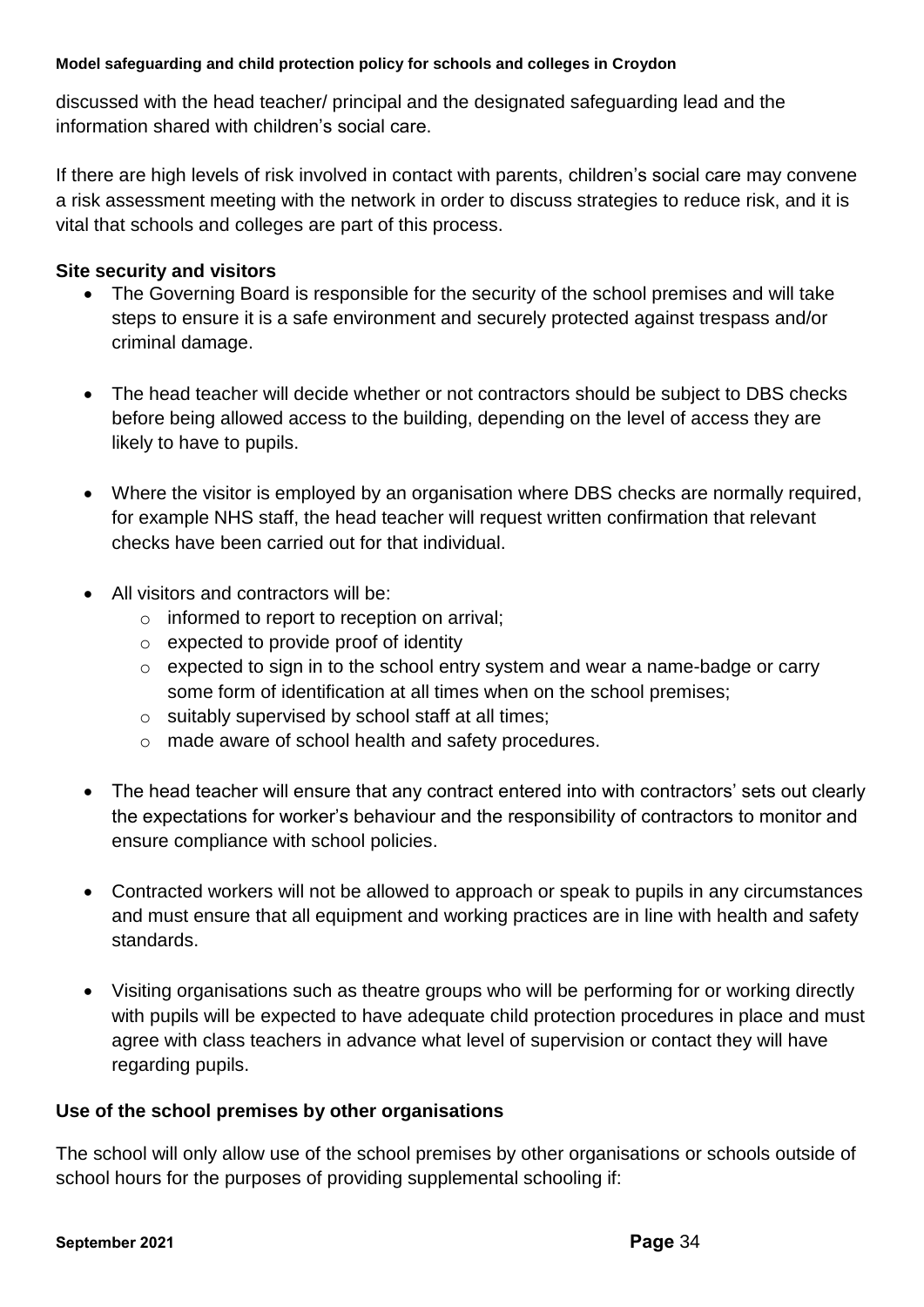- the school's incorporating document allows this;
- the organisation provides an overview of what it intends to teach so that the Head teacher, in line with the school letting policy, is able to make a judgement on whether this is in line with the promotion of British values;
- the organisation can provide evidence that they have followed safer recruitment practices and that their staff have the requisite DBS checks;
- reasonable due diligence checks are taken out on the organisation by the school;

### **Monitoring and review**

To enable the school to monitor the safety of the premises and the school environment, as well as the implementation of policies, the head teacher and the governing board will ensure that;

- all school policies are regularly monitored by the designated safeguarding lead and annually reviewed by the head teacher and agreed by the governing board;
- the school keeps a central record of all accidents and incidents including what action was taken and by whom;
- staff are aware of their responsibility to record accidents and incidents;
- the head teacher has an overview all accidents/incidents;
- serious accidents and incidents are reported to the Governing Board;
- the designated safeguarding lead ensures a high standard of recording of all concerns held about children;
- all accidents and incidents are scrutinised on a regular basis by the board of governors to identify any problems or weaknesses around school safeguarding policies and procedures or any emerging patterns, and agreeing to any course of action.

## **Additional policies**

*Health and Safety Policy Children with Medical Conditions and First Aid Policy Fire Safety Policy*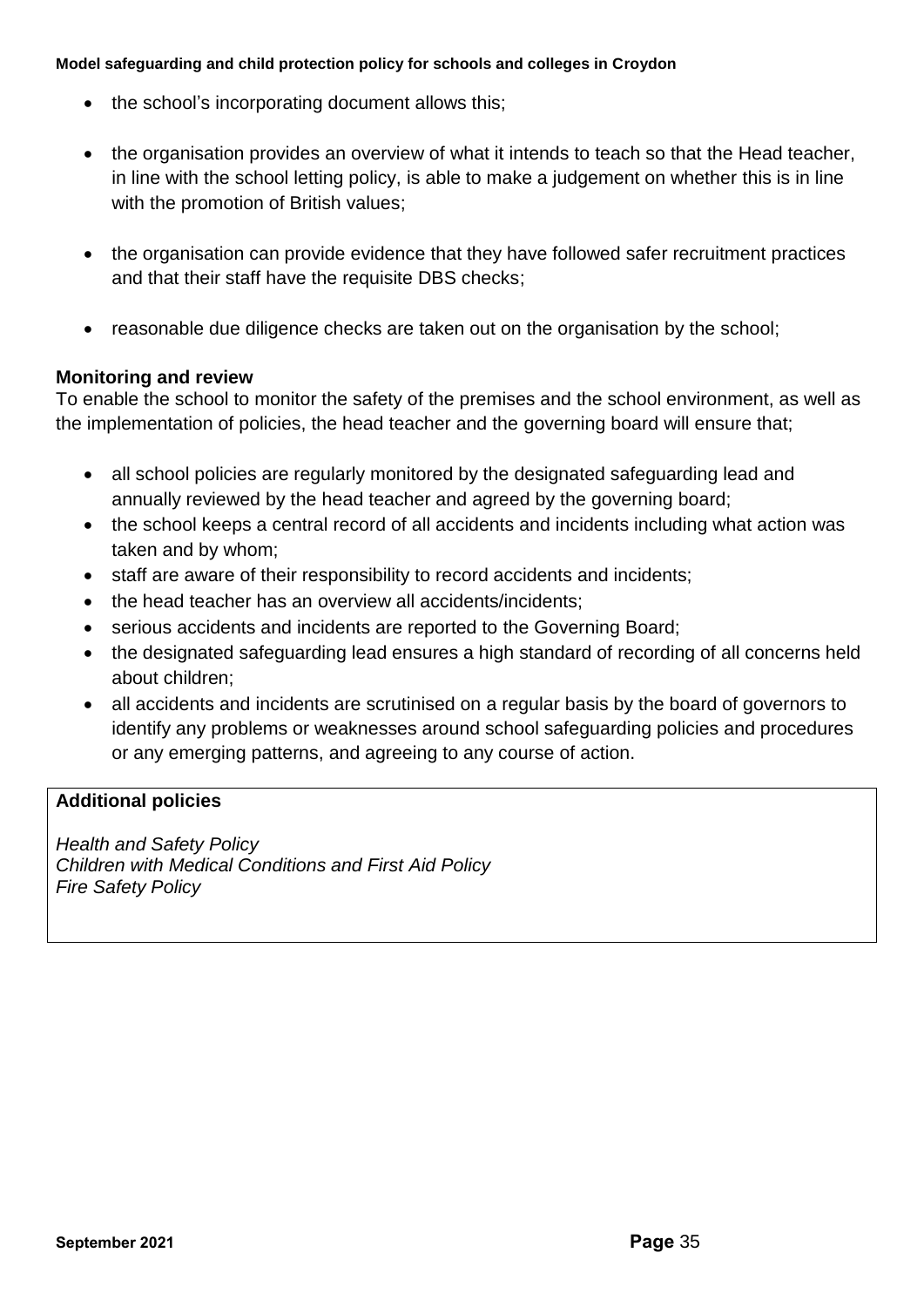# **Part 6: Additional safeguarding policies and procedures including vulnerable groups**

Guidance and policies relating to a range of topics can be found on the [CSCB website.](http://croydonlcsb.org.uk/professionals/policies/)

# **Non-collection of children from school**

### *This section applies to primary schools only*

The school will put in place a policy regarding handing over children to adults who are not their parent or known carer at the end of the school day. Parents will be asked to provide the details of the person who will normally collect the child and will be informed of the need to notify the school in advance if this changes, giving details of the person authorised to collect the child. The school will also ensure that the details of at least two people who can be contacted in an emergency in the event that the child is uncollected.

Parents will also be asked to inform schools where children are subject to court orders that limit contact with a named individual.

In the event that anyone who is not authorised to do so attempts to collect the child, the school will not allow the child to leave but contact the parent immediately.

If a child is uncollected at the end of the school day, the school will follow the procedure agreed with children's social care:

- The schools will check with the child to see if there are any changes to arrangements for collection and try to make contact with the parent or other family members, and wait with the child until someone comes to collect them.
- Children will not be released into the care of another parent even where they offer to take the child home.
- The school will contact the SPOC Professionals' Consultation Line to seek advice at 4.00pm if there are difficulties in contacting parents or other family members.
- If all possible means of contact have been exhausted and no contact can be made with the parent by 4.30pm, the school will contact SPOC and if advised to do so the police, who will arrange to collect the child or make arrangements for the child to be transported to the children's social services office.
- The school will regularly ask parents to confirm and update contact details and to nominate a family member or friend who can collect the child in the event that they are unable to do so.
- Where children are regularly uncollected or collected late, this should be discussed with the designated safeguarding lead. If there are also child protection concerns, a referral should be made to children's social care via SPOC.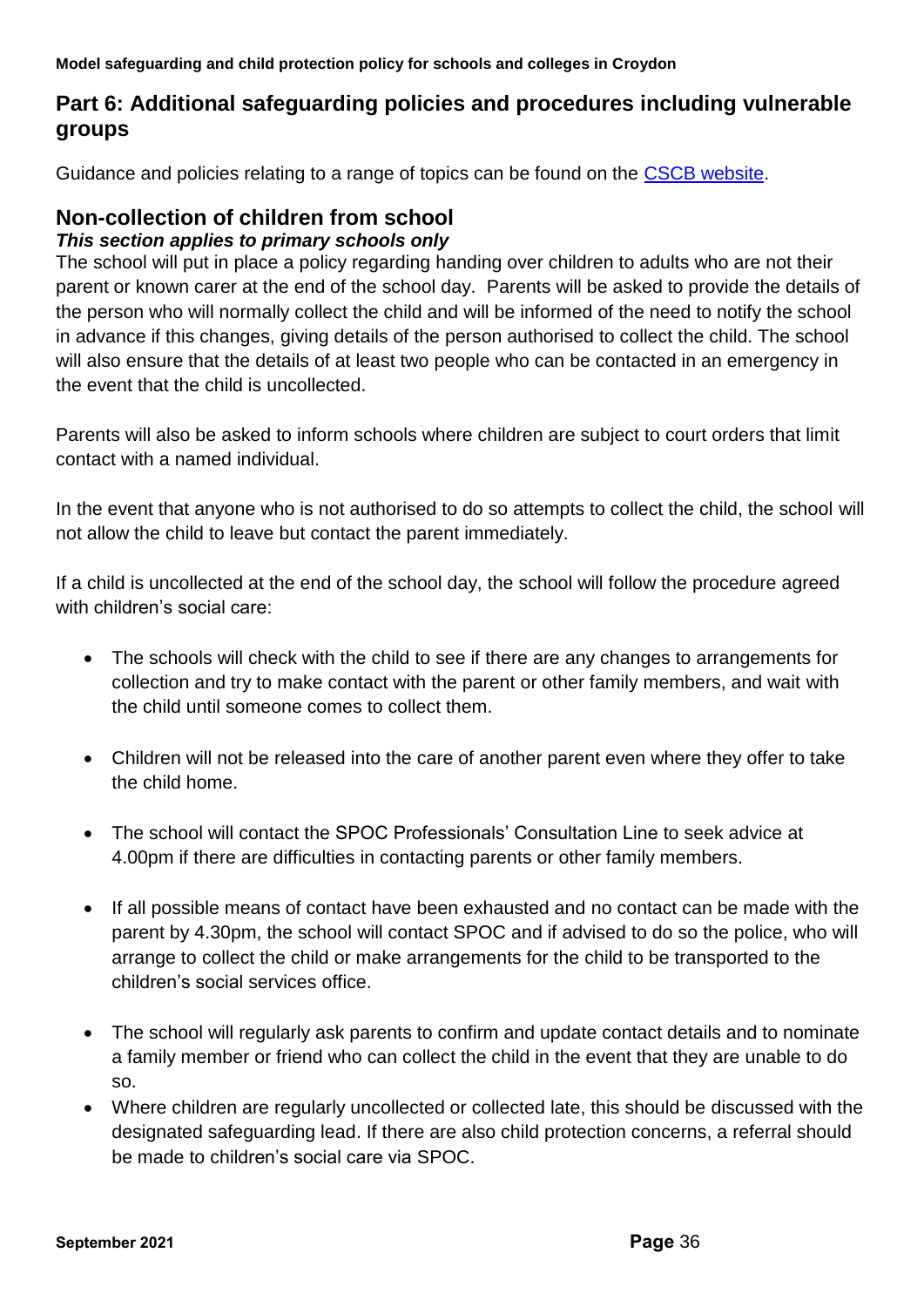## **Children who are missing from education (CME)**

*Schools need to be aware of those children who are persistently absent or missing from school as this may be an indicator of welfare concerns.* 

*Attendance policies should state clearly who needs to be notified and what action should be taken and any relevant timescales. Parents should be asked to provide contact details for at least 2 or more people who can be contacted in the event that a child does not attend school. Schools should refer to Croydon's "Children missing from education" policy*  [Children Missing from Education and Pupil Off Rolling](https://www.croydon.gov.uk/education/schools-new/attendance/child-missing-education)

*Where a parent notifies the school that they are removing the child so they can be educated at home, the following notifications should be made:*

- *The Learning Access team must be notified of all decisions.*
- *If the child is already known to children's social care, their allocated social worker should be notified immediately.*
- *If the child is not known to children's social care, but the school has concerns about their welfare, the designated safeguarding lead should make a referral to children's social care via SPOC.*

Further information for colleges providing education for a child of compulsory school age can be found in: [Full-time-Enrolment of 14 to 16 year olds in Further Education and Sixth Form Colleges.](https://www.gov.uk/guidance/full-time-enrolment-of-14-to-16-year-olds-in-further-education-and-sixth-form-colleges)

## **Elective Home Education (EHE)**

Many home educated children have an overwhelmingly positive learning experience. We would expect the parents' decision to home educate to be made with their child's best education at the heart of the decision. However, this is not the case for all, and home education can mean some children are less visible to the services that are there to keep them safe and supported in line with their needs.

From September 2016 the Education (Pupil Registration) (England) Regulations 2006 were amended so that schools must inform their LA of all deletions from their admission register when a child is taken off roll. Where a parent/carer has expressed their intention to remove a child from school with a view to educating at home, we recommend that LAs, schools, and other key professionals work together to coordinate a meeting with parents/carers where possible. Ideally, this would be before a final decision has been made, to ensure the parents/carers have considered what is in the best interests of each child. This is particularly important where a child has SEND, is vulnerable, and/or has a social worker.

DfE guidance for local authorities on Elective home education sets out the role and responsibilities of LAs and their powers to engage with parents in relation to EHE. Although this is primarily aimed at LAs, schools should also be familiar with this guidance. *KCSIE 2021*

## **Peer on peer abuse**

Peer on peer abuse (Child on child) is where a pupil's behaviour is likely to cause significant harm to other pupils.

This is most likely to include, but not limited to:

• bullying (including cyberbullying);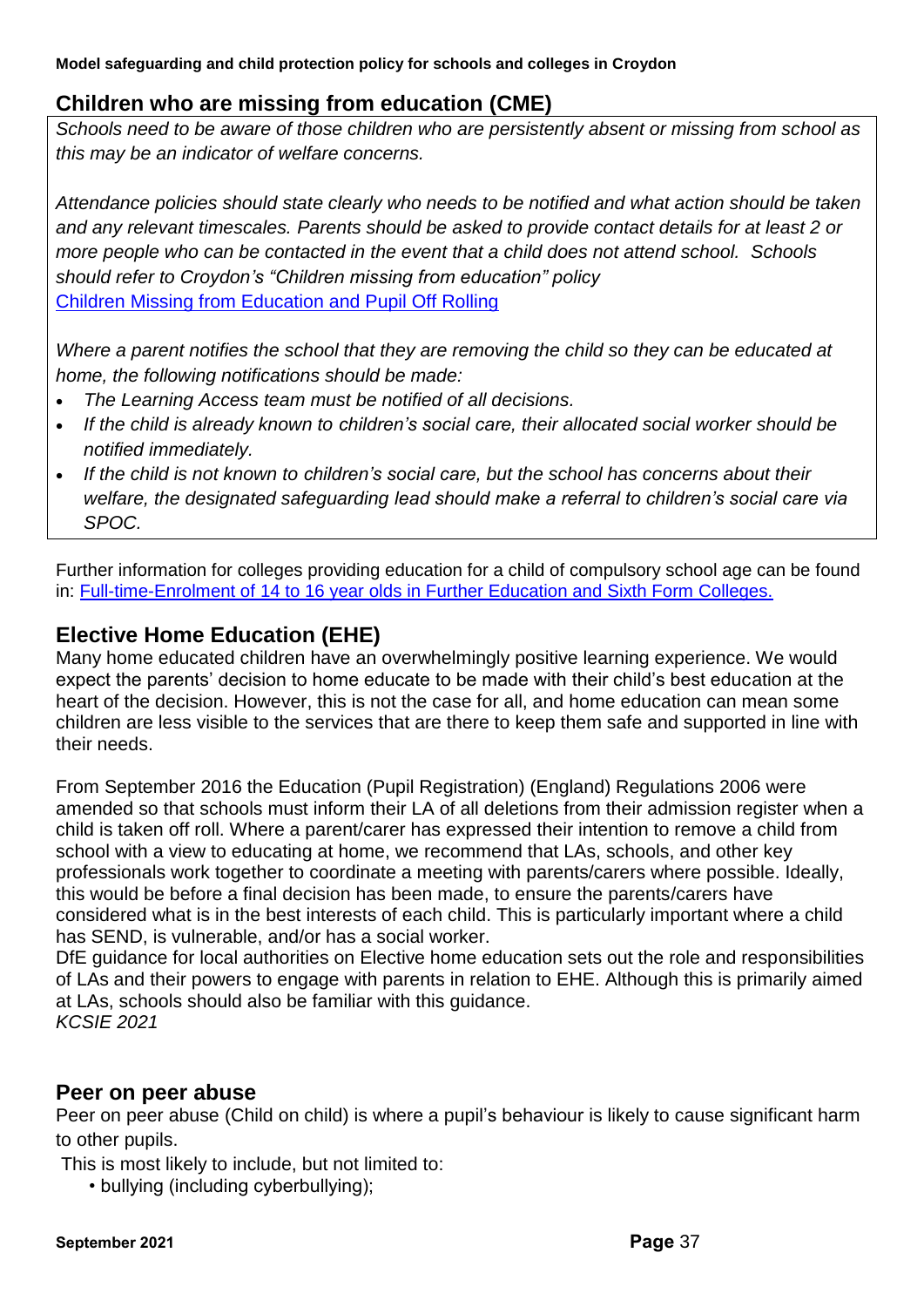- physical abuse such as hitting, kicking, shaking, biting, hair pulling, or otherwise causing physical harm;
- sexual violence and sexual harassment;
- gender-based violence;
- sexting (also known as youth produced sexual imagery);
- initiation/hazing type violence and rituals;
- upskirting (typically involves taking a picture under a person's clothing without them knowing, with the intention of viewing their genitals or buttocks to obtain sexual gratification, or cause the victim humiliation, distress or alarm. It is now a criminal offence and may constitute sexual harassment. (Voyeurism (Offences) Act 2019)

This type of abuse should never be tolerated or passed off as "banter" or "part of growing up". Different gender issues can be prevalent when dealing with peer on peer abuse. This could for example include girls being sexually touched/assaulted or boys being subject to initiation-type violence. The school will refer the perpetrator and the victim to children's social care via SPOC

## **Child on child sexual behaviour, sexual violence and harassment**

Schools and colleges (including 6<sup>th</sup> forms) should respond to *all* reports and concerns of child on child sexual violence and sexual harassment, including those that have happened outside of the school or college premises, and or online (what to look out for, and indicators of abuse are set out in Part one KCSIE 2021).

Sexual violence and sexual harassment can occur between two children of any age and sex from primary through to college age. They can also occur through a group of children sexually assaulting or sexually harassing a single child or group of children. All staff working with children are advised to maintain an attitude of **'it could happen here'**.

Sexual violence and sexual harassment can occur online and offline (both physical and verbal) and are never acceptable. It is important to note that Children with Special Educational Needs and Disabilities can be especially vulnerable. Disabled and deaf children are three times more likely to be abused than their peers.

Rape, assault by penetration and sexual assaults are crimes. Where a report includes such an act, the police will be notified, often as a natural progression of making a referral to MASH. Whilst the age of criminal responsibility is 10 years of age, if the alleged perpetrator is under 10, the principle of referring to the police remains. Where an alleged incident took place away from the school or online but involved pupils from the school, the school's duty to safeguard pupils remains the same.

### **The following situations are statutorily clear and do not allow for contrary decisions:**

- A child under the age of 13 can never consent to sexual activity.
- The age of consent is 16.
- Sexual intercourse without consent is rape.
- Rape, assault by penetration and sexual assault are defined in law.
- Creating and sharing sexual photos and videos of children under 18 is illegal including children making and sending images and videos of themselves.

The designated safeguarding lead (or deputy) should ensure they are engaging with children's social care and specialist services as required. Where there has been a report of sexual violence, it is likely that professional risk assessments by social workers and or sexual violence specialists will be required.

## **Policy**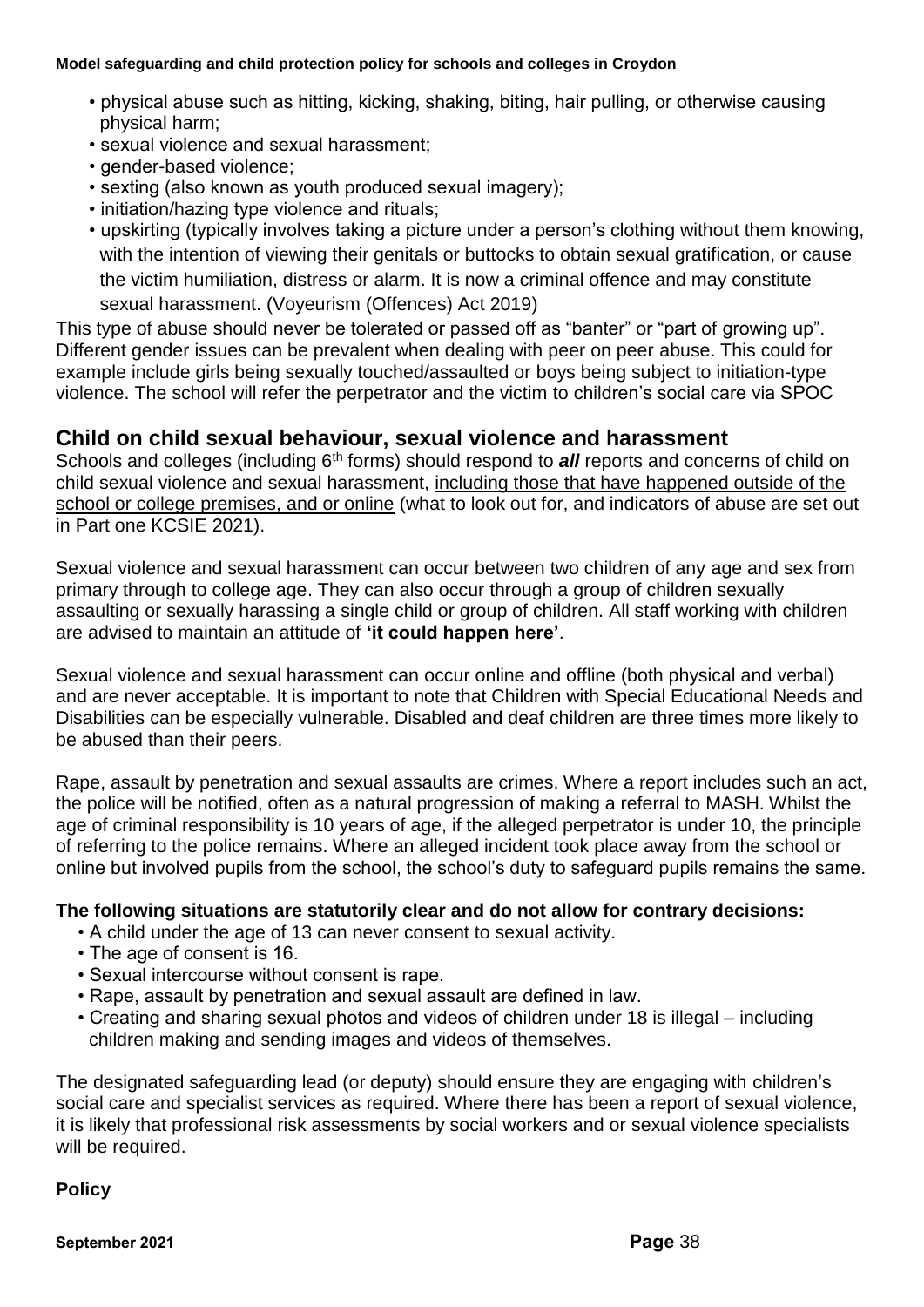- Schools recognise that sexual violence and sexual harassment between pupils is a serious safeguarding issue and such behaviour will not be tolerated. School behaviour management and anti-bullying policies will reflect the school 's approach and staff and pupils will be made aware of the standard of expected behaviour and the likely responses to any incidents of sexual violence and harassment.
- The school will follow the statutory guidance *Sexual violence and sexual harassment between pupils* and will work with relevant agencies to safeguard and support victims, take appropriate action against alleged perpetrators and ensure a safe learning environment for all pupils.

[Sexual violence and sexual harassment between children in schools and colleges](https://assets.publishing.service.gov.uk/government/uploads/system/uploads/attachment_data/file/719902/Sexual_violence_and_sexual_harassment_between_children_in_schools_and_colleges.pdf)

- The school will take all necessary steps to put in place a planned PHSE curriculum to convey the school 's policy for preventing harmful sexual behaviour and to
- promote respectful behaviour between pupils with regards to sexual conduct. The school will also make close links to the new [Relationships Education Curriculum](https://www.gov.uk/government/publications/relationships-education-relationships-and-sex-education-rse-and-health-education) which is compulsory for all schools from September 2020.
- The school will promote an environment where victims feel empowered to raise concerns and report incidents. Any reports of sexual violence or harassment will be taken seriously and thoroughly investigated by the school and appropriate referrals made to the police and children's social care.
- The school will ensure that staff and governors receive relevant training to help them ensure an effective response to incidents that protects individual victims and safeguards the welfare of all pupils and staff.
- The school will ensure staff are able to provide appropriate support to victims and alleged perpetrators that meets their needs and continues to promote their education.

## **Procedures**

- Not all children will directly tell a member of staff about their experience and staff need to know how to respond when overhearing a conversation or if they notice a change in the child's behaviour.
- The school will ensure there is a robust response to all incidents and will follow the procedures set out in Part 5 of the *Keeping children safe in education* statutory guidance.
- Governing bodies and proprietors should ensure that the school or college contributes to multi-agency working in line with statutory guidance [Working Together to Safeguard](https://www.gov.uk/government/publications/working-together-to-safeguard-children--2)  [Children.](https://www.gov.uk/government/publications/working-together-to-safeguard-children--2)
- Reported incidents will be investigated by the member of staff to whom the young person discloses in partnership with the designated safeguarding lead, who will also carry out a risk assessment to look at any continued risk to the victim or other pupils and staff from the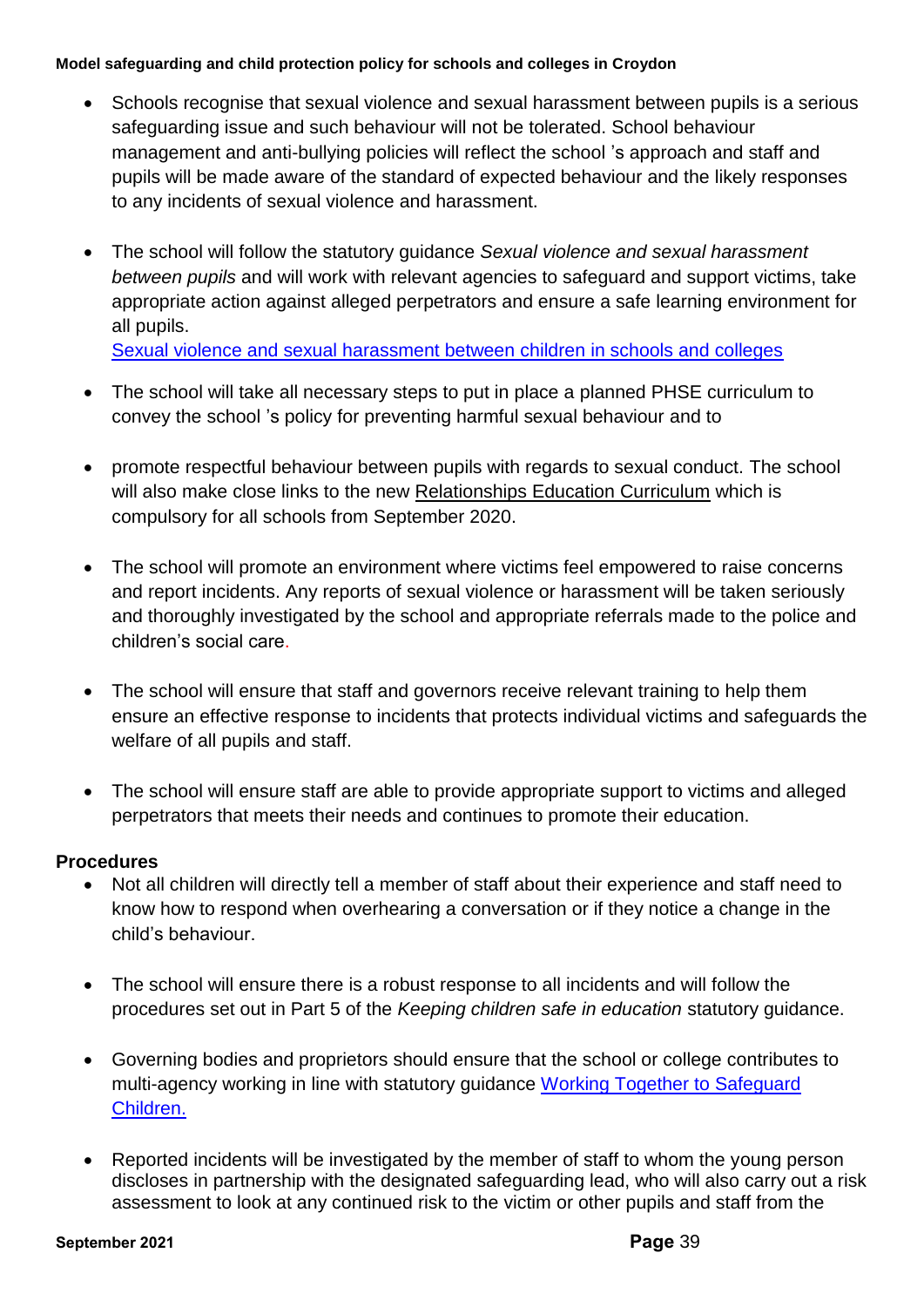alleged perpetrator within the school environment. Toolkits that will support the risk assessment process include: [Brook: traffic light tool.](https://legacy.brook.org.uk/brook_tools/traffic/index.html?syn_partner=)

- Where the allegation involves material posted online, the school will request that the electronic device is handed over as part of the investigation and will use legal powers to search and confiscate property as set out in the statutory guidance Searching, screening [and confiscation guidance](https://assets.publishing.service.gov.uk/government/uploads/system/uploads/attachment_data/file/674416/Searching_screening_and_confiscation.pdf) and [UKCIS Sexting in schools and colleges advice.](https://www.gov.uk/government/publications/sexting-in-schools-and-colleges)
- The key consideration is for staff not to view or forward illegal images of a child. The highlighted advice provides more details on what to do when viewing an image is unavoidable and informing the designated safeguarding lead (or deputy), as soon as practically possible, if the designated safeguarding lead (or deputy) is not involved in the initial report.
- When there has been a report of sexual violence, the designated safeguarding lead (or a deputy) should make an immediate risk and needs assessment. Where there has been a report of sexual harassment, the need for a risk assessment should be considered on a case-by-case basis. The risk and needs assessment should consider: the victim, especially their protection and support, the alleged perpetrator(s) and all the other children (and, if appropriate, adult students and staff) at the school or college, especially any actions that are appropriate to protect them.
- The member of staff and designated safeguarding lead will write up a record of the investigation that will set out how the school will respond to the incident.
- The designated safeguarding lead may take advice from SPOC Professionals' Consultation Line before making a decision. Possible outcomes include referral to Early Help Services, MASH, Learning Access and/or the police, or managing the matter internally under school behaviour policies.
- Where a referral will be made to children social care or the police, the designated safeguarding lead will discuss the issue with the relevant agency and following this discussion a decision will be made on whether and how to inform the alleged perpetrator and their parents.
- KCSIE states that Schools and colleges should carefully consider any report of sexual violence and/or sexual harassment. The designated safeguarding lead (or deputy) is likely to have a complete safeguarding picture and be the most appropriate person to advise on the school's initial response. Important considerations will include: the wishes of the victim in terms of how they want to proceed. This will however need to be balanced with the school's duty and responsibilities to protect other children; the nature of the alleged incident(s), including whether a crime may have been committed and consideration of harmful sexual behaviour; the ages of the children involved; the developmental stages of the children involved; any power imbalance between the children; if the alleged incident is a one-off or a sustained pattern of abuse (sexual abuse can be accompanied by other forms of abuse and a sustained pattern may not just be of a sexual nature); that sexual violence and sexual harassment can take place within intimate personal relationships between peers; are there ongoing risks to the victim, other children, adult students or school staff;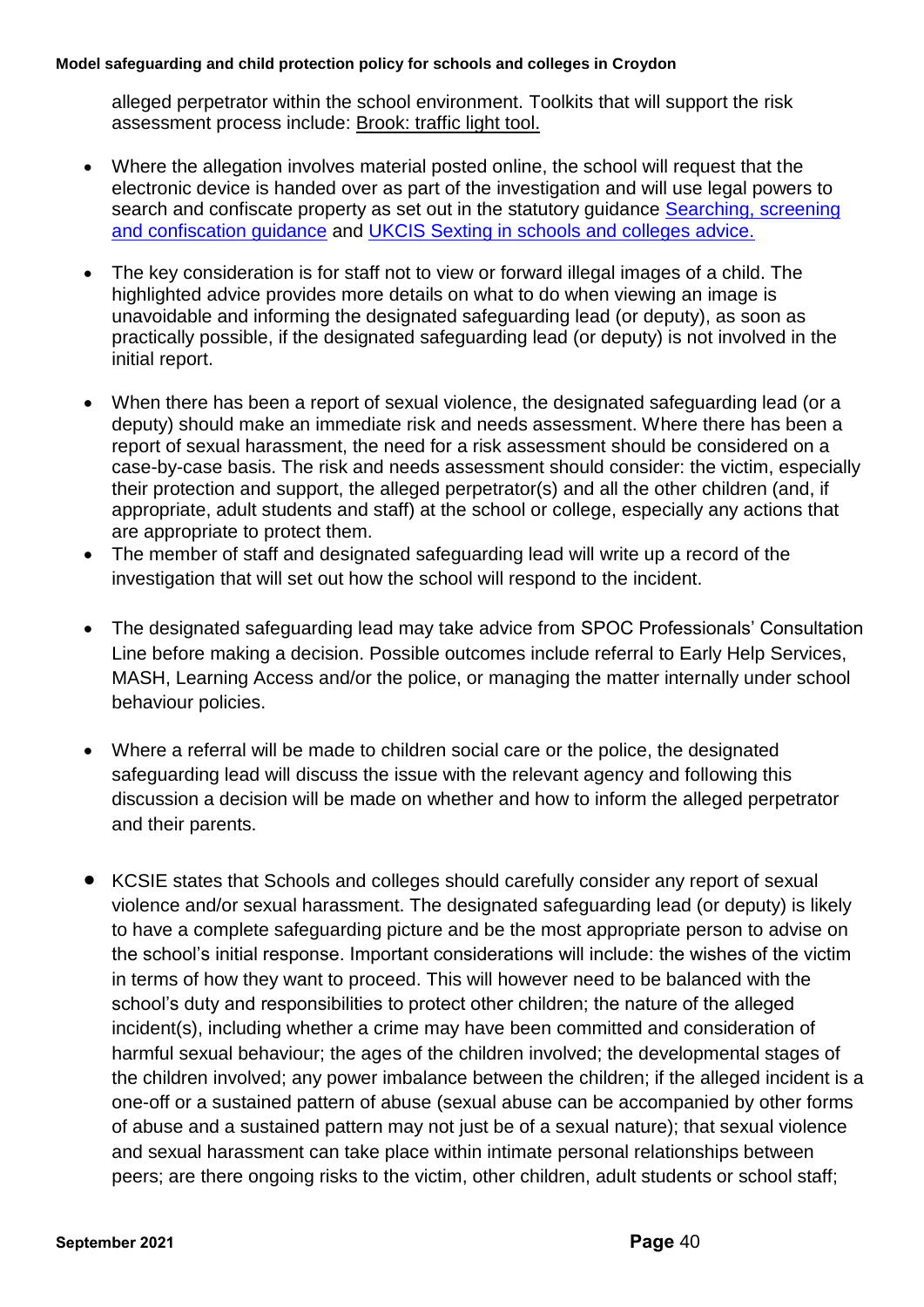and other related issues and wider context, including any links to child sexual exploitation and child criminal exploitation.

- The school will take any necessary action to continue to safeguard the victim and other pupils within the school environment based on the level of risk established from the risk assessment, including decisions about the victim and alleged perpetrator sharing classrooms. These decisions will be reviewed in the light of on-going police and children's social care investigations to take account of any changes in the status of investigations and any bail conditions placed on the alleged perpetrator.
- Where necessary and appropriate, the school will consider the support needs of the alleged perpetrator and will make referrals to relevant agencies for support on their behalf.
- Children who have witnessed sexual violence, especially rape and assault by penetration, will be provided with support. It is likely that children will "take sides" following a report and the school will do everything in its power to protect the victim, alleged perpetrator and witnesses from bullying and harassment. The school will keep in mind that contact may be made between the victim and alleged perpetrator and that harassment from friends of both parties could take place via social media and do everything in its power to prevent such activity.
- [The National Organisation for the Treatment of Abusers \(NOTA\)](https://www.nota.co.uk/) provides support for professionals involved in work with, or related to, sexual offending.
- School/college will consult with **Part 5 KCSIE 2021** when dealing with child on child sexual harassment or sexual violence. School/college will consider the 4 likely scenarios mentioned in **paragraph 451** when managing reports of incidents.
- School/college will refer to paragraph 454/5 with regards to unsubstantiated, unfounded, false or malicious reports and fully follow the recommendations/guidance of recording information and what to do when the report if found to be unsubstantiated, unfounded, false or malicious.

### **What to do if you are informed that a parent is on the sex offenders register**

In this situation the head teacher will be guided by parole conditions where relevant to keep children safe in school. This information must be treated as strictly confidential and will only be shared with the Designated Safeguarding Lead if appropriate.

### **Additional procedures**

*Sexual violence is defined as any act which is an offence under the Sexual Offences Act 2003, including rape, assault by penetration or sexual assault without the consent of the victim.*

*Sexual harassment is defined as unwanted sexual conduct likely to violate the victim's dignity and/or make them feel intimidated, degraded or humiliated or create a hostile, offensive or sexualised environment. This includes making sexual comments or jokes, physical contact such as touching or interfering with clothing or displaying sexual images. It also includes online harassment.*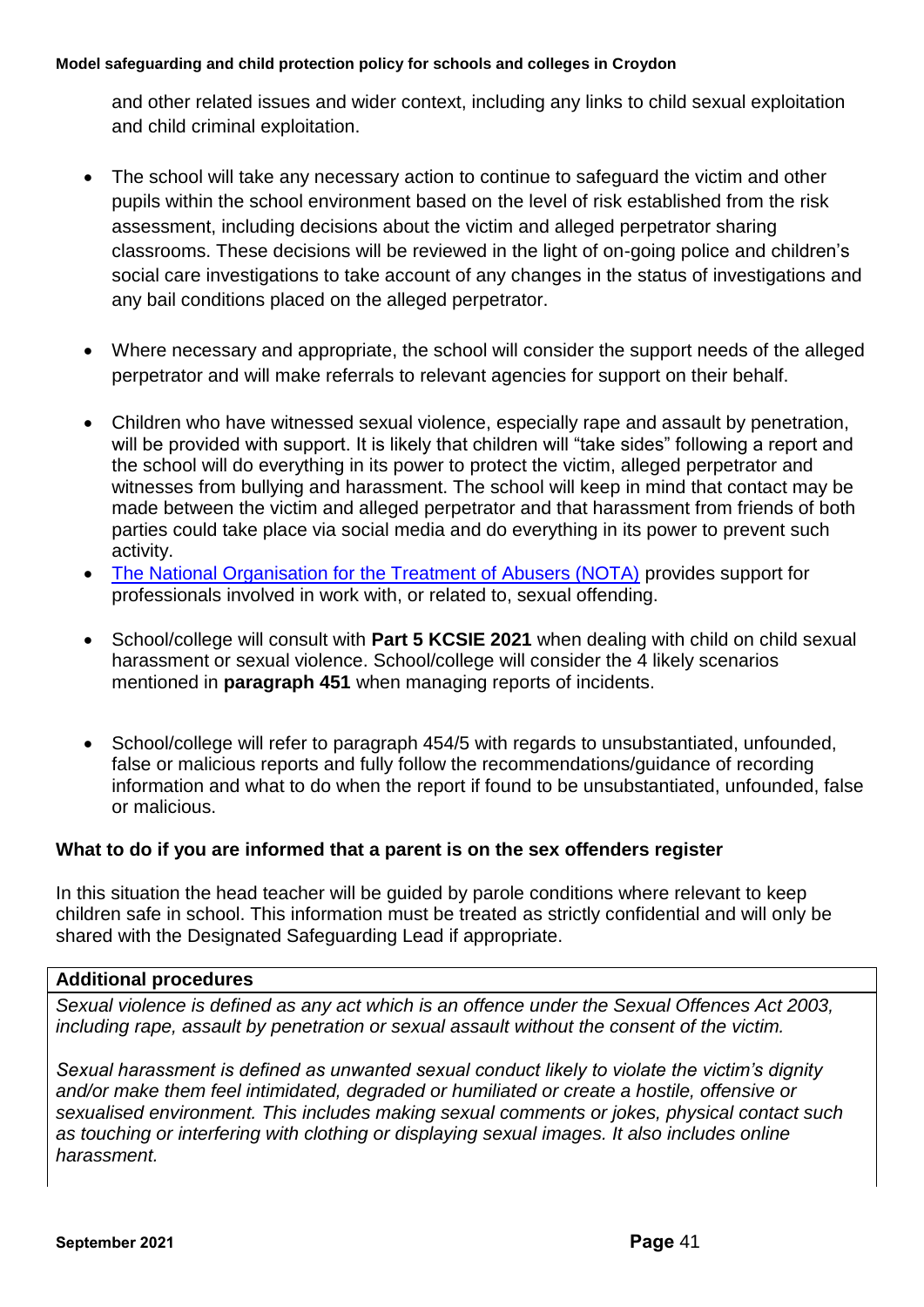*When dealing with incidents, the school should ensure that the written report of the incident contains objective facts and sets out clearly the next steps to be taken, with the views of the victim clearly recorded.*

*Schools should be aware of their equality duty as victims of sexual violence and harassment are more likely to be female but should follow the same procedures and ensure the same level of response for incidents involving male pupils or incidents where victim and perpetrator are the same sex.*

*Cases may be managed internally by the school under without referral to other agencies where the incident involves low-level concerns and is a "one-off" occurrence where there is no further risk to the victim or other pupils*

*. Schools should give careful thought to the day to day management of risk and support for the victim, taking into account the victim's views when considering practical issues such as separating the victim and perpetrator. However Schools must be able to justify any measures taken and that they do not interfere with the educational opportunities of either party.*

*Schools may wish to consider developing specific policies around responding to incidents of sexual violence and harassment towards staff members.*

*Schools need to ensure that staff and governors are able to take up training and support around relationships and peer on peer abuse and how these messages should be delivered within the PSHE curriculum. Sexual violence and harassment will also be addressed in general, wholeschool safeguarding training delivered by the CSCB, with designated safeguarding leads receiving more intense training in view of their role.*

## **Online safety**

*.*

As part of their duty to provide a safe learning environment and schools should ensure their pupils know how to remain safe online.

There is considerable risk to children online but the can be categorised within these three areas as stated within KCSIE:

#### **content:**

• being exposed to illegal, inappropriate or harmful content; for example: pornography, fake news, racist, misogynistic, self-harm, suicide, anti-Semitic, radical and extremist;

#### **contact:**

• being subjected to harmful online interaction with other users; for example: peer to peer pressure, commercial advertising and adults posing as children or young adults for the purposes of grooming children; and

#### **conduct:**

• personal online behaviour that increases the likelihood of, or causes, harm; for example, making, sending and receiving explicit images, sharing others explicit images and online bullying.

#### **commerce:**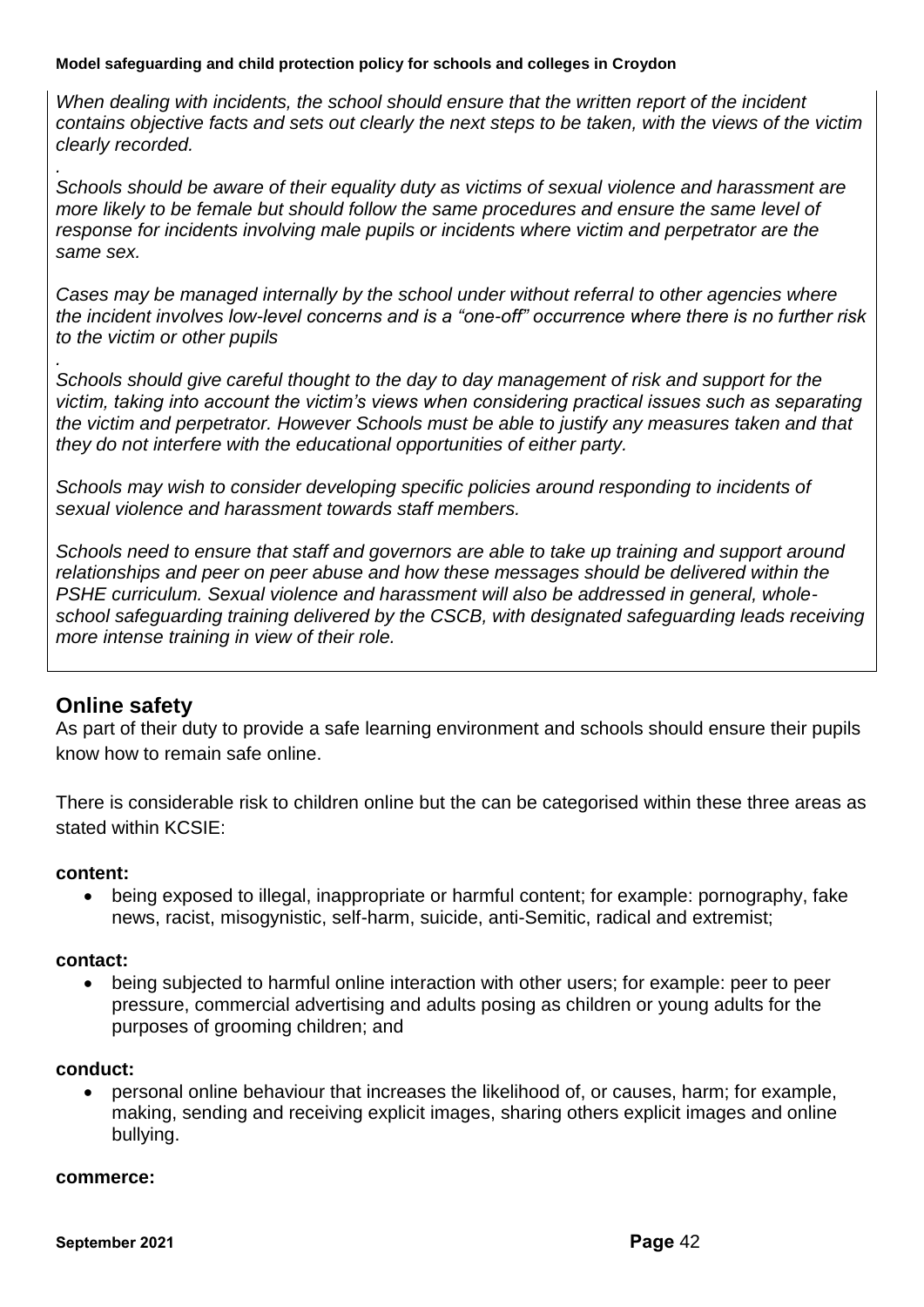• risks such as online gambling, inappropriate advertising, phishing and or financial scams. If you feel your pupils, students or staff are at risk, please report it to the Anti-Phishing Working Group [\(https://apwg.org/\)](https://apwg.org/).

The DfE published [Teaching Online Safety in Schools](https://www.gov.uk/government/publications/teaching-online-safety-in-schools) identifying the importance of including reporting and acting on online safety concerns within the Child Protection Policy, school behaviour policy and bullying policy.

Governing bodies and proprietors should be doing all that they reasonably can to limit children's exposure to the above risks from the school's or college's IT system.

Pupils should be just as clear about what is expected of them online as offline. A recommended framework published by UK Council for Child Internet Safety (UKCCIS) supports the delivery of online safety. [Educated for a Connected World.](https://assets.publishing.service.gov.uk/government/uploads/system/uploads/attachment_data/file/759003/Education_for_a_connected_world_PDF.PDF)

The school is aware that some pupils may be living in circumstances that may make them more vulnerable to abuse, neglect or poor outcomes and who may need help or intervention from Early Help Services, children's social care or other agencies in order to overcome problems or keep them safe.

Educating children and young people to stay safe online is crucial in the modern world. Other websites that can assist are;

[Be internet legends](https://beinternetlegends.withgoogle.com/en_uk) [Disrespect Nobody](https://www.disrespectnobody.co.uk/relationship-abuse/what-is-relationship-abuse/) [PSHE Association](https://www.pshe-association.org.uk/) **[ThinkUKnow](https://www.thinkuknow.co.uk/)** [Safer Internet centre](https://www.saferinternet.org.uk/)

[360 Safe Website](https://360safe.org.uk/) has a free online self-assessment tool for schools.

### **Remote learning**

Where children are being asked to learn online at home the Department has provided advice to support schools and colleges do so safely: safeguarding in schools colleges and other providers and safeguarding and remote education. The NSPCC and PSHE Association also provide helpful advice:

NSPCC Learning - Undertaking remote teaching safely during school closures PSHE - PSHE Association coronavirus hub Filters and monitoring

Whilst considering their responsibility to safeguard and promote the welfare of children and provide them with a safe environment in which to learn, governing bodies and proprietors should be doing all that they reasonably can to limit children's exposure to the above risks from the school's or college's IT system. As part of this process, governing bodies and proprietors should ensure their school or college has appropriate filters and monitoring systems in place. Governing bodies and proprietors should consider the age range of their children, the number of children, how often they access the IT system and the proportionality of costs vs risks.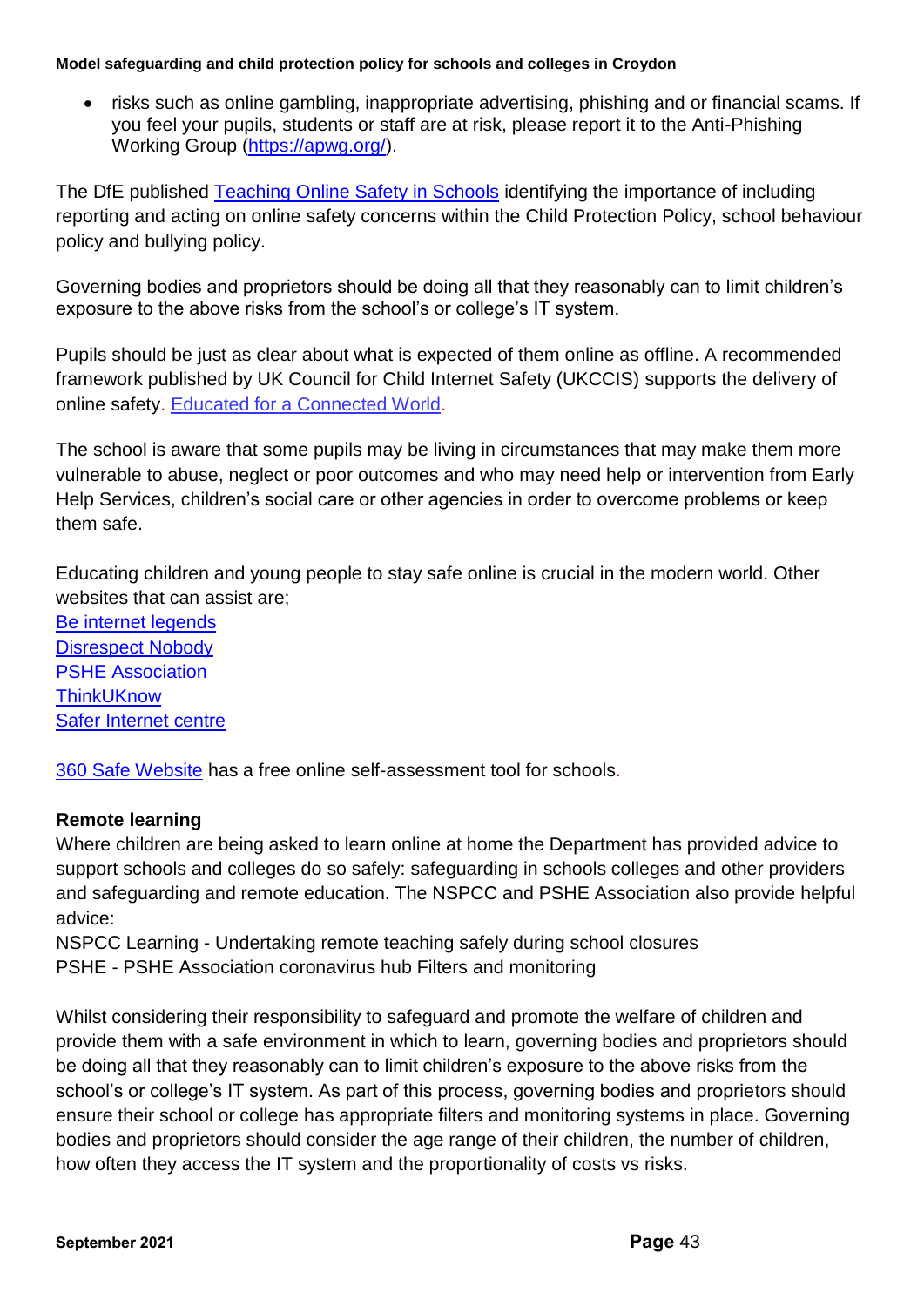The appropriateness of any filters and monitoring systems are a matter for individual schools and colleges and will be informed in part, by the risk assessment required by the Prevent Duty. The UK Safer Internet Centre has published guidance as to what "appropriate" filtering and monitoring might look like: UK Safer Internet Centre: appropriate filtering and monitoring.

Support for schools when considering what to buy and how to buy it is available via the: schools' buying strategy with specific advice on procurement here: buying for schools.

Education settings are directly responsible for ensuring they have the appropriate level of security protection procedures in place, in order to safeguard their systems, staff and learners and review the effectiveness of these procedures periodically to keep up with evolving cyber-crime technologies. Guidance on e-security is available from the National Education Network. In addition, broader guidance on cyber security including considerations for governors and trustees can be found at NCSC.GOV.UK. KCSIE 2021 P35

## **Domestic abuse and/or sexual violence**

Exposure to domestic abuse can have a significant impact on children's emotional development and mental health. The Domestic Abuse Act 2021 received Royal Assent on 29 April 2021. The Act introduces the first ever statutory definition of domestic abuse and recognises the impact of domestic abuse on children, as victims in their own right, if they see, hear or experience the effects of abuse.

The statutory definition of domestic abuse, based on the previous cross-government definition, ensures that different types of relationships are captured, including ex-partners and family members. The definition captures a range of different abusive behaviours, including physical, emotional and economic abuse and coercive and controlling behaviour. Both the person who is carrying out the behaviour and the person to whom the behaviour is directed towards must be aged 16 or over and they must be "personally connected" (as defined in section 2 of the 2021 Act).

## **Operation Encompass**

Croydon is part of the Operation Encompass service which operates in all police forces across England. It helps police and schools work together to provide emotional and practical help to children. The system ensures that when police are called to an incident of domestic abuse, where there are children in the household who have experienced the domestic incident, the police will inform the key adult (usually the designated safeguarding lead) in school before the child or children arrive at school the following day. This ensures that the school has up to date relevant information about the child's circumstances and can enable immediate support to be put in place, according to the child's needs. Operation Encompass does not replace statutory safeguarding procedures. Where appropriate, the police and/or schools should make a referral to children's social care if they are concerned about a child's welfare. More information about the scheme and how schools can become involved is available on the Operation Encompass website. (KCSIE 2021)

## **National Domestic Abuse Helpline**

**September 2021 Page** 44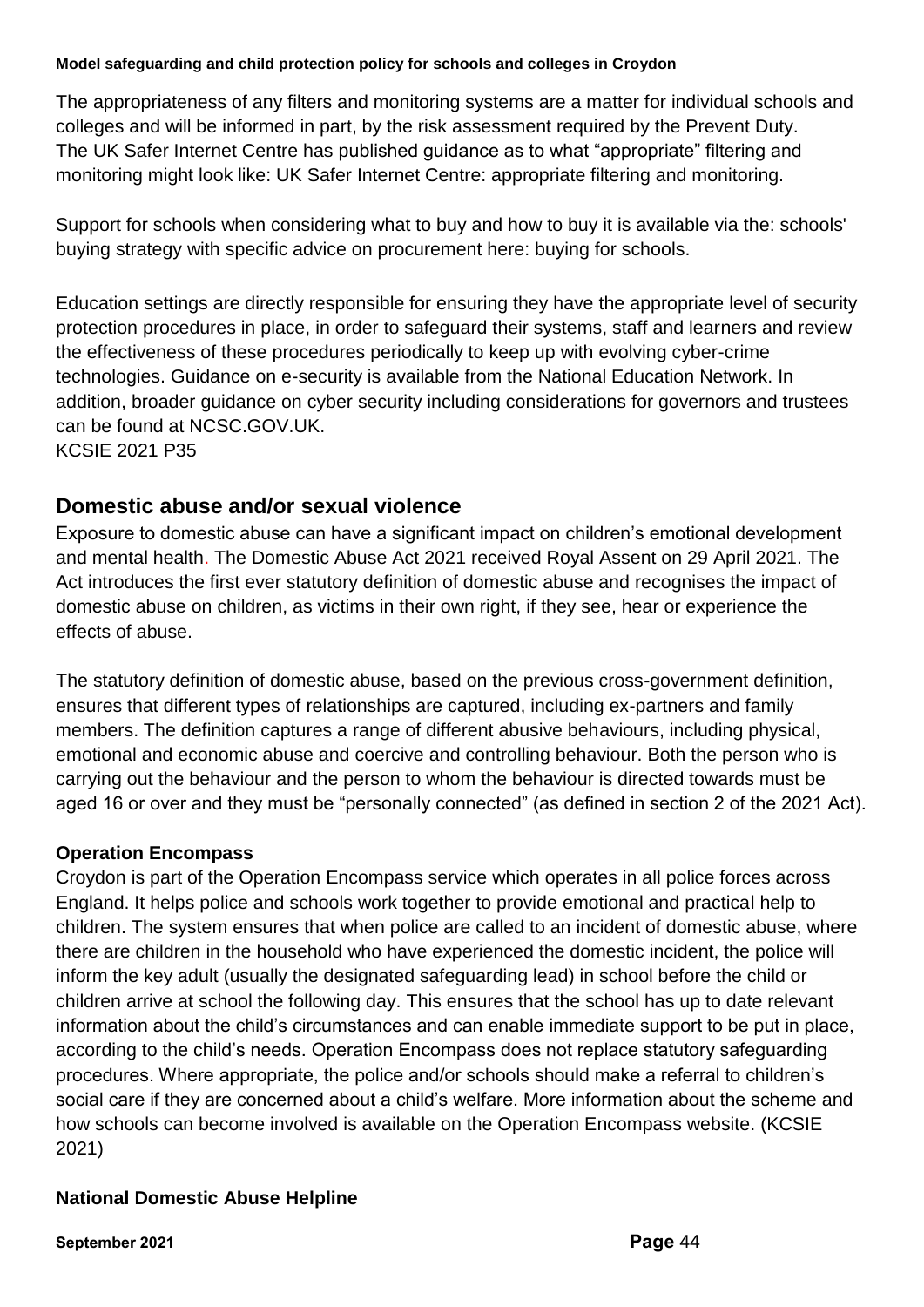Refuge runs the National Domestic Abuse Helpline, which can be called free of charge and in confidence, 24 hours a day on 0808 2000 247.

Schools should refer young people who are victims of domestic or sexual violence to SPOC.

Further advice and guidance can be obtained from the Family Justice Centre who can be contacted by phoning their helpline of 0208 688 0100 or by emailing [fjc@croydon.gov.uk](mailto:fjc@croydon.gov.uk)

**Additional advice** on identifying children who are affected by domestic abuse and how they can be helped is available at:

• NSPCC- UK domestic-abuse Signs Symptoms Effects • Refuge what is domestic violence/effects of domestic violence on children

• Safelives: young people and domestic abuse.

• Domestic abuse: specialist sources of support - GOV.UK (www.gov.uk) (includes information for adult victims, young people facing abuse in their own relationships and parents experiencing child to parent violence/abuse)

• Home : Operation Encompass (includes information for schools on the impact of domestic abuse on children)

Specific guidance on adolescent to parent violence and abuse is published by the Home Office [Adolescent to parent violence and abuse \(APVA\)](https://assets.publishing.service.gov.uk/government/uploads/system/uploads/attachment_data/file/732573/APVA.pdf)

## **Prevention of radicalisation and extremism**

The school 's safeguarding duty includes the duty to promote British values in order to counter the extremist narrative and prevent young people from being radicalised and drawn into terrorism. [Promoting fundamental British values as part of SMSC in schools](https://assets.publishing.service.gov.uk/government/uploads/system/uploads/attachment_data/file/380595/SMSC_Guidance_Maintained_Schools.pdf)

Under Counter-Terrorism and Security Act 2015, the school also has a duty to refer young people on to Croydon's Channel Panel under the Prevent strategy where there are concerns that they are being radicalised.

[The Prevent Duty](https://assets.publishing.service.gov.uk/government/uploads/system/uploads/attachment_data/file/439598/prevent-duty-departmental-advice-v6.pdf)

Where a school has concerns that a young person might be considering extremist ideologies and/or may be radicalised and would benefit from specialist support to challenge extremist ideologies, or that a younger pupil may be at risk due to their parent's radicalisation, the school should make a referral to SPOC using the SPOC Safeguarding Referral Form.

## **Risk indicators of vulnerable pupils**

### **Indicators of an identity crisis include the following:**

- Distancing themselves from their cultural/religious heritage
- Uncomfortable with their place in society

### **Indicators of a personal crisis include the following:**

- Family tensions
- A sense of isolation
- Low self-esteem
- Disassociation from existing friendship groups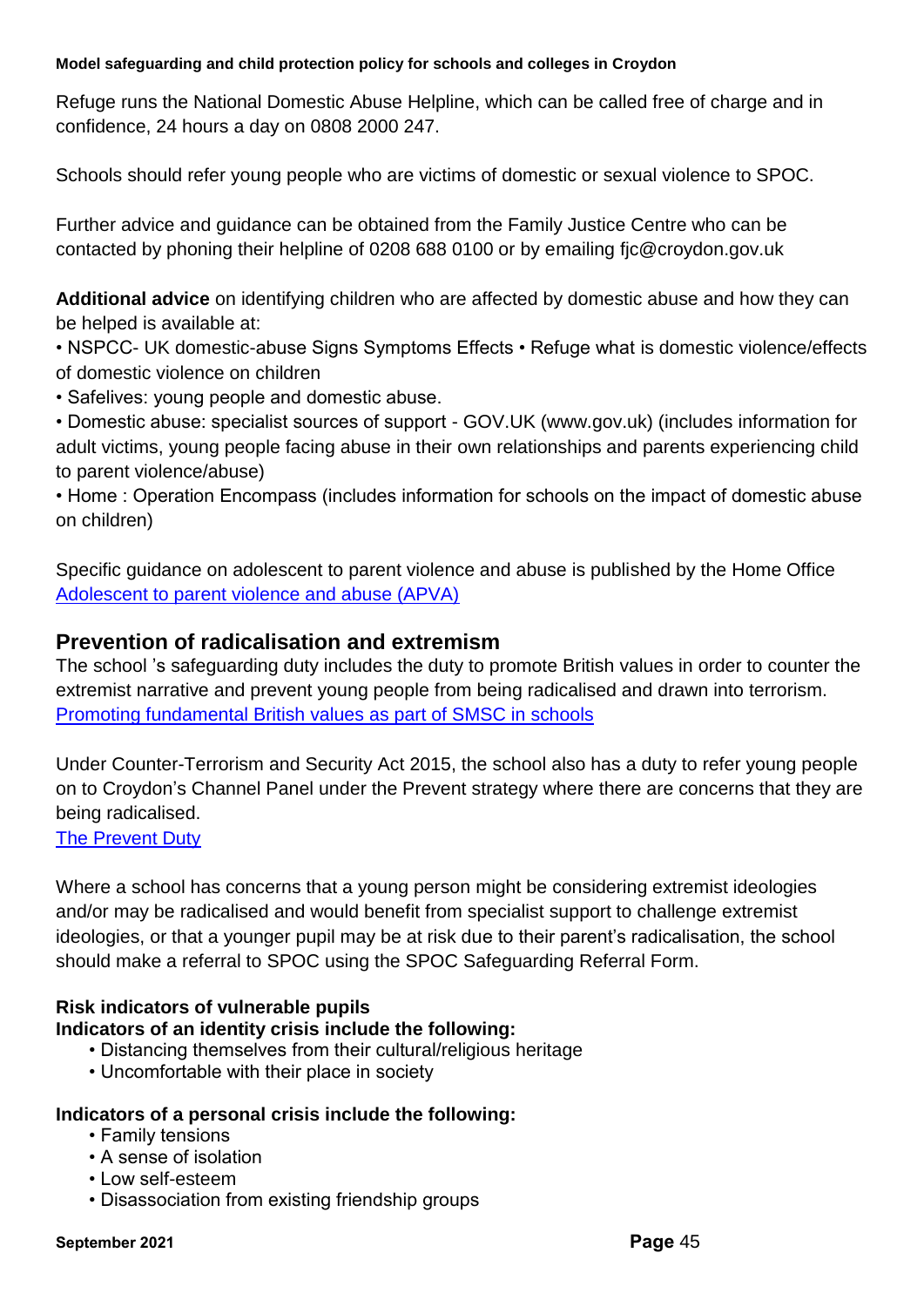• Searching for answers to questions about identity, faith and belonging

### **Indicators of vulnerability through personal circumstances include the following:**

- Migration
- Local community tensions
- Events affecting their country or region of origin
- Alienation from UK values
- A sense of grievance triggered by personal experience of racism or discrimination **Indicators of vulnerability through unmet aspirations include the following:**
	- Perceptions of injustice
	- Feelings of failure
	- Rejection of civic life
	- Indicators of vulnerability through criminality
	- Experiences of dealing with the police
	- Involvement with criminal groups

## **Critical indicators include where the pupil is:**

- In contact with extremist recruiters
- Articulating support for extremist causes or leaders
- Accessing extremist websites
- Possessing extremist literature
- Using extremist narratives and a global ideology to explain personal disadvantage
- Justifying the use of violence to solve societal issues
- Joining extremist organisations
- Making significant changes to their appearance and/or behaviour

## **When making a judgement, staff may consider the following questions:**

- Does the pupil have access to extremist influences?
- Does the pupil access the internet for the purposes of extremist activities?
- Has the pupil witnessed or become the victim of racial or religious hate crimes?
- Does the pupil vocally support terrorist attacks, either verbally or in their written work?
- Is there a pattern of regular or extended travel within the UK?
- Does the pupil have experience of poverty, disadvantage, discrimination or social exclusion?
- Does the pupil have insecure, conflicted or absent family relationships?
- Has the pupil experienced any trauma in their lives, particularly trauma associated with war or conflict?
- Is there evidence that a significant adult or other person in the pupil's life has extremist views or sympathies?
- Is the pupil the victim of social isolation?

**[Educate Against Hate](https://educateagainsthate.com/)**, a website launched by Her Majesty's Government has been developed to support and equip school and college leaders, teachers, and parents with information, tools and resources (including on the promotion of fundamental British Values) to help recognise and address extremism and radicalisation in young people.

**[Channel](https://assets.publishing.service.gov.uk/government/uploads/system/uploads/attachment_data/file/425189/Channel_Duty_Guidance_April_2015.pdf)** is a programme which focuses on providing support at an early stage to people who are identified as being vulnerable to being drawn into terrorism. It provides a mechanism for schools to make referrals if they are concerned that an individual might be vulnerable to radicalisation. An individual's engagement with the programme is entirely voluntary at all stages.

*Schools should always be a safe space for young people to explore new ideas and perspectives, and develop their critical thinking skills. Where there are concerns about radicalisation and a*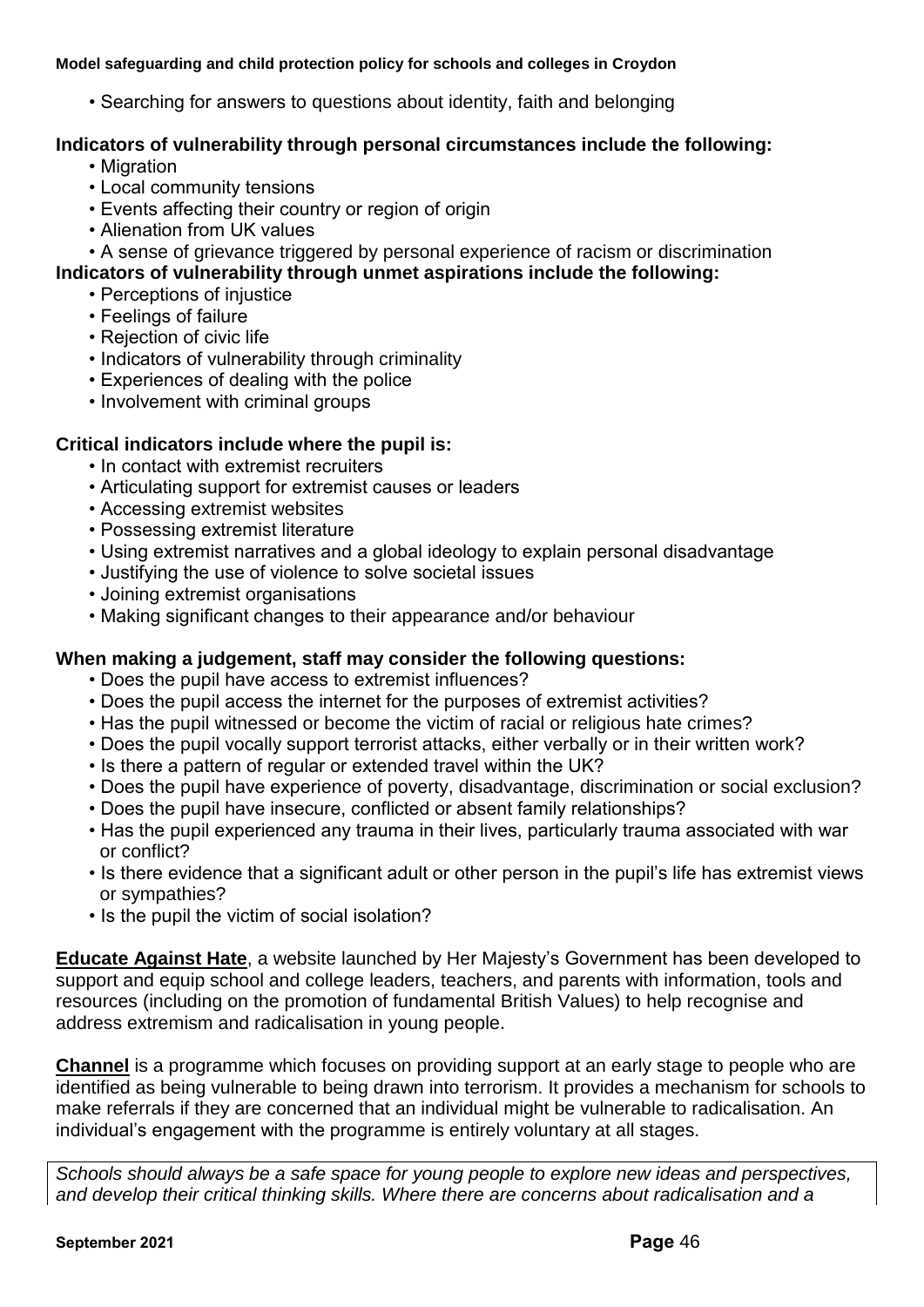*referral to Channel Panel is being considered the school should discuss these concerns internally and also consider external advice and guidance where necessary and appropriate.*

*The school designated safeguarding lead should be consulted for internal advice on making a referral. Prior to making a referral the school may also speak to and get advice from their police schools officer (if they have one); the SPOC Professionals' Consultation Line; and/or Croydon's Prevent Co-ordinator (Haydar Muntadhar: email [haydar.muntadhar@croydon.gov.uk;](mailto:haydar.muntadhar@croydon.gov.uk) tel. 0208 726 6000 (ext. 62070)*

#### **Additional procedures**

*Individual schools should record any additional procedures here or refer to any separate policies*

## **Mandatory reporting of Female Genital Mutilation (FGM)**

FGM refers to procedures that intentionally alter or cause injury to the female genital organs for non-medical reasons and is illegal in the UK. FGM typically takes place between birth and around 15 years old; however, it is believed that the majority of cases happen between the ages of five and eight.

### **Risk factors for FGM include:**

- low level of integration into UK society
- mother or a sister who has undergone FGM
- girls who are withdrawn from PSHE
- visiting female elder from the country of origin
- being taken on a long holiday to the country of origin
- talk about a 'special' procedure to become a woman

### **Symptoms of FGM**

FGM may be likely if there is a visiting female elder, there is talk of a special procedure or celebration to become a woman, or parents wish to take their daughter out-of-school to visit an 'atrisk' country (especially before the summer holidays), or parents who wish to withdraw their children from learning about FGM.

### **Indications that FGM may have already taken place may include:**

- difficulty walking, sitting or standing and may even look uncomfortable.
- spending longer than normal in the bathroom or toilet due to difficulties urinating.
- spending long periods of time away from a classroom during the day with bladder or menstrual problems.
- frequent urinary, menstrual or stomach problems.
- prolonged or repeated absences from school or college, especially with noticeable behaviour changes (e.g. withdrawal or depression) on the girl's return
- reluctance to undergo normal medical examinations.
- confiding in a professional without being explicit about the problem due to embarrassment or fear.
- talking about pain or discomfort between her legs

The school will follow the statutory guidance on FGM in order to safeguard girls who are at risk of FGM:

[Multi-agency statutory guidance on female genital mutilation](https://assets.publishing.service.gov.uk/government/uploads/system/uploads/attachment_data/file/746560/6-1914-HO-Multi_Agency_Statutory_Guidance_on_FGM__-_MASTER_V7_-_FINAL_-_Amended081018.pdf)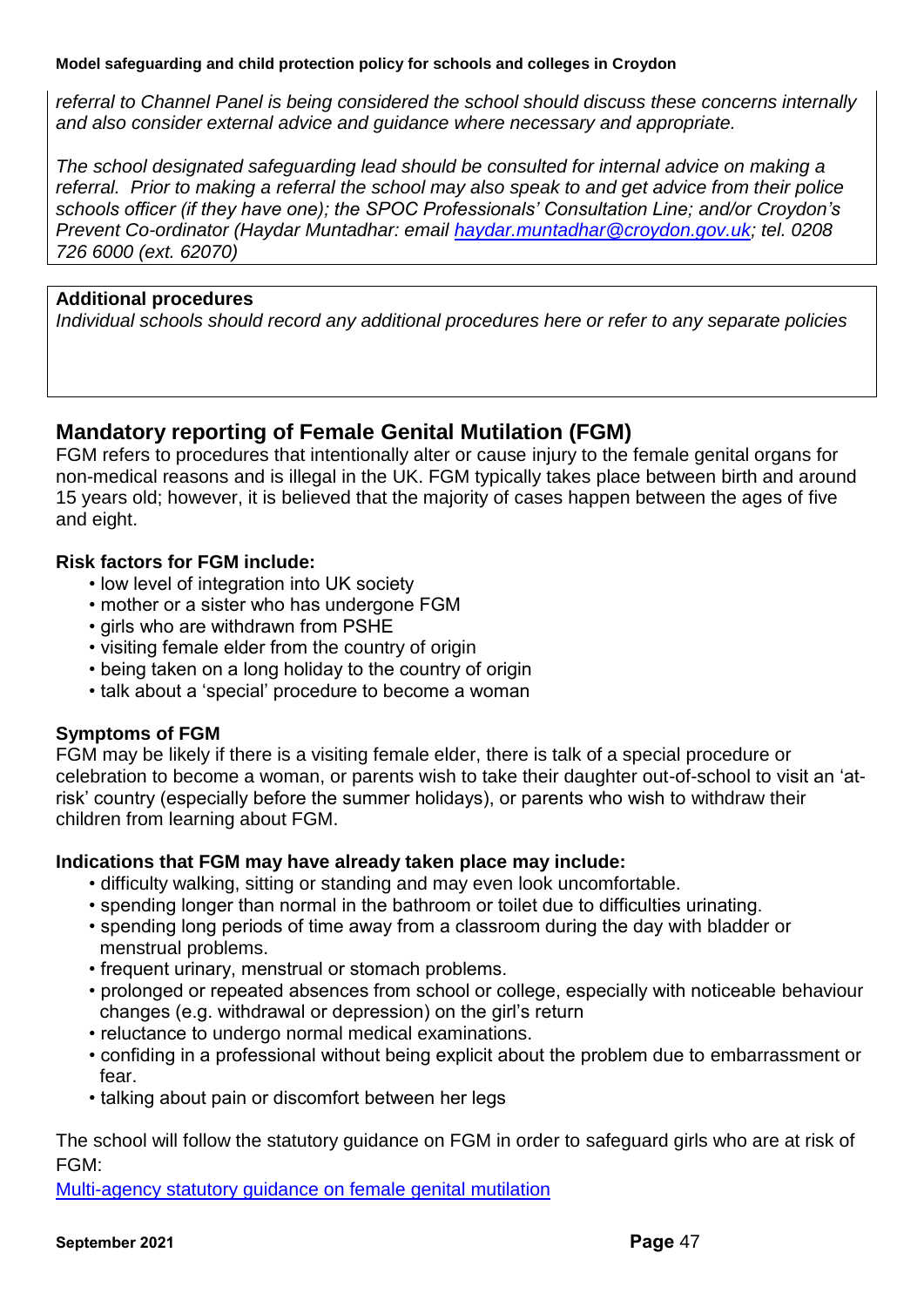Where a pupil makes a disclosure of FGM, the school will follow the mandatory reporting rules and make appropriate referrals to the police and SPOC using the SPOC Safeguarding Referral Form.

**So-called 'honour-based' abuse (HBA)** encompasses crimes which have been committed to protect or defend the honour of the family and/or the community, including **Female Genital Mutilation FGM** (mentioned above), forced marriage, and practices such as breast ironing.

**Breast Ironing** is practiced in some African countries, notably Cameroon. Girls aged between nine and 15 have hot pestles, stones or other implements rubbed on their developing breasts to stop them growing further. Breast Ironing is usually carried out by mothers or other women to protect girls from men. It is believed that the reason they carry out this procedure is to reduce the risk of sexual harassment, rape, kidnap and forced marriage. Indicators that Breast Ironing has been carried out are chest pains or other discomfort, changes in behaviour and fear of undressing.

If a school becomes aware of a child that may be at risk of a **forced marriage** they should in the first instance to SPOC. If a child is at immediate risk they should contact the police. Further advice on forced marriage can be obtained from the Foreign and Commonwealth Office's Forced Marriage Unit by phone 0207 008 0151 or emailing [fmu@fco.gov.uk](mailto:fmu@fco.gov.uk) [Forced marriage -](https://www.gov.uk/guidance/forced-marriage) FCO Guidance

All forms of so called HBA are abuse (regardless of the motivation) and should be handled and escalated as such. Where staff are concerned that a child might be at risk of HBA, they must contact the Designated Safeguarding Lead as a matter of urgency.

## **Looked after and previously looked after children and care leavers**

The school recognises that looked after and previously looked after children and care leavers are particularly vulnerable due to their status and their pre-care experiences.

The school 's designated teacher for LAC and care leavers has specialist knowledge of the issues faced by this cohort and for this reason, the designated safeguarding lead will consult with the designated teacher to seek advice whenever there are concerns about the welfare of a looked after or previously looked after child or care leaver.

The Virtual School Head is the lead responsible officer for ensuring that arrangements are in place to improve the educational experiences and outcomes of a local authority's looked-after children, including those placed out-of-authority. More information about supporting children who are looked after in achieving their potential can be found in [Promoting the Education of Looked After Children.](https://www.gov.uk/government/publications/promoting-the-education-of-looked-after-children)

## **Additional procedures**

*Schools should be aware of the new duty to promote the education of previously looked after children; these are defined as children who have left the care system as a result of adoption or special guardianship order. It is recognised that these children may face the same difficulties and have the same vulnerabilities as looked after children.*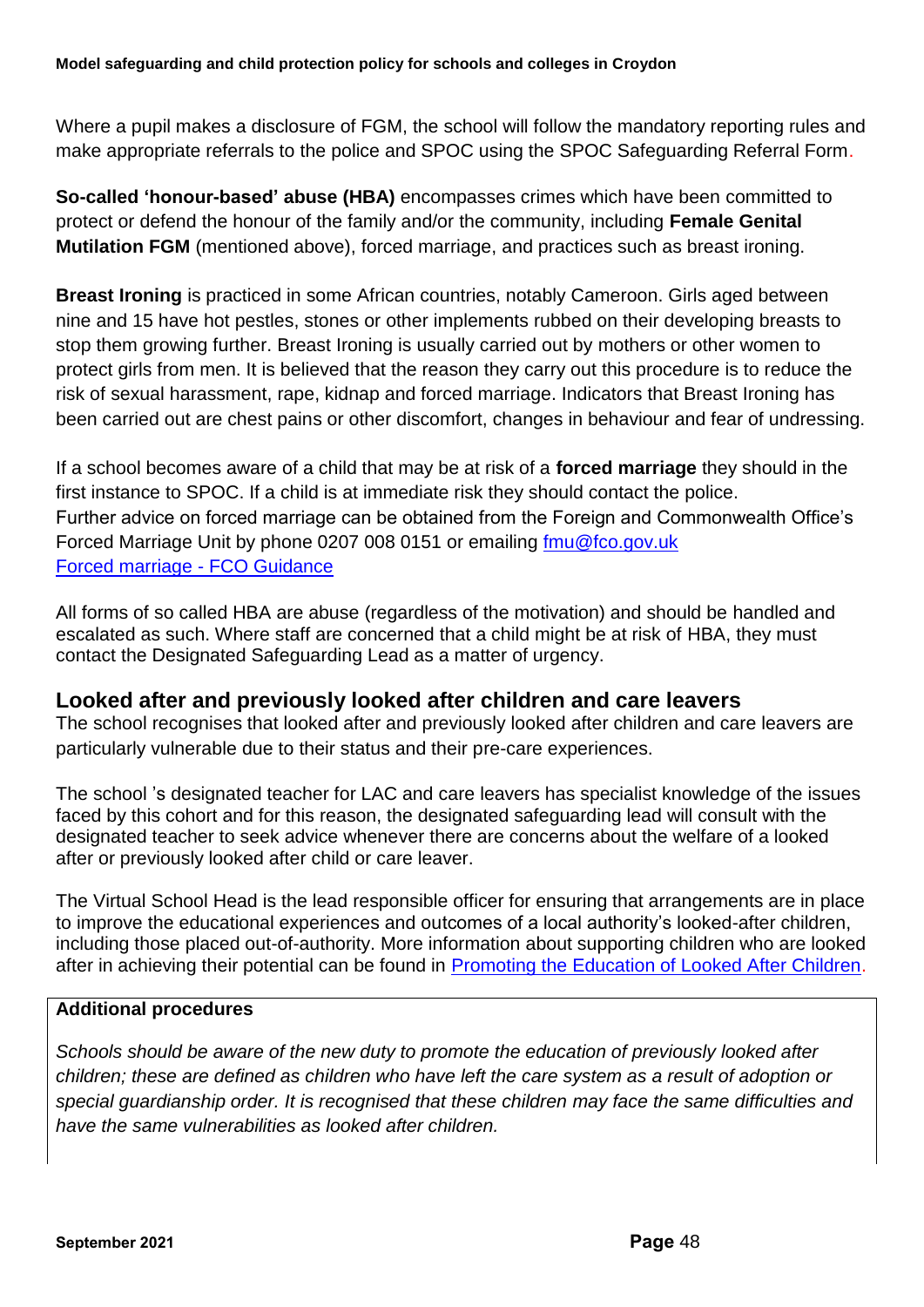*Schools should also consider the potential vulnerability of relevant children; these are children who under the Leaving Care Act are children who are aged 16-17 and who were but are no longer looked after.* 

*Many looked after young people in Croydon who are aged 16 and 17 who remain looked after may be living in semi-independent accommodation and are particularly vulnerable to a wide range of safeguarding issues and it is imperative that the designated safeguarding lead links with the designated LAC teacher where safeguarding concerns are raised.*

## **Children with special education needs and disabilities (SEND)**

The school is aware that children with special education needs may be more vulnerable to harm and abuse and may be more likely to experience bullying.

They can face additional safeguarding challenges because;

- there may be assumptions that indicators of possible abuse such as behaviour, mood and injury relate to the child's disability without further exploration:
- children with SEN and disabilities can be disproportionally impacted by things like bullying without outwardly showing any signs;
- difficulties may arise in overcoming communication barriers;
- there may be a higher risk of peer group isolation

School policies reflect these issues and recognise that staff need to be able to help this group to overcome barriers to seeking help. Schools should identify pupils who might need more support to be kept safe or to keep themselves safe.

# **Privately fostered children**

Private fostering is when a child under the age of 16 (under 18 if disabled) is cared for by someone who is not their parent but is a 'close relative' for 28 days or more. Schools have a legal duty to notify Croydon of any pupils they know to be private fostered. Designated safeguarding leads should refer to SPOC any private fostering arrangements that come to their notice.

## **Why are children in Private Foster Care?**

Most frequently, young people are in private foster care for the following reasons:

- children from other countries sent to live in the UK with extended family
- host families for language schools
- parental ill-health
- where parents have moved away, but the child stays behind (e.g. to stay at the same school to finish exams)
- teenagers living separately from their own family
- children brought from outside the UK with a view to adoption
- children at independent boarding schools who do not return home for holidays and are placed with host families

## **Are children in private foster care defined as 'Local after Children'?**

No. The term 'Looked after Children' means children who are looked after by the local authority. Privately fostered children are outside the care of the local authority. Schools should not therefore code children in private foster care as 'LAC'.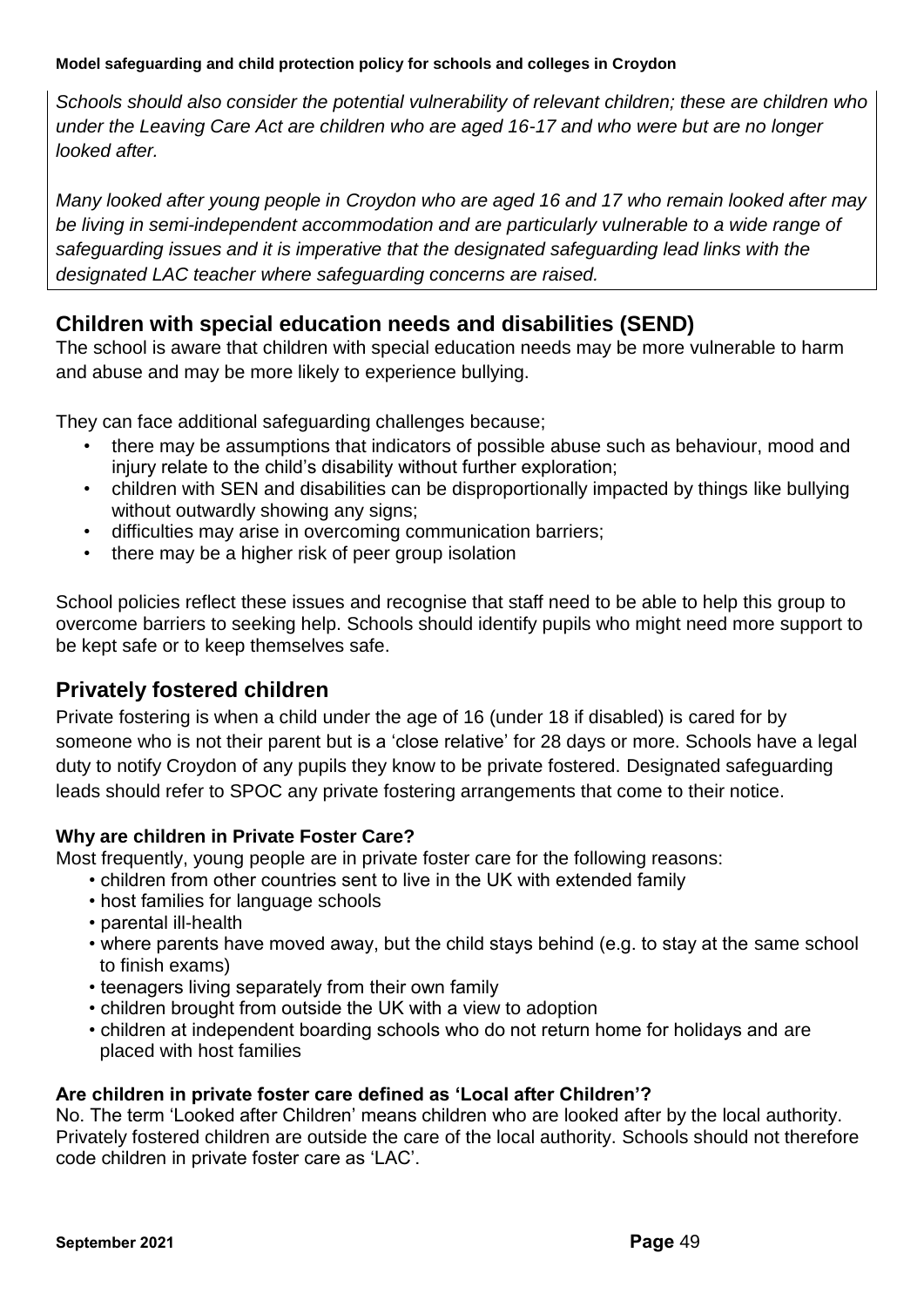## **Children staying with host families (homestay)**

Some schools and colleges make arrangements for their pupils to have learning experiences by staying with a 'host family' who are not related. It can be part of a foreign exchange visit and known as 'homestay' arrangements. Appendix E of KCSIE 2020 has further definition around this. In some cases where the family is within the UK, this could amount to private fostering under the Children's Act 1989 (see above).

## **Young carers**

If schools have concerns about a pupil they believe to be a young carer, they can contact the Young Carers Service on 0208 649 9339.

Further details can be found on their website – [www.talkofftherecord.org](http://www.talkofftherecord.org/)

## **Fabricated or Induced Illness**

Fabricated or induced illness (FII) is a rare form of child abuse. It occurs when a parent or carer, usually the child's biological mother, exaggerates or deliberately causes symptoms of illness in the child.

## **Homelessness**

Being homeless or being at risk of becoming homeless presents a real risk to a child's welfare. Indicators that a family may be at risk of homelessness include household debt, rent arrears, domestic abuse and anti-social behaviour, as well as the family being evicted from a property. The Homelessness Reduction Act 2017 places a new legal duty on English councils so that everyone who is homeless or at risk of homelessness will have access to meaningful help including an assessment of their needs and circumstances, the development of a personalised housing plan, and work to help them retain their accommodation or find a new place to live.

## **Children with family members in prison**

Approximately 200,000 children have a parent sent to prison each year. These children are at risk of poor outcomes including poverty, stigma, isolation and poor mental health. [NICCO](https://www.nicco.org.uk/) provides information designed to support professionals working with offenders and their children, to help mitigate negative consequences for those children.

## **Children and the court system**

Children are sometimes required to give evidence in criminal courts, either for crimes committed against them or for crimes they have witnessed and there are two [age appropriate](http://www.socialworkerstoolbox.com/going-court-booklet-children-young-people-going-witnesses-crown-magistrates-youth-court/) guides to support children.

Making child arrangements via the family courts following separation can be stressful and entrench conflict in families. This can be stressful for children. The Ministry of Justice has launched an online child arrangements information tool with clear and concise information on the dispute resolution service. This may be useful for some parents and carers.

## **Contextual safeguarding for young people**

The school is aware that as young people grow more independent, they may face more risk from safeguarding threats from outside of the home, either from within the community, at school or from their own peer group. Protecting children from these external risks is known as contextual safeguarding. School safeguarding policies must therefore reflect the needs of young people in their own communities. (Please see the school's annex to this policy).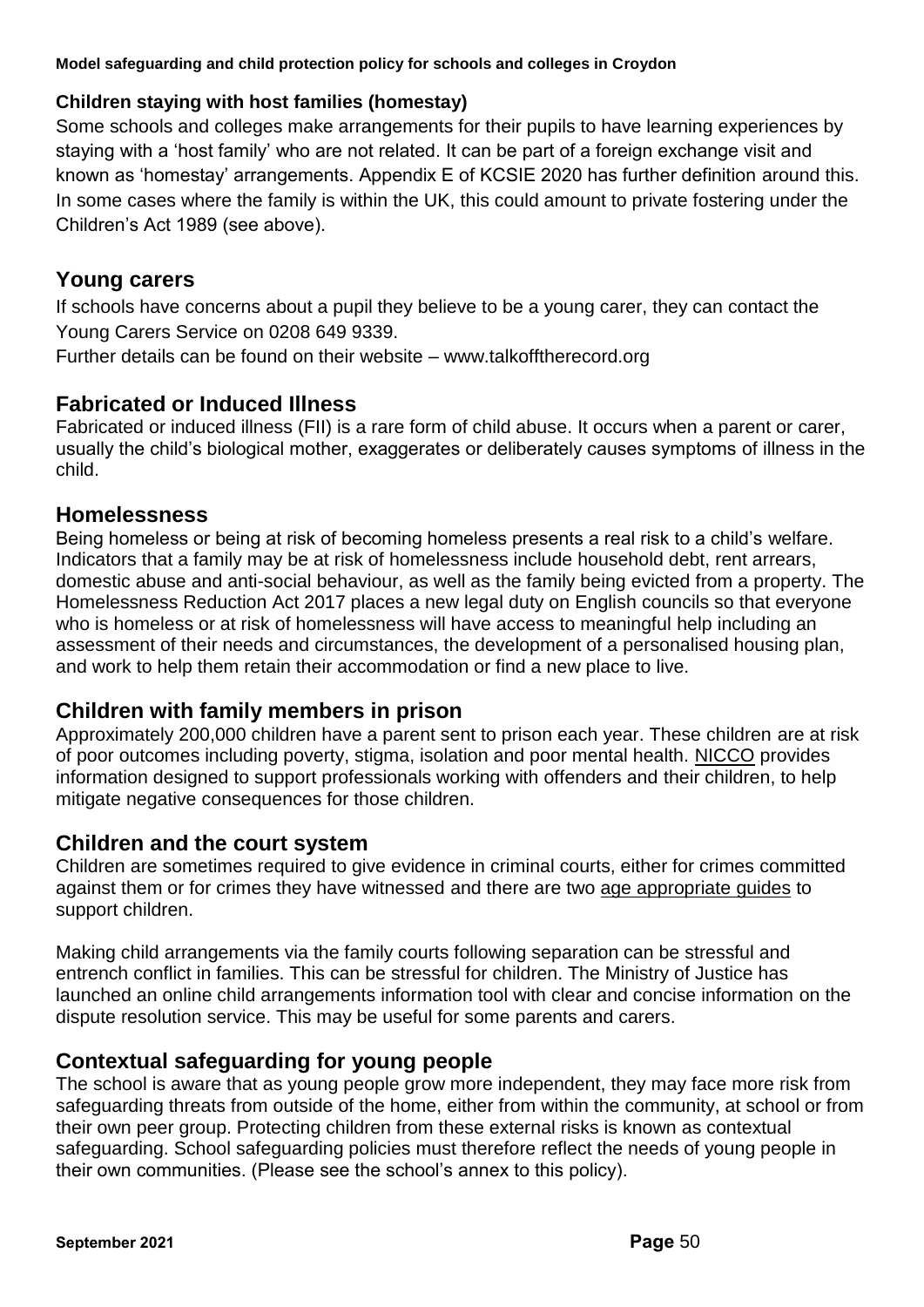Schools act as a protective factor in children's lives. Children who do not attend can become *hidden*, which means that Schools are less able to help and protect them. Children who do not attend school may be at further risk of not achieving their educational potential. This could include the following groups;

- Children not attending school nor on a school roll, including children who have been excluded both on a permanent or an informal basis and for whom no suitable alternative provision is arranged.
- Children who fall under the heading 'educated at home', but may not be receiving effective, efficient and suitable education or any education. This includes some children who may not be known to their local authority (LA) or any agencies.
- Children attending unregistered schools, sometimes under the guise of being electively home educated.
- Children in alternative provision that is of insufficient quality or is not provided for the required hours.
- Children without a school place in LAs in which the protocols are not working well enough for hard-to-place children.

### **Children who run away/go missing**

Children who run away or go missing from home or care are vulnerable to criminal and/or sexual exploitation. If a school becomes aware of a child who is missing from home or care and that child has not been reported missing to the police they should so using 101.

Running away may be an indicator of other problems and therefore referral to SPOC should be considered. Early intervention after the first episode may prevent a child being exploited. [Children who run away or go missing from home or care](https://assets.publishing.service.gov.uk/government/uploads/system/uploads/attachment_data/file/307867/Statutory_Guidance_-_Missing_from_care__3_.pdf)

## **Child criminal exploitation – county lines**

Criminal exploitation of children is a geographically widespread form of harm that is a typical feature of county lines criminal activity: drug networks or gangs groom and exploit children and young people to carry drugs and money from urban areas to suburban and rural areas, markets and seaside towns. Those involved with county lines will often go missing for a few days at a time. Children and young people involved in county lines may be considered as having been trafficked and be victims of criminal exploitation.

Key to identifying potential involvement in county lines are missing episodes, when the victim may have been trafficked for the purpose of transporting drugs. Like other forms of abuse and exploitation, county lines exploitation:

- can affect any child or young person (male or female) under the age of 18 years;
- can affect any vulnerable adult over the age of 18 years;
- can still be exploitation even if the activity appears consensual;
- can involve force and/or enticement –based methods of compliance and is often accompanied by violence or threats of violence;
- can be perpetrated by individuals or groups, males or females and young people or adults;
- is typified by some form of power imbalance in favour of those perpetrating the exploitation.

Whilst age may be the most obvious, this power imbalance can also be due to a range of other factors including gender, cognitive ability, physical strength, status and access to economic or other resources.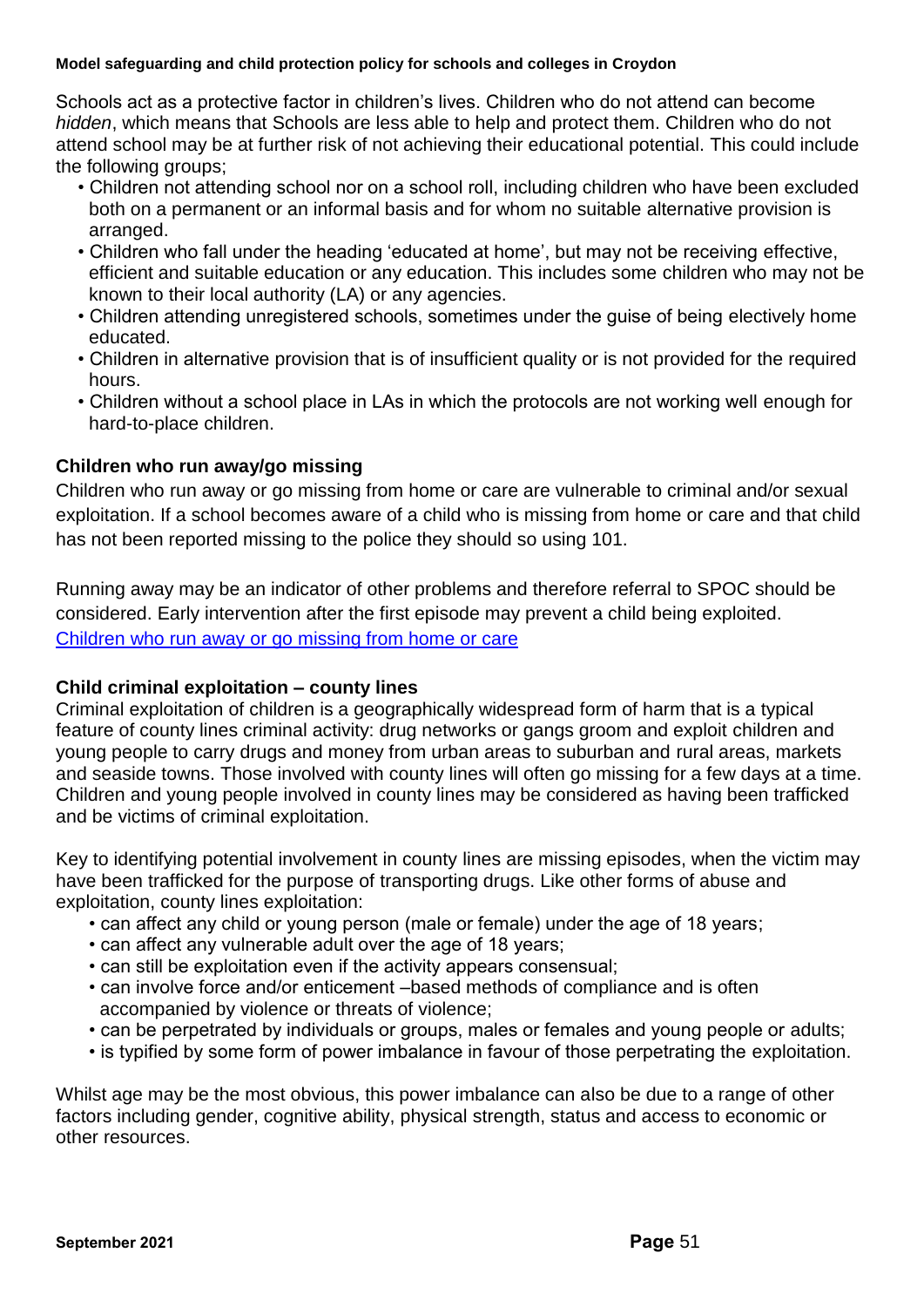If you become aware of child or young person who may be at risk a referral should be made to SPOC.

[Safeguarding children who may have been trafficked](https://assets.publishing.service.gov.uk/government/uploads/system/uploads/attachment_data/file/177033/DFE-00084-2011.pdf) [Criminal Exploitation of children and vulnerable adults: County Lines guidance](https://assets.publishing.service.gov.uk/government/uploads/system/uploads/attachment_data/file/741194/HOCountyLinesGuidanceSept2018.pdf)

**KCSIE 2021 states:** All staff should have an awareness of safeguarding issues that can put children at risk of harm. Behaviours linked to issues such as drug taking and or alcohol misuse, deliberately missing education and consensual and non-consensual sharing of nudes and seminudes images and/or videos9 can be signs that children are at risk. Other safeguarding issues all staff should be aware of include:

# **Children at risk of Sexual Exploitation (CSE) or Criminal Exploitation (CCE)**

Both Child Criminal Exploitation and Child sexual exploitation is a form of abuse that occurs when an individual or group takes advantage of an imbalance of power to coerce, manipulate or deceive a child or young person under the age of 18 in sexual or criminal activity a) in exchange for something the victim needs or wants, and/or b) for financial advantage or increased status of the perpetrator or facilitator. This abuse can occur with male or female, adults or children and can be a one-off event or a series. Criminal and sexual exploitation of females can present differently in girls to boys as well as potential indicators.

### **The three main types of child sexual exploitation:**

The victim may have been sexually exploited even if the sexual activity appears consensual. Child sexual exploitation does not always involve physical contact; it can also occur through the use of technology.

### **Inappropriate relationships**

• Usually involves just one abuser who has inappropriate power – physical, emotional or financial – or control over a young person. The young person may believe they have a genuine friendship or loving relationship with their abuser.

### **Boyfriend/Girlfriend**

• Abuser grooms a victim by striking up a normal relationship with them, giving them gifts and meeting in cafés or shopping centres. A seemingly consensual sexual relationship develops but later turns abusive. Victims may be required to attend parties and sleep with multiple men/women and threatened with violence if they try to seek help.

### **Organised exploitation and trafficking**

• Victims are trafficked through criminal networks – often between towns and cities – and forced or coerced into sex with multiple men. They may also be used to recruit new victims. This serious organised activity can involve the buying and selling of young people.

### **Indicators of child sexual exploitation may include:**

- Acquisition of money, clothes, mobile phones, etc. without plausible explanation;
- Gang-association and/or isolation from peers/social networks;
- Exclusion or unexplained absences from school, college or work;
- Leaving home/care without explanation and persistently going missing or returning late;
- Excessive receipt of texts/phone calls;
- Returning home under the influence of drugs/alcohol;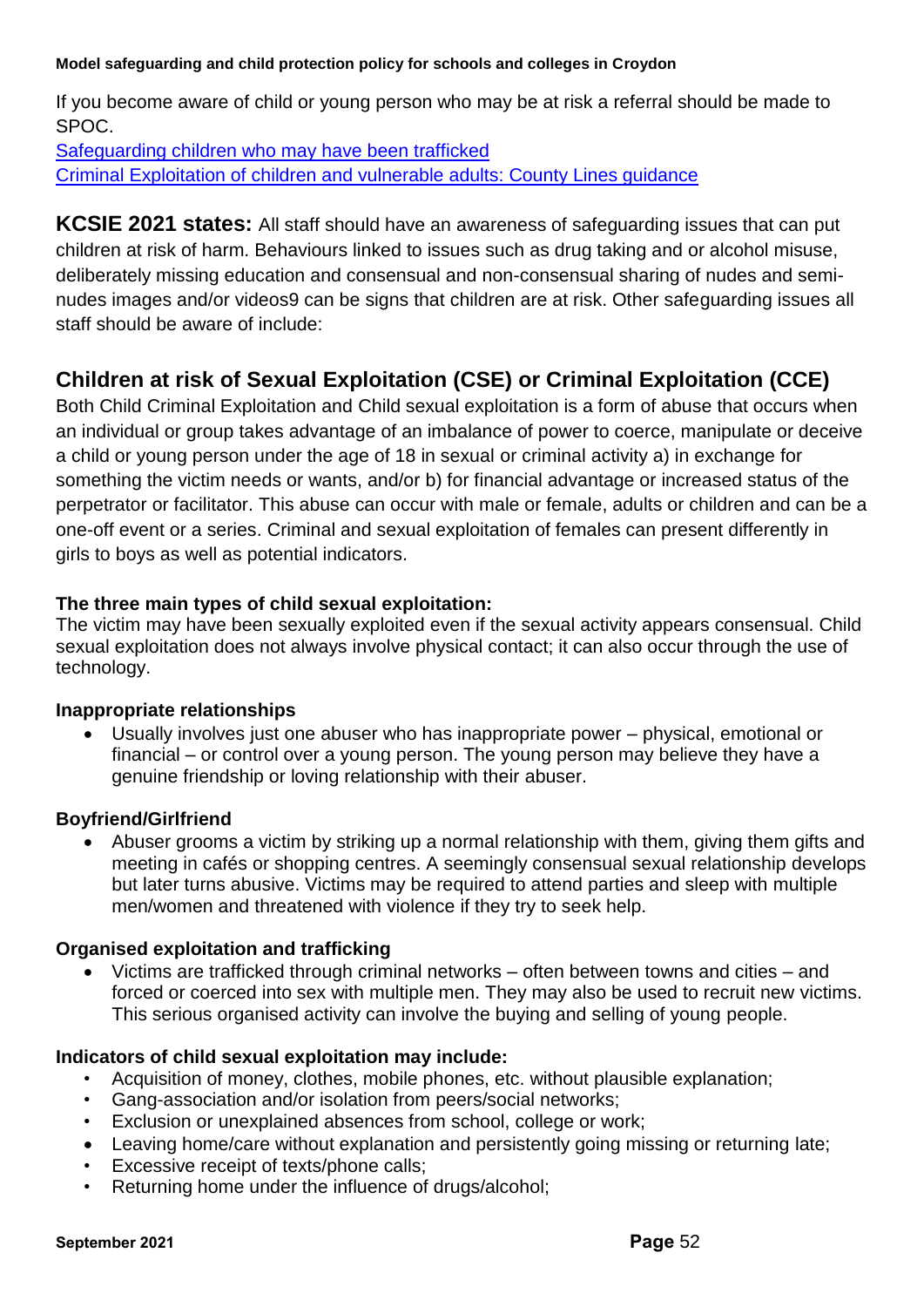- Inappropriate sexualised behaviour for age/sexually transmitted infections;
- Evidence of/suspicions of physical or sexual assault;
- Relationships with controlling or significantly older individuals or groups;
- Multiple callers (unknown adults or peers);
- Frequenting areas known for sex work;
- Concerning use of internet or other social media;
- Increasing secretiveness around behaviours; and
- Self-harm or significant changes in emotional well-being.

### **Potential vulnerabilities**

Although the following vulnerabilities increase the risk of child sexual exploitation, it must be remembered that not all children with these indicators will be exploited. Child sexual exploitation can occur without any of these issues.

- Having a prior experience of neglect, physical and/or sexual abuse;
- Lack of a safe/stable home environment, now or in the past (domestic violence or parental substance misuse, mental health issues or criminality, for example);
- Recent bereavement or loss;
- Social isolation or social difficulties;
- Absence of a safe environment to explore sexuality;
- Economic vulnerability;
- Homelessness or insecure accommodation status;
- Connections with other children and young people who are being sexually exploited;
- Family members or other connections involved in adult sex work;
- Having a physical or learning disability;
- Being in care (particularly those in residential care and those with interrupted care histories);
- Sexual identity.

If a school becomes aware of child that may be being sexual exploited they should refer to SPOC. [Child sexual exploitation –](https://assets.publishing.service.gov.uk/government/uploads/system/uploads/attachment_data/file/591903/CSE_Guidance_Core_Document_13.02.2017.pdf) DfE guidance

# **Serious Violent Crime - people at risk from gang activity or serious youth violence**

Schools are a source of safety and security for many young people. Supporting young people to build resilience and raise their awareness of the risks associated with gangs and serious youth violence is key to helping keep young people safe in their communities.

Staff should be aware of the indicators which may signal that children are at risk from, or are involved with serious violent crime. These may include:

- Increased absence
- Change in friendship groups
- Relationships with older individuals or groups
- Signs of self-harm or significant change in wellbeing
- Signs of assault or unexplained injuries
- Unexplained gifts or new possessions

These may indicate involvement or approach by criminal networks or gangs.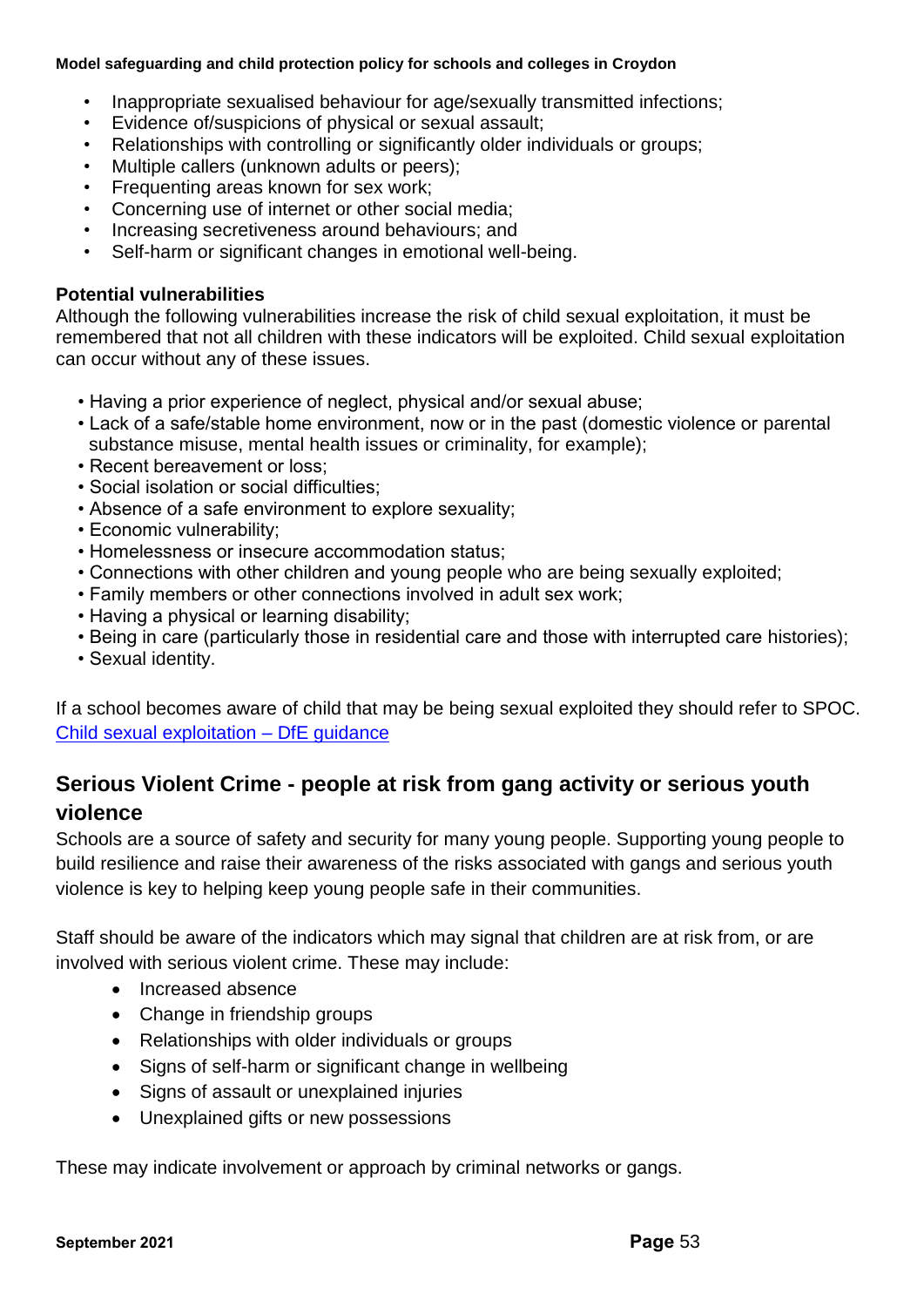Schools need to be alert to the possibility of children and young people bringing weapons onto their site. There are various reasons why a young person may be carrying a weapon. These should be explored with the young person.

Under Croydon's weapons in schools protocol the police must be informed via 101 of any pupil found in possession or a weapon in school or any weapon that is found on the school site. [Preventing youth violence and gang involvement](https://assets.publishing.service.gov.uk/government/uploads/system/uploads/attachment_data/file/418131/Preventing_youth_violence_and_gang_involvement_v3_March2015.pdf)

## **Modern Slavery and the National Referral Mechanism**

Modern slavery encompasses human trafficking and slavery, servitude and forced or compulsory labour. Exploitation can take many forms, including: sexual exploitation, forced labour, slavery, servitude, forced criminality and the removal of organs. Further information on the signs that someone may be a victim of modern slavery, the support available to victims and how to refer them to the NRM is available in the Modern Slavery Statutory Guidance. Modern slavery: how to identify and support victims - GOV.UK [\(www.gov.uk\)](http://www.gov.uk/)

## **Cybercrime**

Cybercrime is criminal activity committed using computers and/or the internet. It is broadly categorised as either 'cyber-enabled' (crimes that can happen off-line but are enabled at scale and at speed on-line) or 'cyber dependent' (crimes that can be committed only by using a computer). Cyber-dependent crimes include;

• unauthorised access to computers (illegal 'hacking'), for example accessing a school's computer network to look for test paper answers or change grades awarded;

• denial of Service (Dos or DDoS) attacks or 'booting'. Attempts to make a computer, network or website unavailable by overwhelming it with internet traffic from multiple sources; and,

• making, supplying or obtaining malware (malicious software) such as viruses, spyware, ransomware, botnets and Remote Access Trojans with the intent to commit further offence, including those above.

Children with particular skill and interest in computing and technology may inadvertently or deliberately stray into cyber-dependent crime. If there are concerns about a child in this area, the designated safeguarding lead (or a deputy), should consider referring into the Cyber Choices programme. This is a nationwide police programme supported by the Home Office and led by the National Crime Agency, working with regional and local policing. It aims to intervene where young people are at risk of committing, or being drawn into, low level cyber-dependent offences and divert them to a more positive use of their skills and interests. Note that Cyber Choices does not currently cover 'cyber-enabled' crime such as fraud, purchasing of illegal drugs on-line and child sexual abuse and exploitation, nor other areas of concern such as on-line bullying or general on-line safety. Additional advice can be found at: [Cyber Choices,](https://nationalcrimeagency.gov.uk/what-we-do/crime-threats/cyber-crime/cyberchoices) 'NPCC- When to call the Police' and National Cyber Security Centre - NCSC.GOV.UK

## **Children requiring mental health support**

Schools and Colleges play a key role in supporting the emotional health and well-being of pupils. In some cases, mental health can be an indicator of abuse and all provisions should have clear procedures on how to access the appropriate support for these children.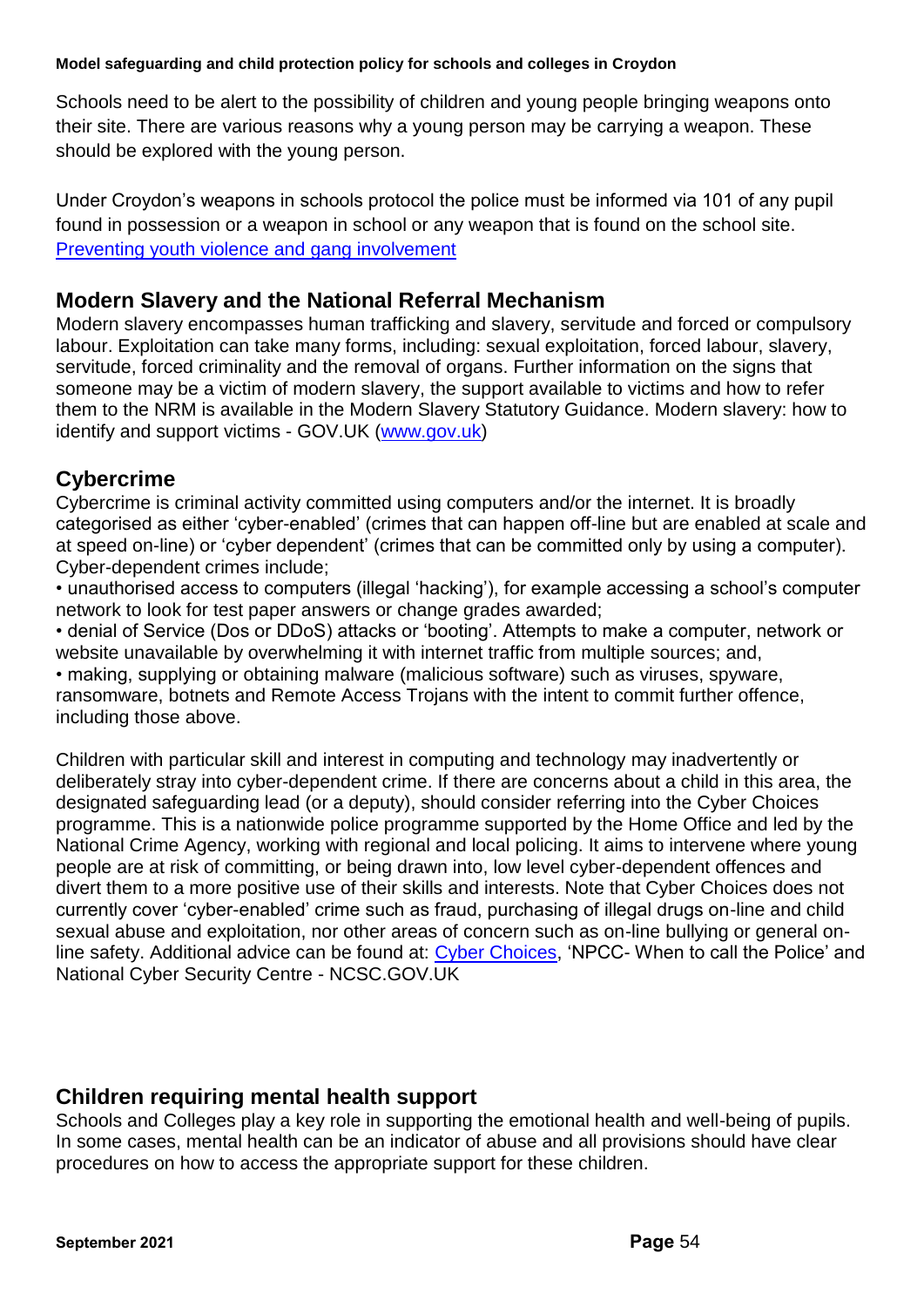More information can be found in the [mental health and behaviour in schools guidance](https://www.gov.uk/government/publications/mental-health-and-behaviour-in-schools--2) , colleges may also wish to follow this guidance as best practice. Children who have experienced abuse and Adverse Childhood Experience (ACEs) through traumatic events are likely to be impacted. Only appropriately trained professionals should make diagnosis. The Additional documents listed below may also assist in supporting children and young people. See [Rise Above](https://riseabove.org.uk/) for links to all materials and lesson plans.

## **Opportunities to teach safeguarding**

The Governing body should ensure the school provide opportunities for children to learn about Safeguarding. General issues may be addressed through the broad and balance curriculum already in the school but key issues relevant to the school community and sensitive issues may be taught through Relationships Education (all Primary pupils) and Relationships and Sex Education (all secondary pupils) and health Education (for all pupils in state funded schools) which is compulsory from September 2020.

Schools are able to be flexible on how they teach this. DfE documents can be found [here.](https://www.gov.uk/government/publications/relationships-education-relationships-and-sex-education-rse-and-health-education)

The Department has produced a one-stop page for teachers on GOV.UK, which can be accessed here: [Teaching about relationships sex and health.](https://www.gov.uk/guidance/teaching-about-relationships-sex-and-health)

This includes teacher training modules on the RSHE topics and non-statutory implementation guidance. The following resources may also help schools and colleges understand and teach about safeguarding:

DfE advice for schools: teaching online safety in schools;

UK Council for Internet Safety (UKCIS)32 guidance: Education for a connected world; UKCIS guidance: Sharing nudes and semi-nudes: advice for education settings working with children and young people;

The UKCIS external visitors guidance will help schools and colleges to ensure the maximum impact of any online safety sessions delivered by external visitors;

National Crime Agency's CEOP education programme: Thinkuknow. KCSIE 2021

## **The Child's Wishes**

The best interest of the child should always be at the heart of any decision making process around safeguarding. The Governing Body, school or college leaders should always make sure the child's wishes and feelings are taken into account when decisions for support are made and actions taken.

## **Other relevant safeguarding policies**

*Schools can access additional guidance, policies and procedures at:*

*[CSCB local policies and procedures](http://croydonlcsb.org.uk/professionals/policies/)*

*[CSCB Safeguarding in Education Toolkit](http://croydonlcsb.org.uk/professionals/education-safeguarding-toolkit/)*

*[DfE Alternative Provision guidance](https://assets.publishing.service.gov.uk/government/uploads/system/uploads/attachment_data/file/268940/alternative_provision_statutory_guidance_pdf_version.pdf)*

*[DfE School Attendance guidance](https://assets.publishing.service.gov.uk/government/uploads/system/uploads/attachment_data/file/739764/Guidance_on_school_attendance_Sept_2018.pdf)*

*[DfE School Attendance Parental Responsibility Measures guidance](https://assets.publishing.service.gov.uk/government/uploads/system/uploads/attachment_data/file/581539/School_attendance_parental_responsibility_measures_statutory_guidance.pdf)*

*[DfE Behaviour and Discipline in Schools guidance](https://assets.publishing.service.gov.uk/government/uploads/system/uploads/attachment_data/file/463484/Behaviour_and_discipline_in_schools_guidance_for_governing_bodies.pdf)*

*[DfE Preventing and Tackling Bullying guidance](https://assets.publishing.service.gov.uk/government/uploads/system/uploads/attachment_data/file/623895/Preventing_and_tackling_bullying_advice.pdf)* 

*[DfE Children Missing Education guidance](https://assets.publishing.service.gov.uk/government/uploads/system/uploads/attachment_data/file/550416/Children_Missing_Education_-_statutory_guidance.pdf)*

*[DfE Best Practice Advice for School Complaints Procedures](https://assets.publishing.service.gov.uk/government/uploads/system/uploads/attachment_data/file/489056/Best_Practice_Advice_for_School_Complaints_2016.pdf)*

*[DfE and ACPO Drug Advice for School](https://assets.publishing.service.gov.uk/government/uploads/system/uploads/attachment_data/file/270169/drug_advice_for_schools.pdf) [guidance](https://assets.publishing.service.gov.uk/government/uploads/system/uploads/attachment_data/file/270169/drug_advice_for_schools.pdf)*

*[DfE Advice for Schools on Equality Act 2010](https://assets.publishing.service.gov.uk/government/uploads/system/uploads/attachment_data/file/315587/Equality_Act_Advice_Final.pdf)*

*[DfE Exclusion from maintained schools, academies and PRUs in](https://assets.publishing.service.gov.uk/government/uploads/system/uploads/attachment_data/file/641418/20170831_Exclusion_Stat_guidance_Web_version.pdf) England*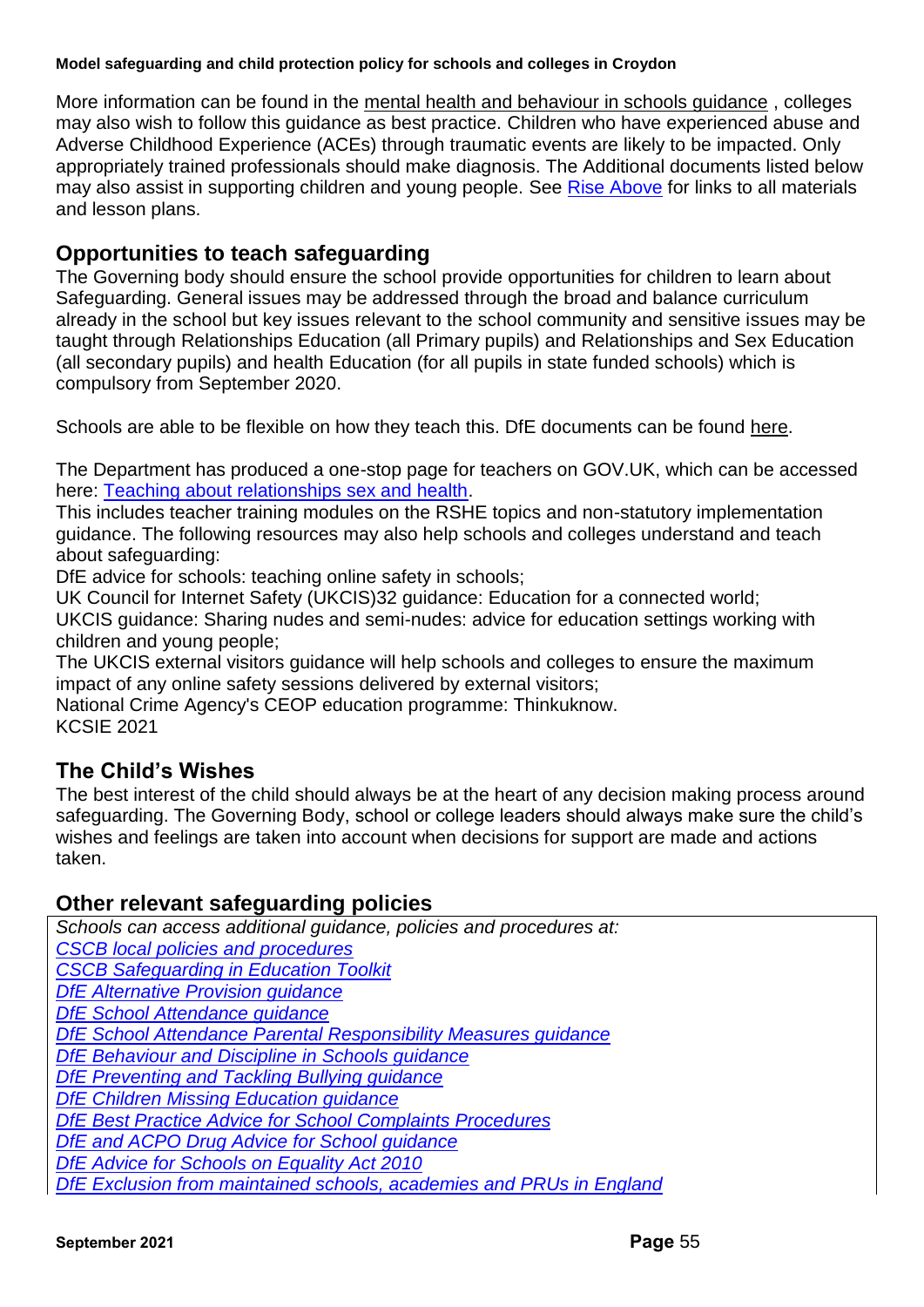*[DfE Supporting pupils at school with medical conditions](https://assets.publishing.service.gov.uk/government/uploads/system/uploads/attachment_data/file/638267/supporting-pupils-at-school-with-medical-conditions.pdf) [DfE Guidance on First Aid for Schools](https://assets.publishing.service.gov.uk/government/uploads/system/uploads/attachment_data/file/306370/guidance_on_first_aid_for_schools.pdf) DfE Mental health [and behaviour in schools](https://assets.publishing.service.gov.uk/government/uploads/system/uploads/attachment_data/file/508847/Mental_Health_and_Behaviour_-_advice_for_Schools_160316.pdf) [DfE Use of reasonable force guidance](https://assets.publishing.service.gov.uk/government/uploads/system/uploads/attachment_data/file/444051/Use_of_reasonable_force_advice_Reviewed_July_2015.pdf) [DfE Promoting fundamental British values as part of SMSC in Schools](https://assets.publishing.service.gov.uk/government/uploads/system/uploads/attachment_data/file/380595/SMSC_Guidance_Maintained_Schools.pdf)* [DfE The Prevent Duty –](https://assets.publishing.service.gov.uk/government/uploads/system/uploads/attachment_data/file/439598/prevent-duty-departmental-advice-v6.pdf) Advice for Schools *[DfE Sexual violence and sexual harassment between children in schools and colleges](https://assets.publishing.service.gov.uk/government/uploads/system/uploads/attachment_data/file/719902/Sexual_violence_and_sexual_harassment_between_children_in_schools_and_colleges.pdf) [DfE Children who run away or go missing from home or care](https://assets.publishing.service.gov.uk/government/uploads/system/uploads/attachment_data/file/307867/Statutory_Guidance_-_Missing_from_care__3_.pdf) [Child sexual exploitation –](https://assets.publishing.service.gov.uk/government/uploads/system/uploads/attachment_data/file/591903/CSE_Guidance_Core_Document_13.02.2017.pdf) DfE guidance [Preventing youth violence and gang involvement](https://assets.publishing.service.gov.uk/government/uploads/system/uploads/attachment_data/file/418131/Preventing_youth_violence_and_gang_involvement_v3_March2015.pdf) [Safeguarding children who may have been trafficked](https://assets.publishing.service.gov.uk/government/uploads/system/uploads/attachment_data/file/177033/DFE-00084-2011.pdf) [Criminal Exploitation of children and vulnerable adults: County Lines guidance](https://assets.publishing.service.gov.uk/government/uploads/system/uploads/attachment_data/file/741194/HOCountyLinesGuidanceSept2018.pdf) [Preventing and tackling Bullying](https://assets.publishing.service.gov.uk/government/uploads/system/uploads/attachment_data/file/623895/Preventing_and_tackling_bullying_advice.pdf) [Promoting children and young people's emotional health and wellbeing](https://www.gov.uk/government/publications/promoting-children-and-young-peoples-emotional-health-and-wellbeing) [Rise Above](https://campaignresources.phe.gov.uk/schools/topics/rise-above/overview) [Information Sharing: Advice for Practitioners Providing Safeguarding Services to Children, Young](https://www.gov.uk/government/publications/safeguarding-practitioners-information-sharing-advice)  [People, parents and carers](https://www.gov.uk/government/publications/safeguarding-practitioners-information-sharing-advice) [Domestic Abuse: Various information/Guidance](https://www.gov.uk/guidance/domestic-abuse-how-to-get-help) [Faith Based Abuse](https://www.gov.uk/government/publications/national-action-plan-to-tackle-child-abuse-linked-to-faith-or-belief) [Relationship Abuse: disrespect nobody](https://www.disrespectnobody.co.uk/relationship-abuse/what-is-relationship-abuse/) [Homelessness: how local authorities should exercise their functions](https://www.gov.uk/guidance/homelessness-code-of-guidance-for-local-authorities) [Private Fostering](https://www.gov.uk/government/publications/children-act-1989-private-fostering) [Upskirting: know your rights](https://www.gov.uk/government/news/upskirting-know-your-rights)*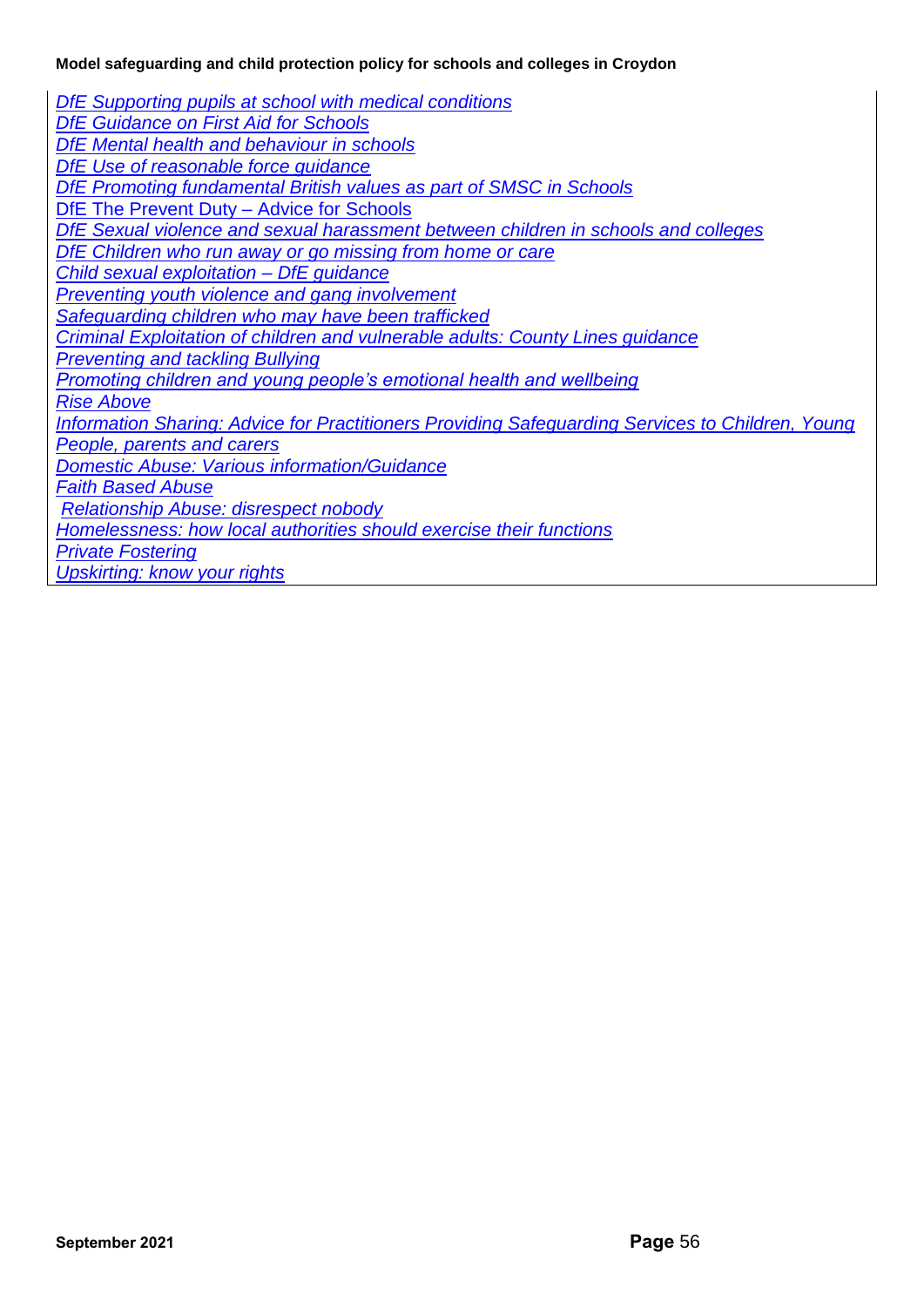Annex 1:

## **Role of the designated safeguarding lead**

The role of the designated safeguarding lead and their deputy is to take lead responsibility for safeguarding and child protection within the school/college and to be available during school hours for staff to discuss safeguarding concerns. They MUST be a senior member of staff from within the leadership team

The designated safeguarding lead (and their deputy) will:

- liaise with and manage referrals to relevant agencies such as CSSW, the LADO, the Channel Panel, the Police and the Disclosure and Barring Service (DBS);
- keep the head teacher and the board of governors informed of on-going safeguarding and child protection issues and enquiries;
- provide advice and guidance for staff on safeguarding and child protection issues and making referrals;
- ensure the school's safeguarding and child protection policies are up to date and consistent with Croydon's Safeguarding Children Board policies and that policies are reviewed annually;
- ensure all staff, including temporary staff, are aware of and understand policies and procedures and are able to implement them. These include KCSIE Part 1, the school's Code of Conduct, the School Safeguarding Policy including the Annex to this policy for their school and the Behaviour Policy;
- attend regular training, including Prevent awareness training, and the designated teachers meetings hosted by Croydon and the Safeguarding Children Board in order to keep up to date with new policy, emerging issues and local early help, safeguarding and child protection procedures and working practices;
- provide regular updates to all staff members and governors on any changes in safeguarding or child protection legislation;
- have an awareness of those children who may be in need, young carers and children who have special educational needs and liaise with the SENCO when considering any safeguarding action for a child with special needs;
- liaise with the designated teacher for LAC whenever there are safeguarding concerns relating to a looked after child or previously looked after child;
- oversee child protection systems within the school/college, including the management of records, standards of recording concerns and referral processes;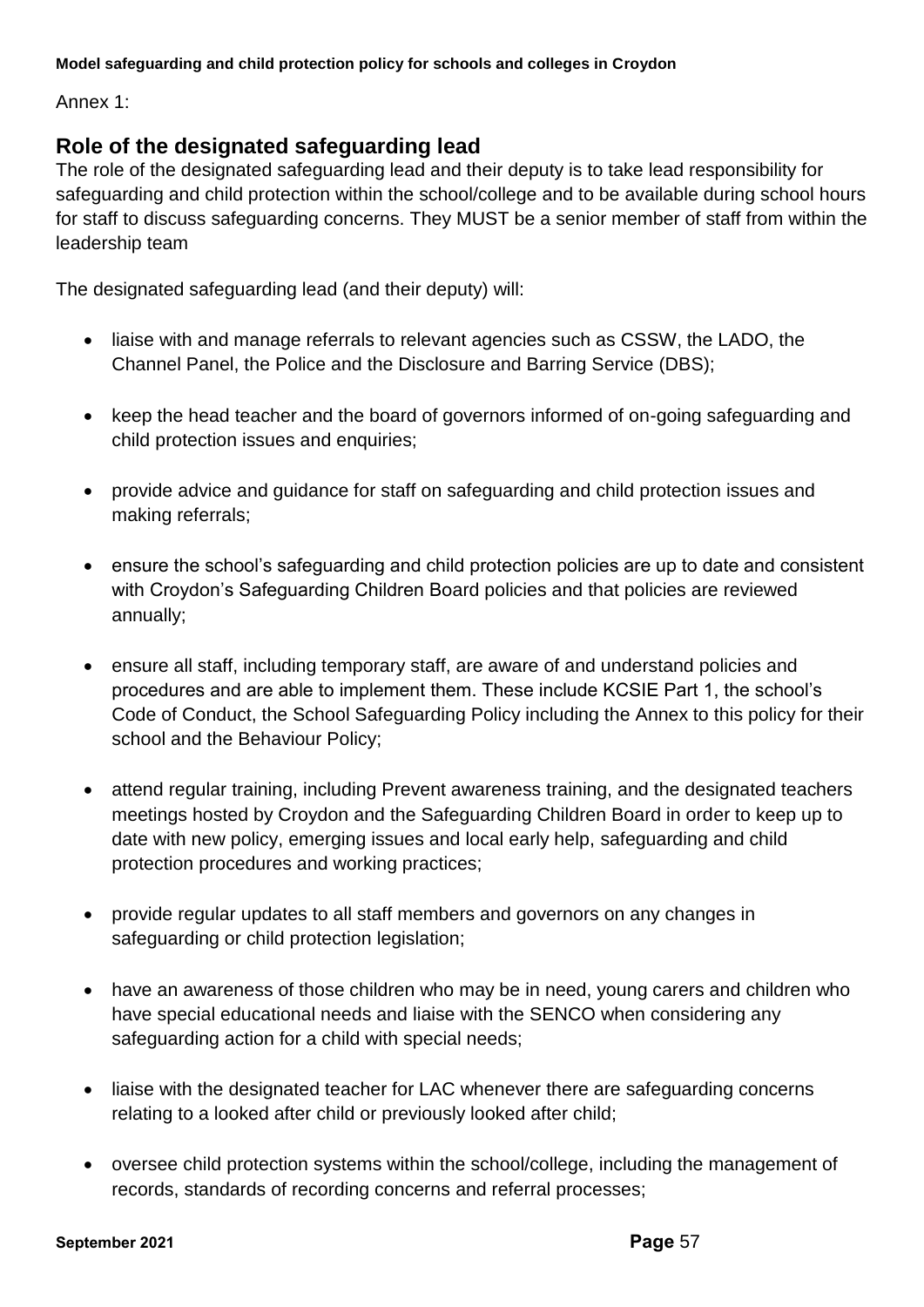- provide a link between the school/college and other agencies, particularly children's social care and the Croydon Safeguarding Children Board;
- ensure staff , including temporary staff, receive appropriate safeguarding and child protection training every 2 years;
- ensure parents are fully aware of the school/college policies and procedures and that they are kept informed and involved;
- all records are kept up to date and stored securely
- ensure relevant records are passed on appropriately when children transfer to other schools and where appropriate, share relevant information with schools or colleges to enable continued support the child on transfer. Schools will gain a receipt when passing files to a new provision.

FULL Details of the role of the designated safeguarding lead and deputy can be found in annex C of KCSIE 2021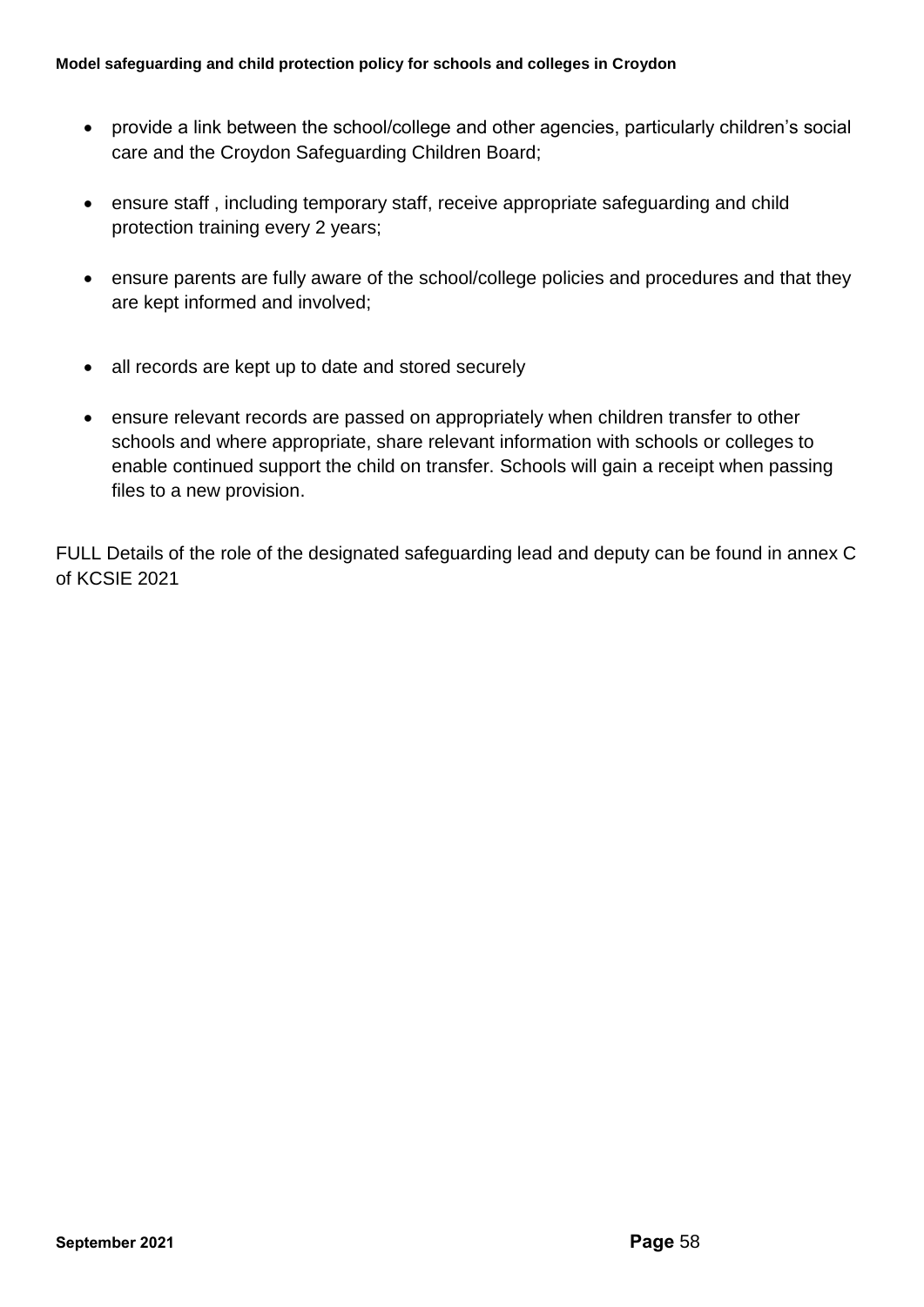### **Annex 2**

#### **Early Years settings within schools** This section relates only to primary schools with nurseries and/or reception classes

### **Legal and policy framework**

### **Safeguarding and child protection**

All safeguarding and child protection policies listed in sections 3 and 4 of this policy will apply equally to children in early years settings so far as they are relevant to that age group.

In addition, the school has the following child protection policies:

A policy on the use of mobile phones and cameras within the early years setting; recommended policies are:

- o parents and carers are asked to switch off mobile phones if they are coming into the early years setting and leave the setting if they need to use their mobile;
- o parents are generally prohibited from taking any photographs of children in the early years setting, but for special events such as school performances, may do so on the understanding that the images are not posted onto social media sites or otherwise shared;
- $\circ$  staff seek parental permission to take photographs of the children, which must be linked to teaching the curriculum and that they use school equipment only for this purpose;
- o staff do not bring personal mobile phones into the early years setting and use them only during breaks in the staff room;
- $\circ$  the staff will adhere to the E-Safety Policy at all times;
- $\circ$  photographs and videos of pupils will be carefully planned before any activity with particular regard to consent and adhering to the school's Data Protection Policy. Where photographs and videos will involve LAC pupils, adopted pupils or pupils for whom there are security concerns, a member of the Senior Leadership Team will liaise with the Designated Safeguarding Lead to determine the steps involved. The DSL will, in known cases of a pupil who is a LAC or who has been adopted, liaise with the pupil's social worker, carers or adoptive parents to assess the needs and risks associated with a pupil;
- $\circ$  staff will report any concerns about another staff member's use of mobile phones to the Designated Safeguarding Lead; and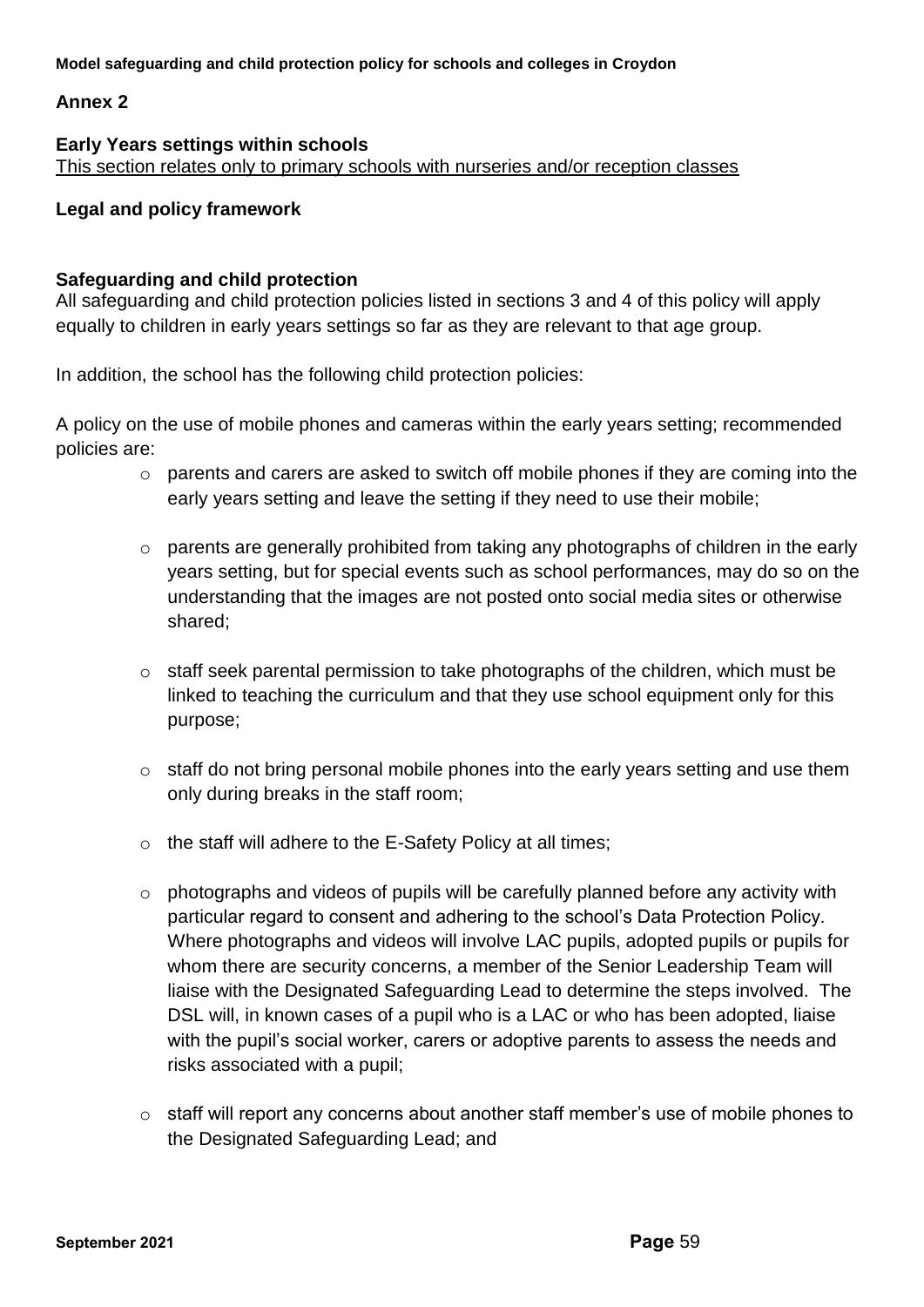o a statement on how notifications will be made to Ofsted in the event of an allegation of serious harm or abuse by any person working in the early years setting.

## **Suitable people and Safer Recruitment**

The school will follow the safer recruitment policy set out in section 6 of this policy to ensure that staff and volunteers who are recruited to work in the early years setting are carefully selected and vetted to ensure they are suitable to work with children and have the relevant qualifications.

Staff policies set out in section 6 of this policy will apply equally to staff and volunteers in the early years settings, and the school will ensure that they receive appropriate training and induction so that they are aware of their role and responsibilities, all school policies and the school's expectations regarding conduct and safe teaching practice.

Whenever an allegation is made against a member of staff in the early years setting, the school will follow the Croydon policy, '*[The Management of Allegations against staff who work with](http://croydonlcsb.org.uk/professionals/allegations-complaints/)  [Children and Young People'](http://croydonlcsb.org.uk/professionals/allegations-complaints/)* as referred to in section 6 of this document.

Where early years staff are taking medication that may affect their ability to care for young children, this will be notified to the head teacher.

Childcare Disqualification – Appropriate checks should be made if there are concerns about a member of the team or the provision's management to make sure they are not disqualified from working in childcare. All information can be found in the [statutory guidance.](https://www.gov.uk/government/publications/disqualification-under-the-childcare-act-2006)

## **Staff training, skills and supervision**

- all staff in early years settings have the relevant qualifications and skills for their role and receive the relevant induction, child protection and safeguarding training in line with this policy;
- all policies set out in section 7 of this policy will apply equally to early years staff;
- all early years staff receive supervision that helps them to effectively safeguard children by providing opportunities to discuss issues and concerns and decide on what action to take;
- all early years staff are able to communicate effectively in English both orally and in writing;
- a member of staff who holds a current paediatric first aid certificate is available on the school premises at all times and accompanies children on school trips;
- each child in the early years setting has a designated keyworker who liaises with parents to provide individual support for the child.
- a record is kept of staff training type of training and dates which is recorded on the single central register (SCR)

### **Staff ratios**

The school will ensure that: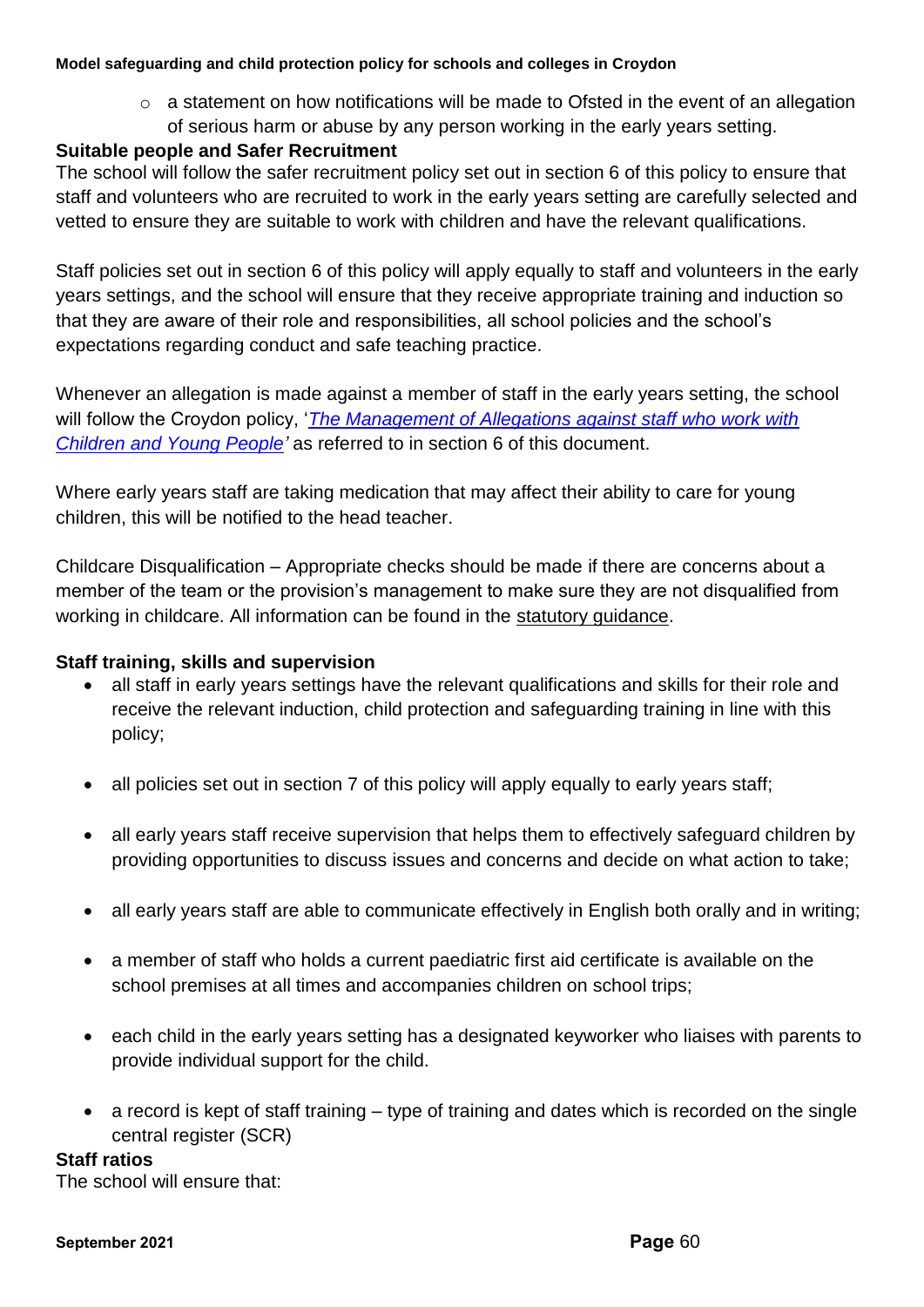- staff levels within the early years setting comply with statutory guidance and can meet the needs of the children, provide suitable levels of supervision and keep them safe;
- parents are kept informed of staff members and numbers;
- children are kept within staff sight and hearing at all times.

For nursery classes:

- there will be at least one member of staff for every 13 children
- one member of staff will be a qualified teacher
- at least one member of staff will hold a full and relevant level 3 qualification.

### **Health**

The school will:

- promote the health of children attending the early years provision
- take necessary steps to stop the spread of infection
- administer medicines only in line with the school's policy
- take appropriate action where children are ill
- ensure any meals provided are nutritious and prepared in a hygienic manner
- notify Ofsted of any serious accident, illness or death of any child whilst attending the early years setting within 14 days.

### **Health and safety and suitability of premises**

The school will ensure that all indoor and outdoor spaces and facilities used for early years settings are safe and fit for purpose and comply with school policies and standards for site safety and health and safety as set out section 8 of this policy. Additionally, the school will ensure that all potential hazards within the school and during school trips are regularly risk assessed.

The school has specific policies for ensuring that records of parents details, and contact numbers for emergencies are kept up to date and that children are released to the care of their parent or other responsible adult with the parent's consent at the end of the day as well as policies for dealing with uncollected children.

## **Managing behaviour**

The school will take all reasonable steps to ensure that behaviour management techniques are appropriate to the child's age and that corporal punishment is not used or threatened. [Behaviour and discipline in schools](https://assets.publishing.service.gov.uk/government/uploads/system/uploads/attachment_data/file/488034/Behaviour_and_Discipline_in_Schools_-_A_guide_for_headteachers_and_School_Staff.pdf)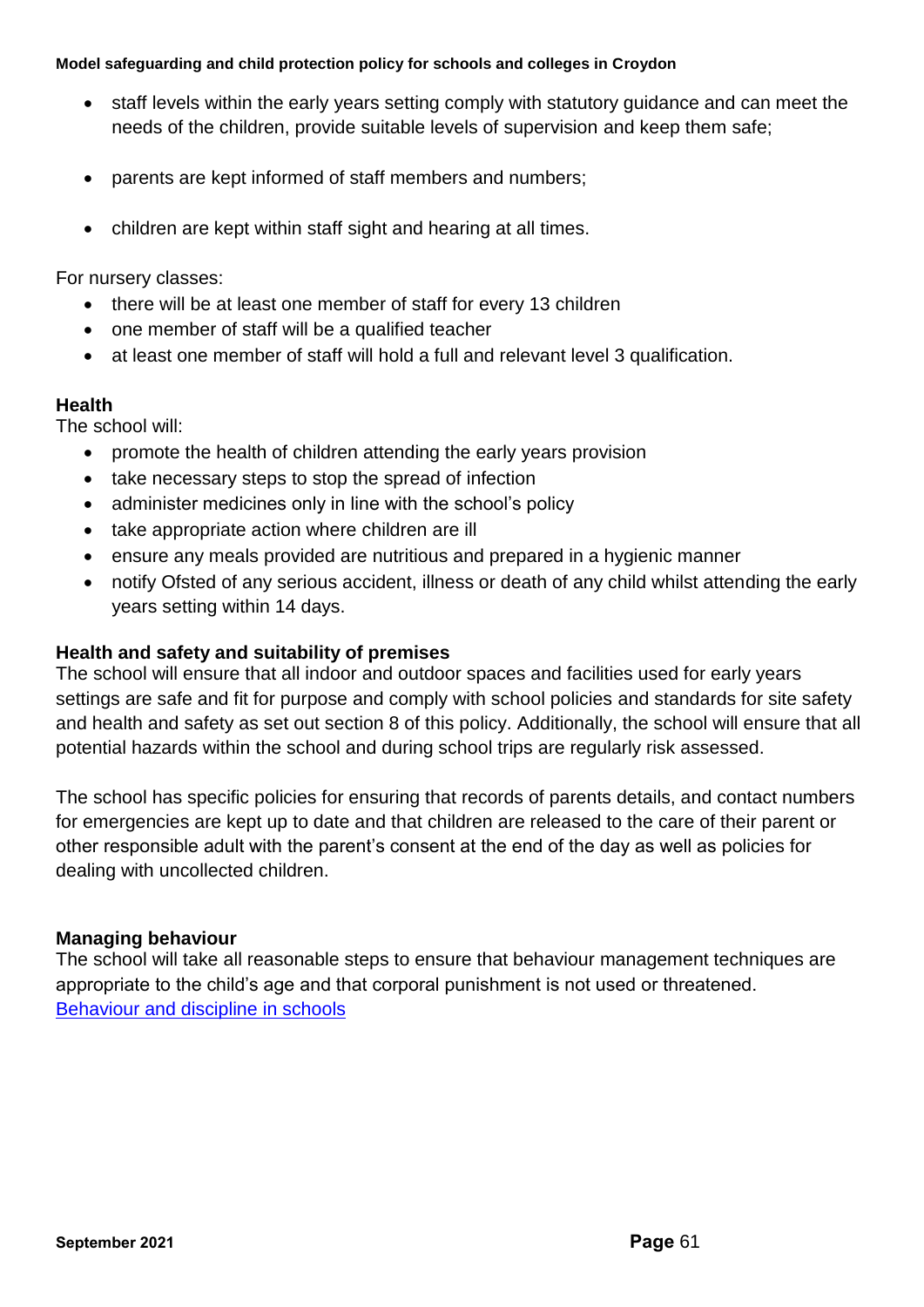Annex 3:

## **CHILD PROTECTION; DEFINITIONS AND INDICATORS**

#### **Definitions**

Child protection is part of the safeguarding agenda that focuses on preventing maltreatment and protecting children at risk of neglect or abuse. Under the Children Act 1989, CSSW have a legal duty to investigate and take any action to protect children where there are concerns that they are at risk of suffering **significant harm**, which is defined as:

**Neglect**: failure to provide basic care to meet the child's physical needs, such as not providing adequate food, clothing or shelter; failure to protect the child from harm or ensure access to medical care and treatment.

**Physical abuse:** causing physical harm or injury to a child.

**Sexual abuse:** involving children in sexual activity, or forcing them to witness sexual activity, which includes involving children in looking at or the production of pornography.

**Emotional abuse:** failure to provide love and warmth that affects the child's emotional development; psychological ill treatment of a child through bullying, intimidation or threats.

#### **Possible indicators of abuse and neglect**

| <b>Neglect</b>             | Inadequate or inappropriate clothing<br>$\bullet$                                          |  |  |  |  |  |
|----------------------------|--------------------------------------------------------------------------------------------|--|--|--|--|--|
|                            | Appears underweight and unwell and seems constantly hungry                                 |  |  |  |  |  |
|                            | Failure to thrive physically and appears tired and listless                                |  |  |  |  |  |
|                            | Dirty or unhygienic appearance                                                             |  |  |  |  |  |
|                            | Frequent unexplained absences from school                                                  |  |  |  |  |  |
|                            | Lack of parental supervision                                                               |  |  |  |  |  |
| <b>Physical abuse</b>      | Any injury such as bruising, bite marks, burns or fractures where the<br>$\bullet$         |  |  |  |  |  |
|                            | explanation given is inconsistent with the injury                                          |  |  |  |  |  |
|                            | Injuries in unexpected places or that are not typical of normal childhood                  |  |  |  |  |  |
|                            | injuries or accidents                                                                      |  |  |  |  |  |
|                            | High frequency of injuries                                                                 |  |  |  |  |  |
|                            | Parents seem unconcerned or fail to seek adequate medical treatment                        |  |  |  |  |  |
| <b>Sexual abuse</b>        | Sexual knowledge or behaviour that is unusually explicit or inappropriate for<br>$\bullet$ |  |  |  |  |  |
|                            | the child's age/stage of development                                                       |  |  |  |  |  |
|                            | Sexual risk taking behaviour including involvement in sexual<br>$\bullet$                  |  |  |  |  |  |
|                            | exploitation/older boyfriend                                                               |  |  |  |  |  |
|                            | Continual, inappropriate or excessive masturbation                                         |  |  |  |  |  |
|                            | Physical symptoms such as injuries to genital or anal area or bruising,                    |  |  |  |  |  |
|                            | sexually transmitted infections, pregnancy                                                 |  |  |  |  |  |
|                            | Unwillingness to undress for sports<br>$\bullet$                                           |  |  |  |  |  |
| <b>Emotional abuse</b>     | Developmental delay<br>$\bullet$                                                           |  |  |  |  |  |
|                            | Attachment difficulties with parents and others                                            |  |  |  |  |  |
|                            | Withdrawal and low self-esteem<br>$\bullet$                                                |  |  |  |  |  |
| Indirect indicators of     | Sudden changes in behaviour<br>$\bullet$                                                   |  |  |  |  |  |
| abuse and neglect          | Withdrawal and low self-esteem                                                             |  |  |  |  |  |
|                            | Eating disorders<br>$\bullet$                                                              |  |  |  |  |  |
|                            | Aggressive behaviour towards others                                                        |  |  |  |  |  |
|                            | Sudden unexplained absences from school<br>$\bullet$                                       |  |  |  |  |  |
|                            | Drug/alcohol misuse                                                                        |  |  |  |  |  |
|                            | Running away/going missing                                                                 |  |  |  |  |  |
| <b>Parental attributes</b> | Misusing drugs and/or alcohol<br>$\bullet$                                                 |  |  |  |  |  |
|                            | Physical/mental health or learning difficulties                                            |  |  |  |  |  |
|                            | Domestic violence                                                                          |  |  |  |  |  |
|                            | Avoiding contact with school and other professionals                                       |  |  |  |  |  |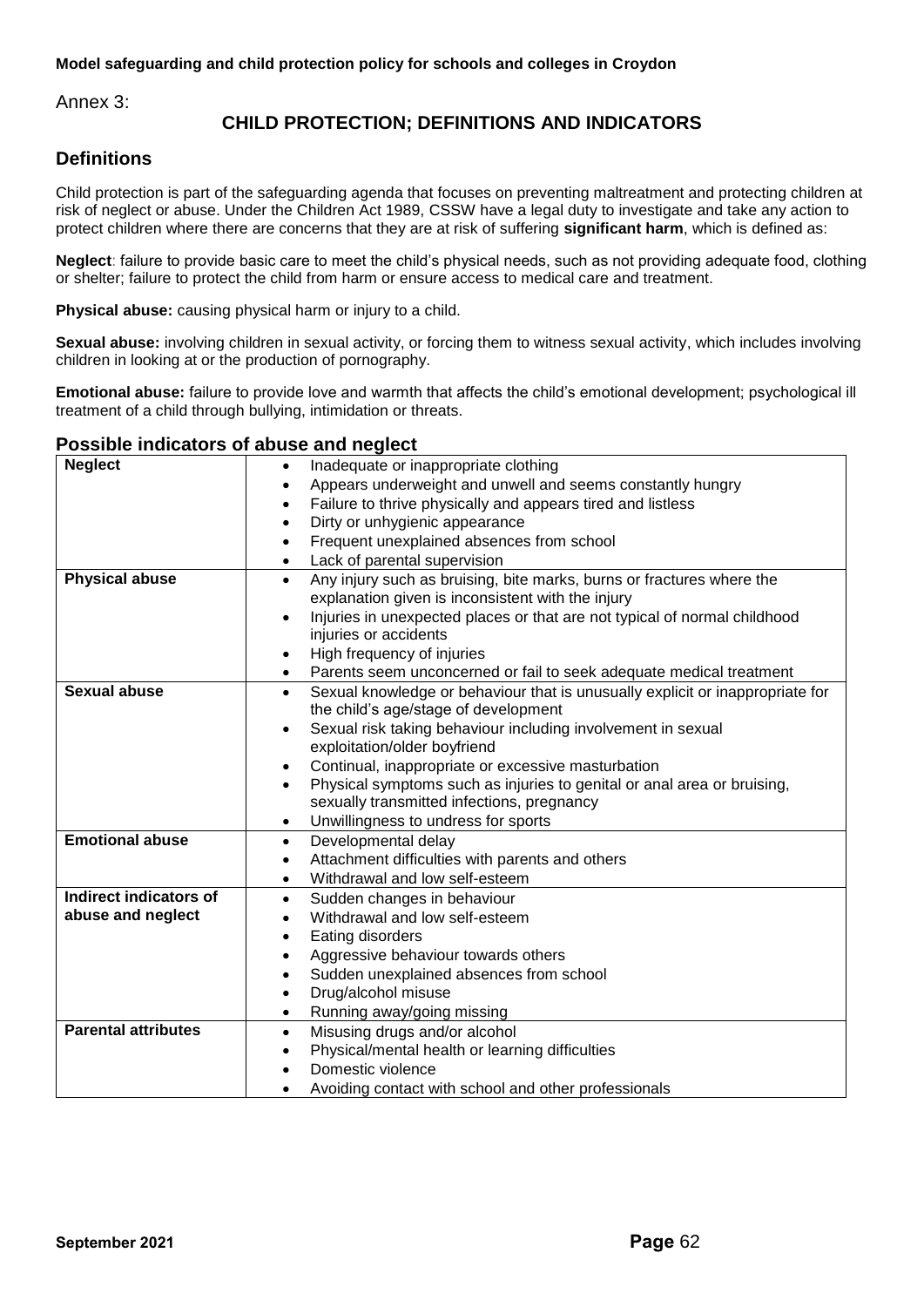## Annex 4 **Example Safeguarding children monitoring/incident form**

**Name of school:**

**Name of child: DOB: Status:** □ Monitoring due to concerns □ Subject to child protection plan □ Subject to child in need plan □ Child looked after

- 
- 

**Concerns/risks (observations, comments or disclosure)**

## **Views of child and parents**

### **Next Steps**

□ continue monitoring □ □ □ carry out Early Help Assessment □ referral to SPOC □ referral to health services □ referral for education support services □ referral on behalf of parent/carer

### **Action taken and Outcomes (include dates when action taken and outcomes confirmed)**

Printed Name of staff member: Signed:

Date: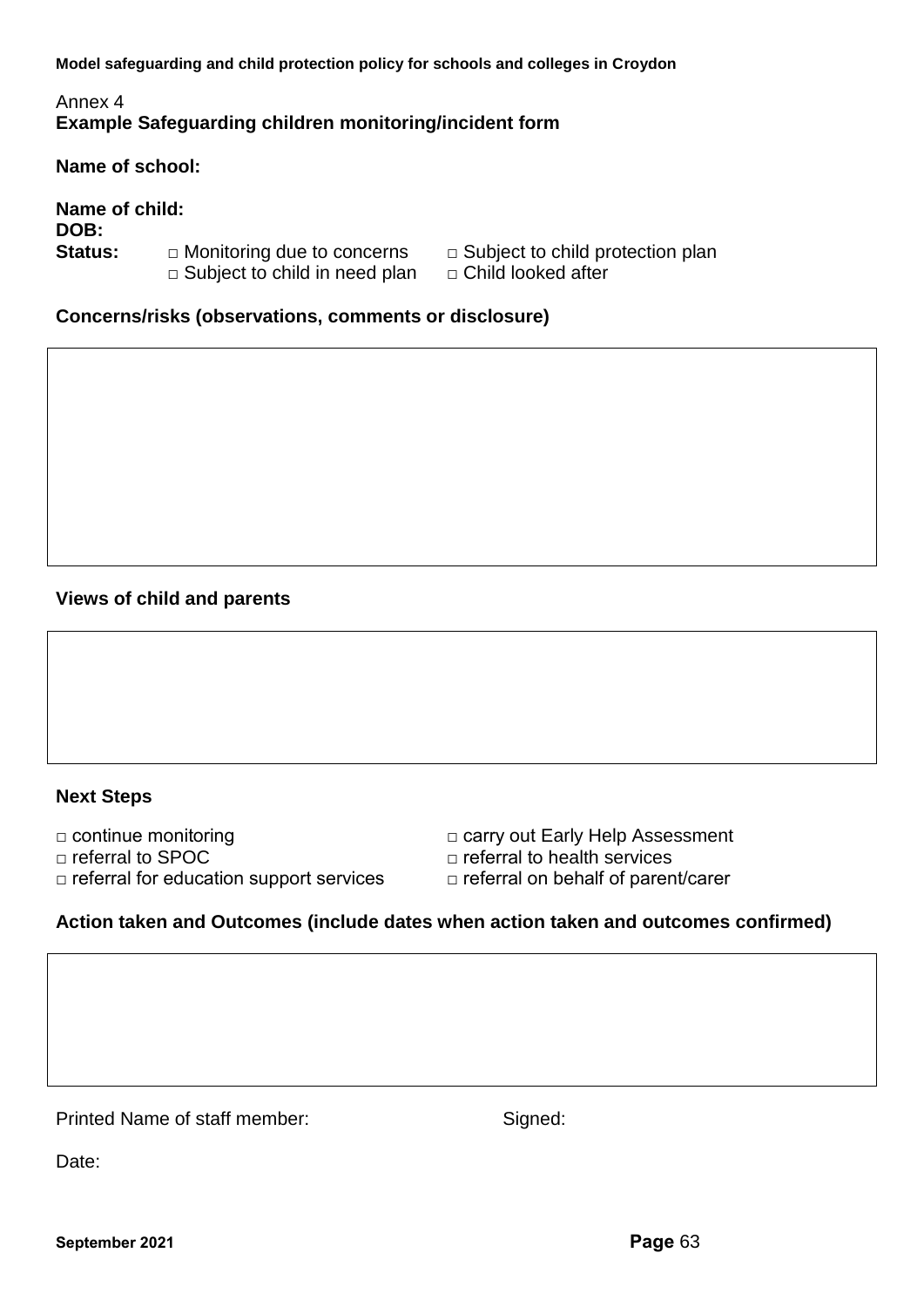Annex 5

**Actions where there are concerns about a child (P23 KCSIE Sept 2021)**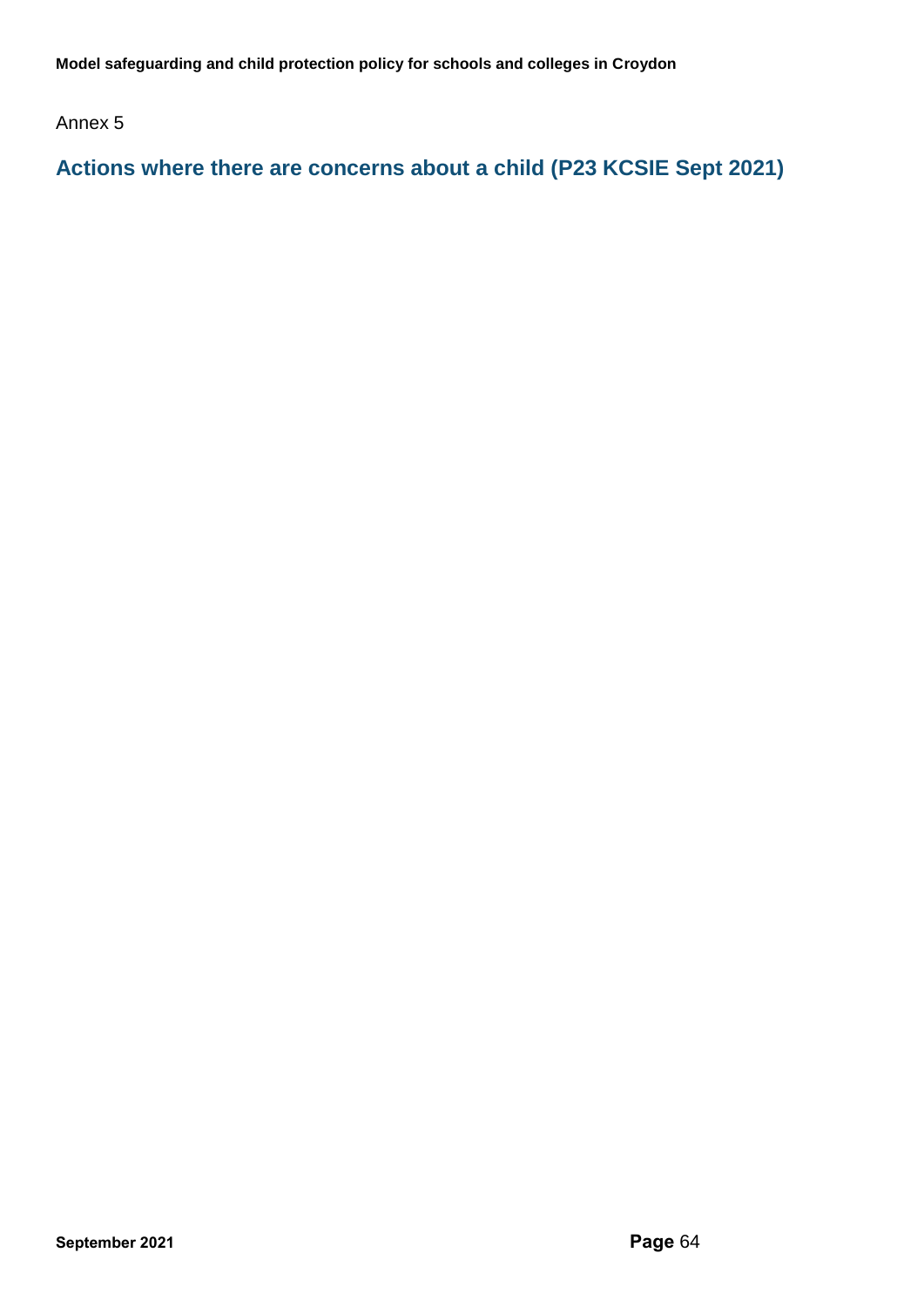#### Annex 6: School Single Central Record/Register (SCR)

#### **Please note**:

- > Checks carried out on volunteers, maintained school governors and local governors in an academy trust don't need to be recorded on the SCR under the latest version of Keeping Children Safe in Education (KCSIE), **but it is recommend including them**
- XCSIE doesn't say specifically that contractors must be on the SCR, but it does say all staff who work at the school must be included, including supply staff, so it's best to include contractors too
- Where academies are mentioned, this includes free schools

#### **Important notes**

This record should indicate what checks have been taken out for the following:

- For schools, all staff, including supply staff and teacher trainees on salaried routes, who work in school and others who work in regular contact children in school, including volunteers and governors
- For independent schools, including academies and free schools as above plus all members of the proprietorial body and involved in the management of the school
- For colleges, all staff providing education and/or whose positions involve a relevant activity

#### **Agency staff**

Please give details of confirmation of checks that have been carried out by the supplying agency.

#### **Volunteers**

- Unsupervised volunteers should not be left alone or allowed to work in regulated activity.
- For new volunteers in regulated activity who regularly teach children unsupervised an enhanced DBS is needed with a barred list check.
- For new volunteers not in regulated activity, schools should obtain an enhanced DBS certificate.
- Existing volunteers who provide personal care, the school should consider obtaining an enhanced DBS.
- Existing volunteers who are unsupervised do not need to have a DBS check with a barred list check because the volunteer should have been checked originally.
- For existing volunteers not in regulated activity there is no requirement for an enhanced DBS check (a school can request one but may not request a check of the barred list).
- For a volunteer not engaging in regulated activity a risk assessment should be made and a professional judgement made about the need for an enhanced DBS check.
- Supervision of volunteers there must be supervision by a person in regulated activity, where supervision occurs, this must be regular and day to day and the supervision must be reasonable in all the circumstances to ensure the protection of children.

#### **Regulated activity**

Regulated activity (see p20 for definition) – the period condition is at any time on more than three days in any period of 30 days. 'Frequently' is doing something once a week or more. Work of the nature defined is considered regulated activity if done regularly; where this is the case an enhanced DBS check is needed with a barred list check.

#### **Contractors**

Contractors or employees of contractors working at the school should have the appropriate level of DBS check if a check is required, eg if the contractor is carrying out teaching or providing a level of care or supervision of children regularly.

#### **Documents and certificates**